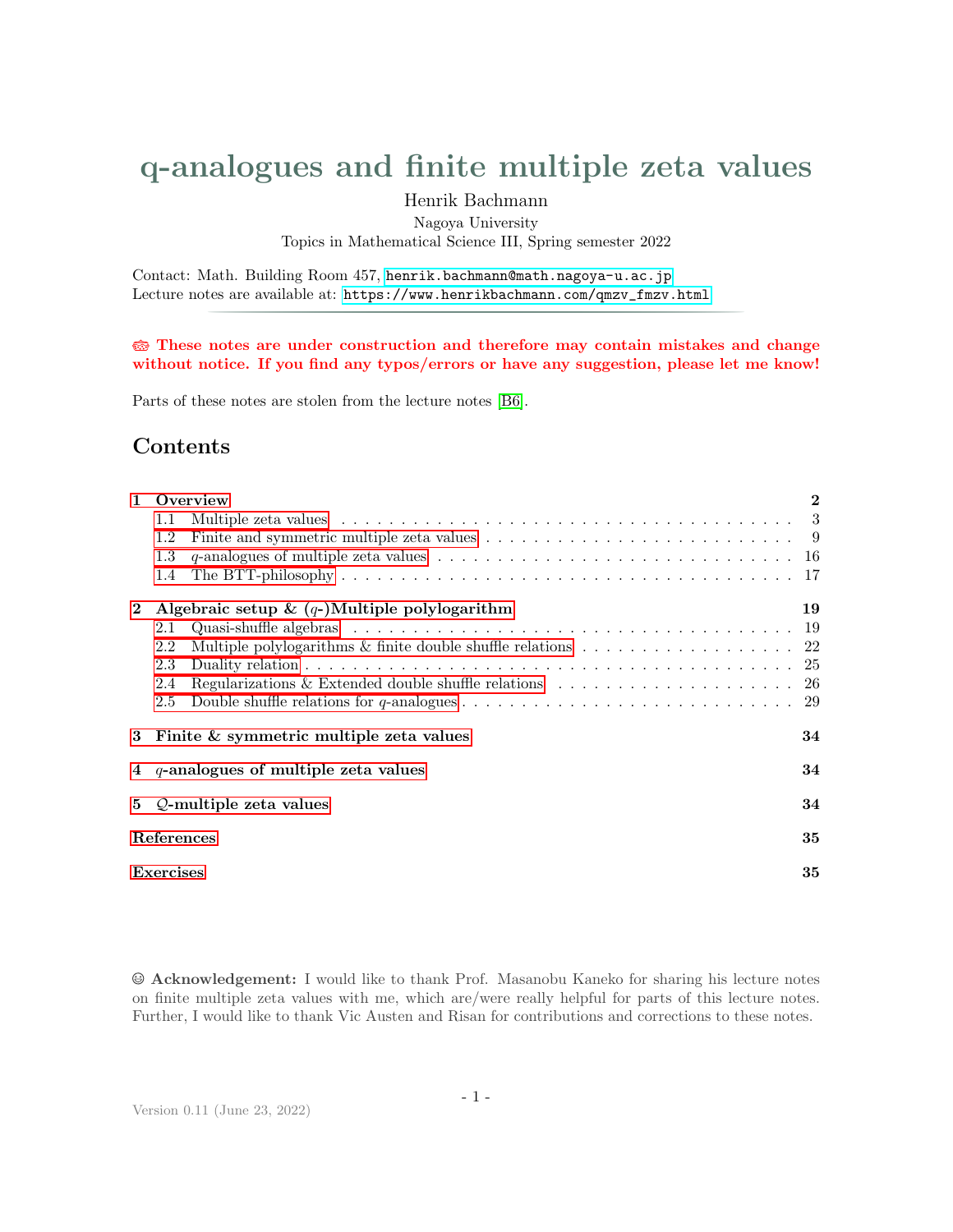### <span id="page-1-0"></span>§1 Overview

In this course, we are interested in the interaction of various variatons of multiple zeta values (MZV), which are for integers  $k_1 \geq 2, k_2, \ldots, k_r \geq 1$  defined by

<span id="page-1-1"></span>
$$
\zeta(k_1,\ldots,k_r) = \sum_{m_1 > \cdots > m_r > 0} \frac{1}{m_1^{k_1} \cdots m_r^{k_r}}.
$$
\n(1.1)

The goal is to understand the results obtained in [\[BTT\]](#page-35-1) and parts of [\[TT\]](#page-36-0). In particular, we want to understand the following diagram, whose main ingredients will be described briefly in the Subsections [1.1](#page-2-0) (MZV), [1.2](#page-7-0) (Finite & symmetric MZV), [1.3](#page-15-0) (q-analogues of MZV), and [1.4](#page-16-0) (The connection of  $q$ analogues to FMZV and SMZV). After we introduce some algebraic setup in Section [2,](#page-18-0) we will explain each object in more detail in the Sections 3-5.



The first variation of [\(1.1\)](#page-1-1) will be given by finite multiple zeta values, which are obtained by truncating the summation to a summation over  $p > m_1 > \cdots > m_r > 0$  for a fixed prime p. Since all  $m_j$  are then smaller than P p we can consider the inverse of  $m_j$  modulo p, i.e. we can consider the sum  $p>m_1>\cdots>m_r>0$   $\frac{1}{m_r^{k_1} \cdots}$  $\frac{1}{m_1^{k_1} \cdots m_r^{k_r}}$  mod p as an element in  $\mathbb{Z}/p\mathbb{Z}$ . Collecting all these over all primes p will give the definition of finite multiple zeta values in Subsection [1.2.](#page-7-0) Considering their analogues for the 'prime at infinity' will then lead to symmetric multiple zeta values. These can also be seen as a symmetrized version of (regularized) multiple zeta values. Even though finite and symmetric multiple zeta values live in completely different spaces, there is a conjecture, the Kaneko-Zagier conjecture, which claims a surprising isomorphism between them. The  $q$ -analogues of multiple zeta values will be another variation of multiple zeta values. The basic idea is to replace in  $(1.1)$  the  $m<sub>i</sub>$  in the denominator by their q-version  $[m]_q = \frac{1-q^m}{1-q} = 1+q+\cdots+q^{m-1}$  (plus some variation in the numerator). Since  $\lim_{q\to 1}[m]_q = m$ , we will obtain a q-series in  $\mathbb{Q}[[q]]$ , which evalutes to [\(1.1\)](#page-1-1) as  $q \to 1$ . Finally, we will combine all the above mentioned objects by considering  $q$ -analogues at roots of unity. In Subsection [1.4](#page-16-0)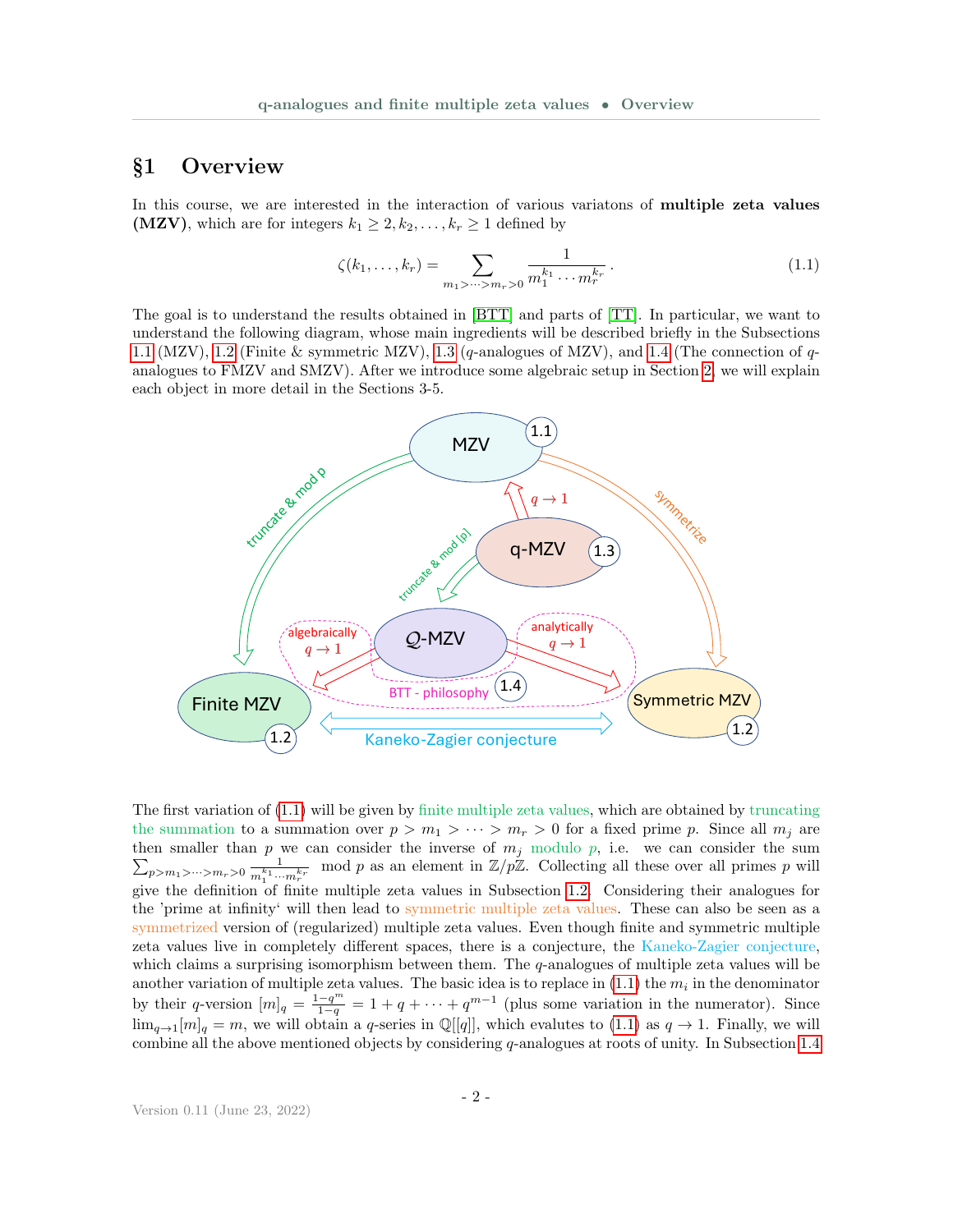we will illustrate the main idea, which we call BTT-philosophy, which shows that finite and symmetric multiple zeta values can be obtained from q-analogues at roots of unity due to an 'algebraic' and 'analytical' limit ' $q \rightarrow 1$ ' respectively. Later we will make this more systematic by studying Q-MZV, which were introduced recently by Takeyama and Tasaka in [\[TT\]](#page-36-0).

#### <span id="page-2-0"></span>1.1 Multiple zeta values

The multiple zeta values  $(1.1)$  can be seen as the values of a 'multiple' version of the **Riemann zeta function**, which is defined for a complex variable  $s \in \mathbb{C}$  with  $\text{Re}(s) > 1$  by

$$
\zeta(s) = \sum_{m>0} \frac{1}{m^s} \, .
$$

This function appears in various fields of mathematics and theoretical physics and it can be studied from various points of views. It plays a pivotal role in analytic number theory and has applications in physics, probability theory, and applied statistics. It is well-known that the Riemann zeta function can be analytically continued to the whole complex plane with a simple pole at  $s = 1$ . Even though  $\zeta(s)$  was already considered by L. Euler (1707 – 1783), it was named after B. Riemann (1826 – 1866), who proved its meromorphic continuation and functional equation and established a relation between its zeros and the distribution of prime numbers. Euler considered explicit values of the Riemann zeta function at integer points and the most famous result in this direction is his solution to the Basel problem, which states that we have

$$
\zeta(2) = \sum_{m>0} \frac{1}{m^2} = 1 + \frac{1}{4} + \frac{1}{9} + \frac{1}{16} + \dots = \frac{\pi^2}{6}.
$$

In general Euler proved that  $\zeta(2m)$  is always a rational multiple of  $\pi^{2m}$  and he gave the following explicit formula in terms of Seki-Bernoulli numbers.

<span id="page-2-3"></span>**Proposition 1.1** (Euler, 1734). For all  $m \in \mathbb{Z}_{\geq 1}$  we have

$$
\zeta(2m) = -\frac{B_{2m}}{2(2m)!} (2\pi i)^{2m} \in \mathbb{Q} \pi^{2m},
$$

where  $B_n$  denotes the n-th **Seki-Bernoulli number**<sup>[1](#page-2-1)</sup> defined by their exponential generating series

<span id="page-2-4"></span><span id="page-2-2"></span>
$$
\sum_{n=0}^{\infty} B_n \frac{x^n}{n!} = \frac{x}{e^x - 1} \,. \tag{1.2}
$$

Proof. There are various ways to prove this fact and we will give the original approach due to Euler. First, consider the Weierstrass product of the sine function

$$
\frac{\sin(\pi x)}{\pi x} = \prod_{n \ge 1} \left( 1 - \frac{x^2}{n^2} \right). \tag{1.3}
$$

For  $x \in \mathbb{C} \setminus \mathbb{Z}$  we can take its logarithmic derivative to obtain the partial fraction expansion of the cotangent

$$
\pi \cot(\pi x) = \frac{1}{x} + \sum_{n \ge 1} \left( \frac{1}{x+n} + \frac{1}{x-n} \right) .
$$

<span id="page-2-1"></span><sup>1</sup>These numbers are often just called Bernoulli numbers. Due to the authors affiliation to Japan he prefers using a historically more fair/accurate naming.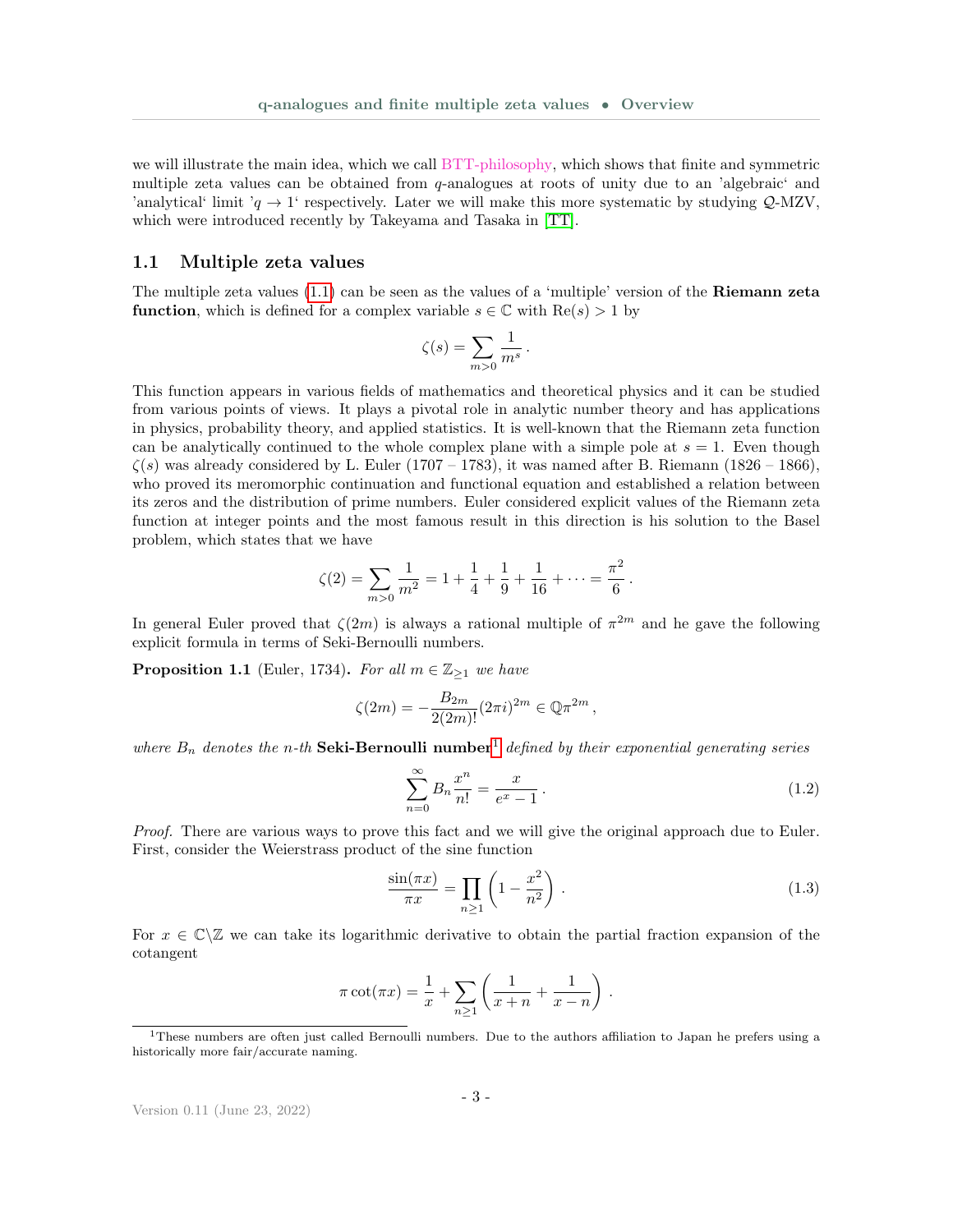Expanding the right hand side in a geometric series gives

$$
\frac{1}{x} + \sum_{n \ge 1} \left( \frac{1}{x+n} + \frac{1}{x-n} \right) = \frac{1}{x} - \sum_{m=1}^{\infty} 2\zeta(2m)x^{2m-1}.
$$

On the other hand the left hand side can be evaluated as

$$
\pi \cot(\pi x) = \pi i \frac{e^{\pi i x} + e^{-\pi i x}}{e^{\pi i x} - e^{-\pi i x}} = \pi i \left( 1 + \frac{2}{e^{2\pi i x} - 1} \right) \stackrel{(1.2)}{=} \frac{1}{x} + \sum_{m=1}^{\infty} \frac{B_{2m} (2\pi i)^{2m}}{(2m)!} x^{2m-1},
$$

where in the last equality we used  $B_1 = -\frac{1}{2}$ .

The first explicit values for  $\zeta(2m)$  are given by the following

$$
\zeta(2) = \frac{\pi^2}{6}, \quad \zeta(4) = \frac{\pi^4}{90}, \quad \zeta(6) = \frac{\pi^6}{945}, \quad \zeta(8) = \frac{\pi^8}{9450}, \quad \zeta(10) = \frac{\pi^{10}}{93555}, \quad \zeta(12) = \frac{691\pi^{12}}{638512875}.
$$

Euler also showed that the (meromorphic continuation of the) Riemann zeta function at negative integers is for  $k \geq 0$  given by

$$
\zeta(-k) = (-1)^k \frac{B_{k+1}}{k+1}.
$$

In particular, from this one can read off the trivial zeros  $\zeta(-2m) = 0$  for  $m \ge 1$ , since  $B_k$  for odd  $k \geq 3$  vanish. The remaining zeros of  $\zeta$  are subject of the famous Riemann hypothesis, which predicts that the non-trivial zeros of  $\zeta$  all have real-part  $\frac{1}{2}$ .

Since  $\pi$  is transcendental (Lindemann, 1882), Proposition [1.1](#page-2-3) gives the only family of polynomial relations among even zeta values. On the other hand, one does not expect polynomial relations among odd zetas. This is part of the following folklore conjecture.

**Conjecture 1.2.** The numbers  $1, \pi^2, \zeta(3), \zeta(5), \zeta(7), \ldots$  are algebraically independent over Q.

So far there is not much known towards this conjecture. For the odd zeta values the following theorem gives an overview over the known facts.

**Theorem 1.3.** *i*)  $\zeta(3)$  *is irrational.* (Apéry, 1978)

ii) For  $m \geq 1$  we have

$$
\dim_{\mathbb{Q}}\langle 1, \zeta(3),..., \zeta(2m+1)\rangle \geq \frac{1}{3}\log(2m+1).
$$

In particular infinitely many of the values  $\zeta(2m+1)$  are irrational. (Ball–Rivoal, 2001)

iii) At least one of the values  $\zeta(5), \zeta(7), \zeta(9)$  and  $\zeta(11)$  is irrational. (Zudilin, 2001)

<span id="page-3-0"></span>**Proposition 1.4.** For integers  $k_1 \geq 2$ ,  $k_2, \ldots, k_r \geq 1$  the sum [\(1.1\)](#page-1-1) converges.

*Proof.* It is enough to show the convergence for  $k_1 = 2$  and  $k_2 = \cdots = k_r = 1$  for any r, since this gives an estimate for the other cases. Using the well-known inequality  $\sum_{n=1}^{m} \frac{1}{n} \leq 1 + \log(m)$  we obtain

$$
\sum_{m_1 > m_2 > \dots > m_r > 0} \frac{1}{m_1^2 m_2 \dots m_r} = \sum_{m=1}^{\infty} \frac{1}{m^2} \sum_{m > m_2 > \dots > m_r > 0} \frac{1}{m_2 \dots m_r} \le \sum_{m=1}^{\infty} \frac{1}{m^2} (1 + \log(m))^{r-1}
$$

and since  $(1 + \log(m))^{r-1} = o(\sqrt{m})$  as  $m \to \infty$  for any r, the above sum converges.

Version 0.11 (June 23, 2022)

 $\Box$ 

 $\Box$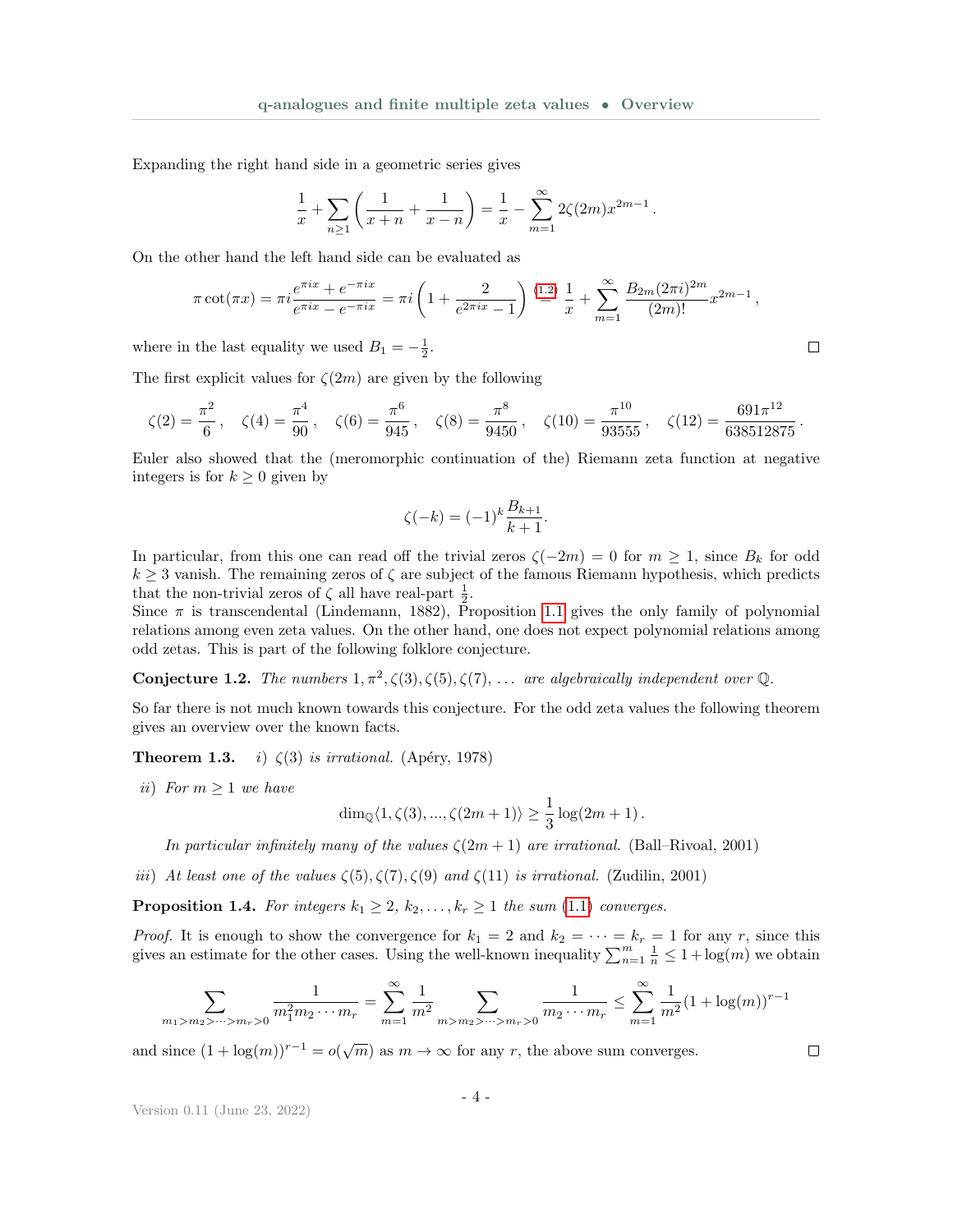The multiple sum [\(1.1\)](#page-1-1) will give the definition of the multiple zeta values which we will give after introducing the following notation.

**Definition 1.5.** i) For  $r \ge 0$  we call a tuple  $\mathbf{k} = (k_1, \ldots, k_r) \in \mathbb{Z}_{\ge 1}^r$  of positive integers an index. For  $r = 0$  we write  $\mathbf{k} = \emptyset$  and refer to it as the empty index.

- ii) An index  $\mathbf{k} = (k_1, \ldots, k_r)$  is called **admissible** if  $k_1 \geq 2$  or  $\mathbf{k} = \emptyset$ .
- iii) For an index  $\mathbf{k} = (k_1, \ldots, k_r)$  we call  $\text{wt}(\mathbf{k}) = k_1 + \cdots + k_r$  its weight and  $\text{dep}(\mathbf{k}) = r$  its depth. We set  $\mathrm{wt}(\emptyset) = \mathrm{dep}(\emptyset) = 0.$

**Definition 1.6.** For an admissible index  $\mathbf{k} = (k_1, \ldots, k_r)$  we define the **multiple zeta value**  $\zeta(\mathbf{k})$  by

$$
\zeta(\mathbf{k}) = \zeta(k_1,\ldots,k_r) = \sum_{m_1 > \cdots > m_r > 0} \frac{1}{m_1^{k_1} \cdots m_r^{k_r}} \in \mathbb{R}
$$

and  $\zeta(\emptyset) = 1$ . In the case  $r = 1$  (resp.  $r = 2$ ) we refer to these as single (resp. double) zeta values.

- Remark 1.7. i) By Proposition [1.4](#page-3-0) the  $\zeta(\mathbf{k})$  gives for every admissible index **k** a real number. Even though the notion of weight and depth for these real numbers might not be well defined (and indeed we will see already in Proposition [1.9](#page-4-0) below that this is not the case for the depth), we also say that  $\zeta(\mathbf{k}) = \zeta(k_1, \ldots, k_r)$  has weight wt $(\mathbf{k}) = k_1 + \cdots + k_r$  and depth dep $(\mathbf{k}) = r$ .
- ii) For  $r = 1$  the multiple zeta values are given by the values of the Riemann zeta function. One can also define multiple zeta functions  $\zeta(s_1,\ldots,s_r)$  for complex variables  $s_1,\ldots,s_r\in\mathbb{C}$  and consider their analytic properties similar to the classical case. See for example the thesis of Onozuka [\[On\]](#page-36-1) for a nice detailed survey or [\[Zh1\]](#page-36-2).

As an analogue of Euler's result  $\zeta(2) = \frac{\pi^2}{6}$  we have the following.

**Proposition 1.8.** For  $n \geq 1$  we have

$$
\zeta(\underbrace{2,\ldots,2}_{n}) = \zeta(\{2\}^{n}) = \frac{\pi^{2n}}{(2n+1)!}.
$$

*Proof.* Using the Taylor series and the product expansion of  $\sin(1.3)$  $\sin(1.3)$ , we can write the generating series of  $\zeta({2}^n)$  as

$$
1 + \sum_{n\geq 1} (-1)^n \zeta(\{2\}^n) x^{2n} = \prod_{n\geq 1} \left(1 - \frac{x^2}{n^2}\right) = \frac{\sin(\pi x)}{\pi x} = \sum_{n=0} (-1)^n \frac{(\pi x)^{2n}}{(2n+1)!}.
$$

Multiple zeta values satisfy various Q-linear relations. The first one appears in weight 3 and is originally due to Euler. During the course we will see several ways to prove it and the interested reader can find 32 ways of doing so in [\[BB\]](#page-36-3).

<span id="page-4-0"></span>**Proposition 1.9.** We have  $\zeta(3) = \zeta(2, 1)$ .

Proof. The shortest proof known to the author is the following: Consider the following sum

$$
S = \sum_{m,n>0} \frac{1}{mn(m+n)} = \sum_{m,n>0} \frac{1}{n^2} \left( \frac{1}{m} - \frac{1}{m+n} \right) = \sum_{n=1}^{\infty} \frac{1}{n^2} \sum_{m=1}^{n} \frac{1}{m} = \zeta(3) + \zeta(2,1).
$$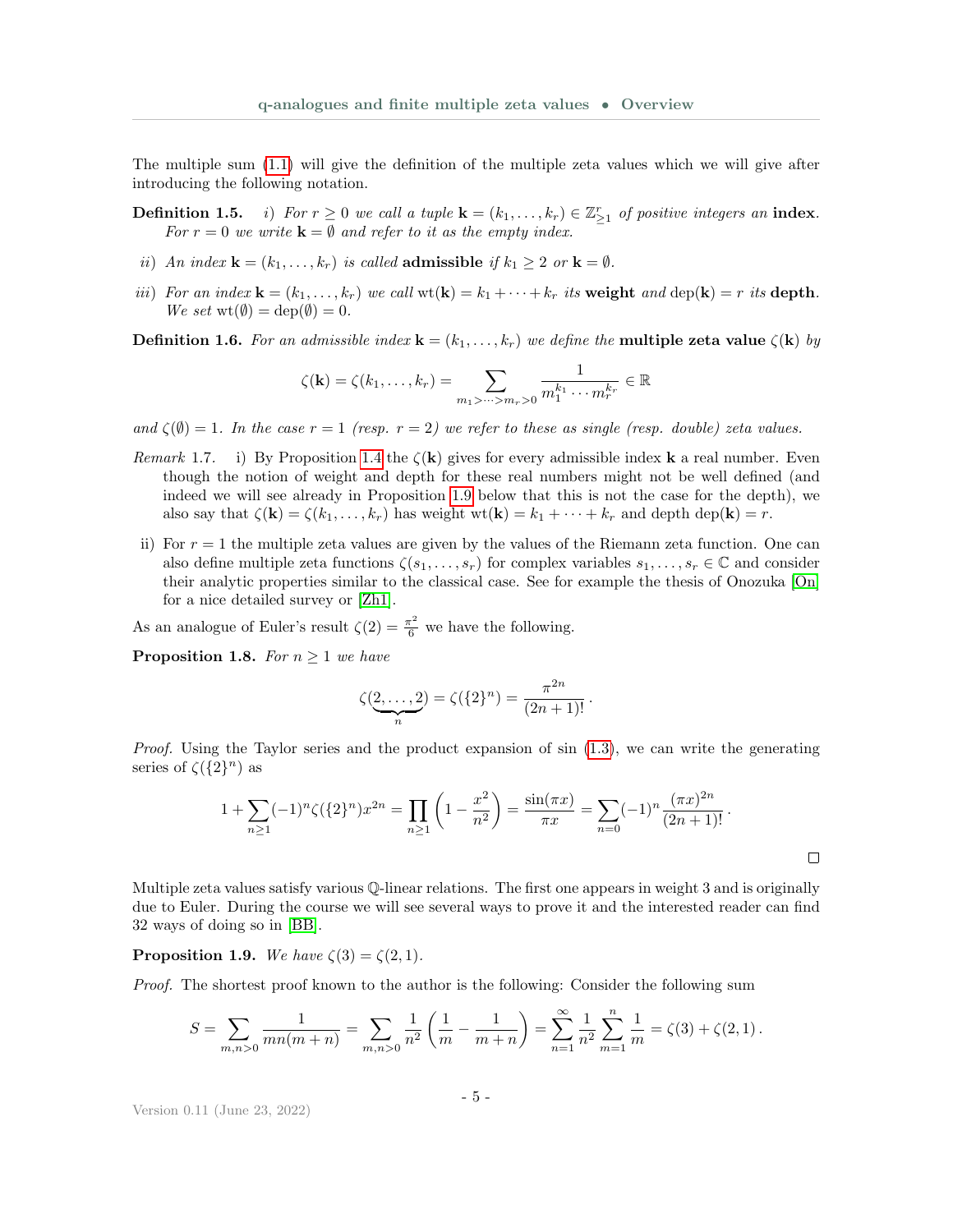This sum can also be evaluated as follows

$$
S = \sum_{m,n>0} \left(\frac{1}{n} + \frac{1}{m}\right) \frac{1}{(m+n)^2} = \sum_{m,n>0} \frac{1}{n(m+n)^2} + \sum_{m,n>0} \frac{1}{m(m+n)^2} = 2\zeta(2,1)
$$

and therefore the relation  $\zeta(3) = \zeta(2, 1)$  follows.

Another way to obtain relations among multiple zeta values is to evaluate the product  $\zeta(k_1)\zeta(k_2)$  in two different ways. For  $k_1, k_2 \geq 2$  we get

$$
\zeta(k_1)\zeta(k_2) = \sum_{m_1>0} \frac{1}{m_1^{k_1}} \sum_{m_2>0} \frac{1}{m_2^{k_2}} = \left(\sum_{m_1>m_2>0} + \sum_{m_2>m_1>0} + \sum_{m_1=m_2>0} \right) \frac{1}{m_1^{k_1} m_2^{k_2}} \tag{1.4}
$$

$$
= \zeta(k_1, k_2) + \zeta(k_2, k_1) + \zeta(k_1 + k_2).
$$

which is often called the **stuffle product** (also called **harmonic product**). But we also have the following expression for the product, which is called the shuffle product.

**Proposition 1.10.** For  $k_1, k_2 \geq 2$  we have

$$
\zeta(k_1)\zeta(k_2) = \sum_{j=2}^{k_1+k_2-1} \left( \binom{j-1}{k_1-1} + \binom{j-1}{k_2-1} \right) \zeta(j, k_1 + k_2 - j),\tag{1.5}
$$

<span id="page-5-0"></span>.

<span id="page-5-1"></span> $\Box$ 

where we use the usual convention  $\binom{n}{k} = 0$  for  $n < k$ .

Proof. This follows from the following partial fraction decomposition, which can be proven by induction on  $k_1, k_2$  ([\[BF,](#page-36-4) Lemma 1.49])

$$
\frac{1}{m^{k_1}n^{k_2}} = \sum_{j=1}^{k_1+k_2} \left( \frac{\binom{j-1}{k_1-1}}{(m+n)^j n^{k_1+k_2-j}} + \frac{\binom{j-1}{k_2-1}}{(m+n)^j m^{k_1+k_2-j}} \right)
$$

The sum in [\(1.5\)](#page-5-0) can start at  $j = 2$ , since the binomial coefficients for  $j = 1$  vanish in the case  $k_1, k_2 \geq 2.$  $\Box$ 

Comparing the right hand sides of [\(1.4\)](#page-5-1) and [\(1.5\)](#page-5-0) gives for  $k_1, k_2 \geq 2$  a linear relation among multiple zeta values, which is an example for a so-called (finite) double shuffle relation. We will consider the stuffle/harmonic & shuffle product and the resulting double shuffle relations in detail for arbitrary depth in Section [2.](#page-18-0)

*Example* 1.11. For  $k_1 = 2$ ,  $k_2 = 3$  equations [\(1.4\)](#page-5-1) and [\(1.5\)](#page-5-0) give

$$
\begin{aligned} \zeta(2)\zeta(3) &= \zeta(2,3) + \zeta(3,2) + \zeta(5) \,, \\ \zeta(2)\zeta(3) &= \zeta(2,3) + 3\zeta(3,2) + 6\zeta(4,1) \,, \end{aligned}
$$

from which we deduce the linear relation  $\zeta(5) = 2\zeta(3, 2) + 6\zeta(4, 1)$ .

 $\boxtimes$  Until here in lecture 1 (15th April, 2022) ——————————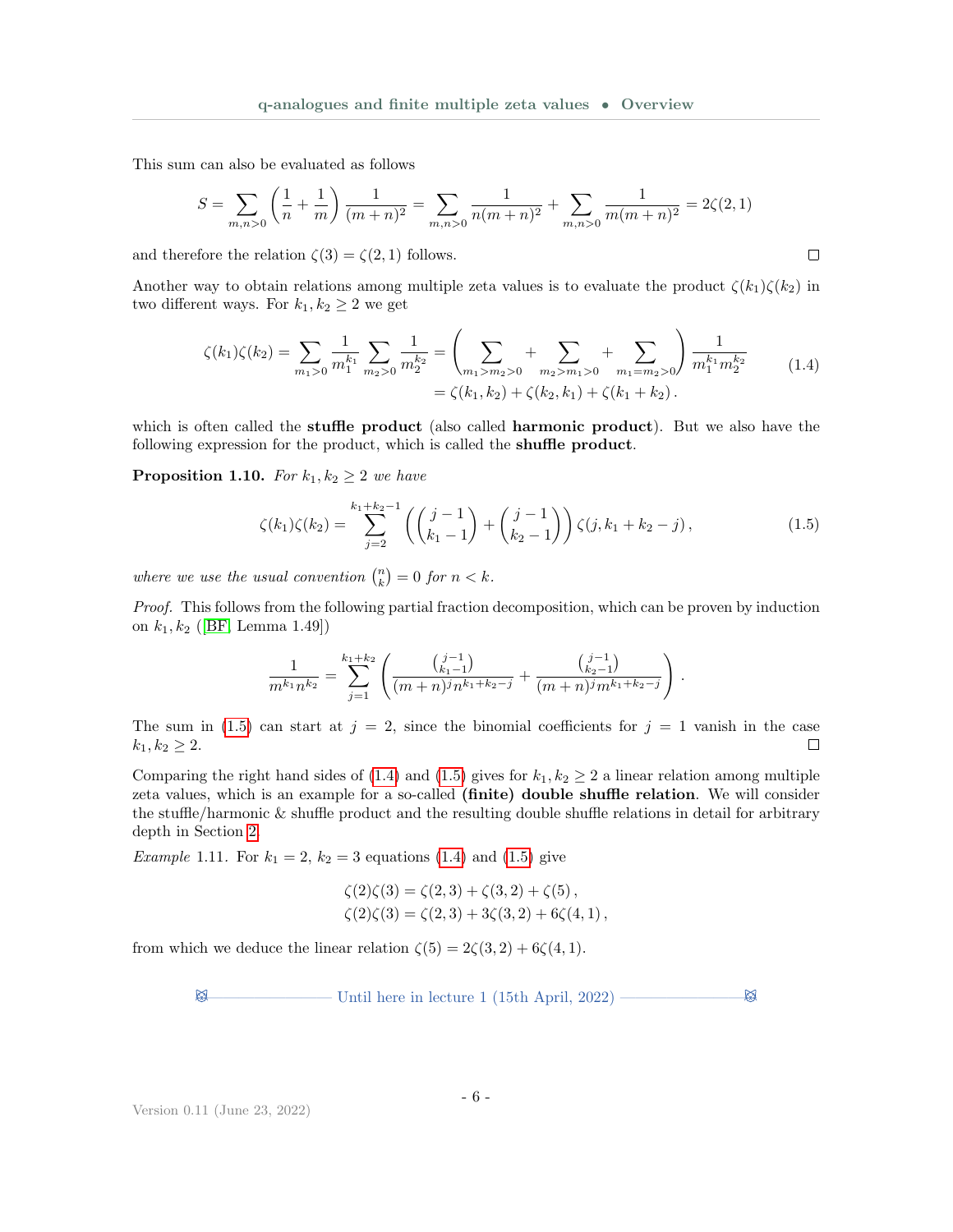We will denote the Q-vector space spanned by all multiple zeta values by

$$
\mathcal{Z} = \langle \zeta(\mathbf{k}) \mid \mathbf{k} \text{ admissible} \rangle_{\mathbb{Q}}.
$$

For a fixed weight  $k \geq 0$  we also define the space of weight k multiple zeta values by

$$
\mathcal{Z}_k = \langle \zeta(\mathbf{k}) \mid \mathbf{k} \text{ admissible}, \mathrm{wt}(\mathbf{k}) = k \rangle_{\mathbb{Q}}.
$$

Clearly we have  $\mathcal{Z} = \sum_{k\geq 0} \mathcal{Z}_k$ . With the same idea as in [\(1.4\)](#page-5-1), where we showed that  $\zeta(k_1)\zeta(k_2)$  is a linear combination of multiple zeta values of weight  $k_1 + k_2$ , we will see in Section [2](#page-18-0) that this is true for arbitrary products of multiple zeta values and we will show the following:

<span id="page-6-1"></span>**Proposition 1.12.** The space Z is a Q-subalgebra of R and we have  $\mathcal{Z}_{k_1} \cdot \mathcal{Z}_{k_2} \subset \mathcal{Z}_{k_1+k_2}$  for  $k_1, k_2 \geq 0$ .

All of the relations we saw so far:  $\zeta(3) = \zeta(2,1)$  and the finite double shuffle relations are relations among multiple zeta values of the same weight. Indeed it is expected that there exist no Q-linear relations among multiple zeta values of different weights, which is part of the following conjecture.

<span id="page-6-0"></span>**Conjecture 1.13.** The space  $Z$  is graded by weight, i.e.

$$
\mathcal{Z}=\bigoplus_{k\geq 0}\mathcal{Z}_k\,.
$$

This conjecture is very strong as it implies the transcendence of every multiple zeta value of non-zero weight. One of the main interest in the theory of multiple zeta values is to understand all of their Q-linear relations.

In Section [2,](#page-18-0) we will introduce stuffle regularized multiple zeta values  $\zeta^*(\mathbf{k};T) \in \mathcal{Z}[T]$  and shuffle regularized multiple zeta values  $\zeta^{\text{III}}(k;T) \in \mathcal{Z}[T]$ , which are defined for arbitrary indices **k**. These assign to the non-admissible index  $\mathbf{k} = (1)$  the indeterminant  $\zeta^*(1;T) = \zeta^{\perp\perp}(1;T) = T$  and they satisfy for an admissible index **k** that  $\zeta^*(\mathbf{k};T) = \zeta(\mathbf{k};T) = \zeta(\mathbf{k})$ . Regularized multiple zeta values satisfy for arbitrary indices analogues of the stuffle and shuffle product formulas. For example, in smallest depth we have as an analogue of [\(1.4\)](#page-5-1) and [\(1.5\)](#page-5-0) for all  $k_1, k_2 \geq 1$ :

$$
\zeta^*(k_1;T)\zeta^*(k_2;T) = \zeta^*(k_1,k_2;T) + \zeta^*(k_2,k_1;T) + \zeta^*(k_1+k_2;T),
$$
  

$$
\zeta^{\mathfrak{U}}(k_1;T)\zeta^{\mathfrak{U}}(k_2;T) = \sum_{j=1}^{k_1+k_2-1} \left( \binom{j-1}{k_1-1} + \binom{j-1}{k_2-1} \right) \zeta^{\mathfrak{U}}(j,k_1+k_2-j;T).
$$

For example, for  $k_1 = 1$  and  $k_2 = 2$  we get

$$
\zeta(2)T = \zeta^*(1,2;T) + \zeta(2,1) + \zeta(3), \n\zeta(2)T = \zeta^{\text{III}}(1,2;T) + 2\zeta(2,1),
$$

from which we get  $\zeta^*(1,2;T) = \zeta(2)T - \zeta(3)$  and  $\zeta^{\mu}(1,2;T) = \zeta(2)T - 2\zeta(2,1)$ . Since we already proved that  $\zeta(2,1) = \zeta(3)$  we see that  $\zeta^*(1,2;T) = \zeta^{\perp\!\!\!\perp}(1,2;T)$ , but for general indices **k** we have  $\zeta^*(\mathbf{k};T) \neq \zeta^{\perp}(\mathbf{k};T)$ . There exists an explicit R-linear map  $\rho : \mathbb{R}[T] \to \mathbb{R}[T]$ , such that  $\zeta^{\perp}(\mathbf{k};T) =$  $\rho(\zeta^*(\mathbf{k};T))$ . In particular we will see that  $\rho(1) = 1$  and  $\rho(T) = T$ , which conversely shows that  $\zeta(2,1) = \zeta(3)$ , without using Proposition [1.9.](#page-4-0) Comparing  $\zeta^*$  and  $\zeta^{\perp\!\!\perp}$  in a general by this  $\rho$  gives a large family of relations, which are called **extended double shuffle relations**. Conjecturally these give all relations among multiple zeta values and we will give a precise version of the following conjecture later.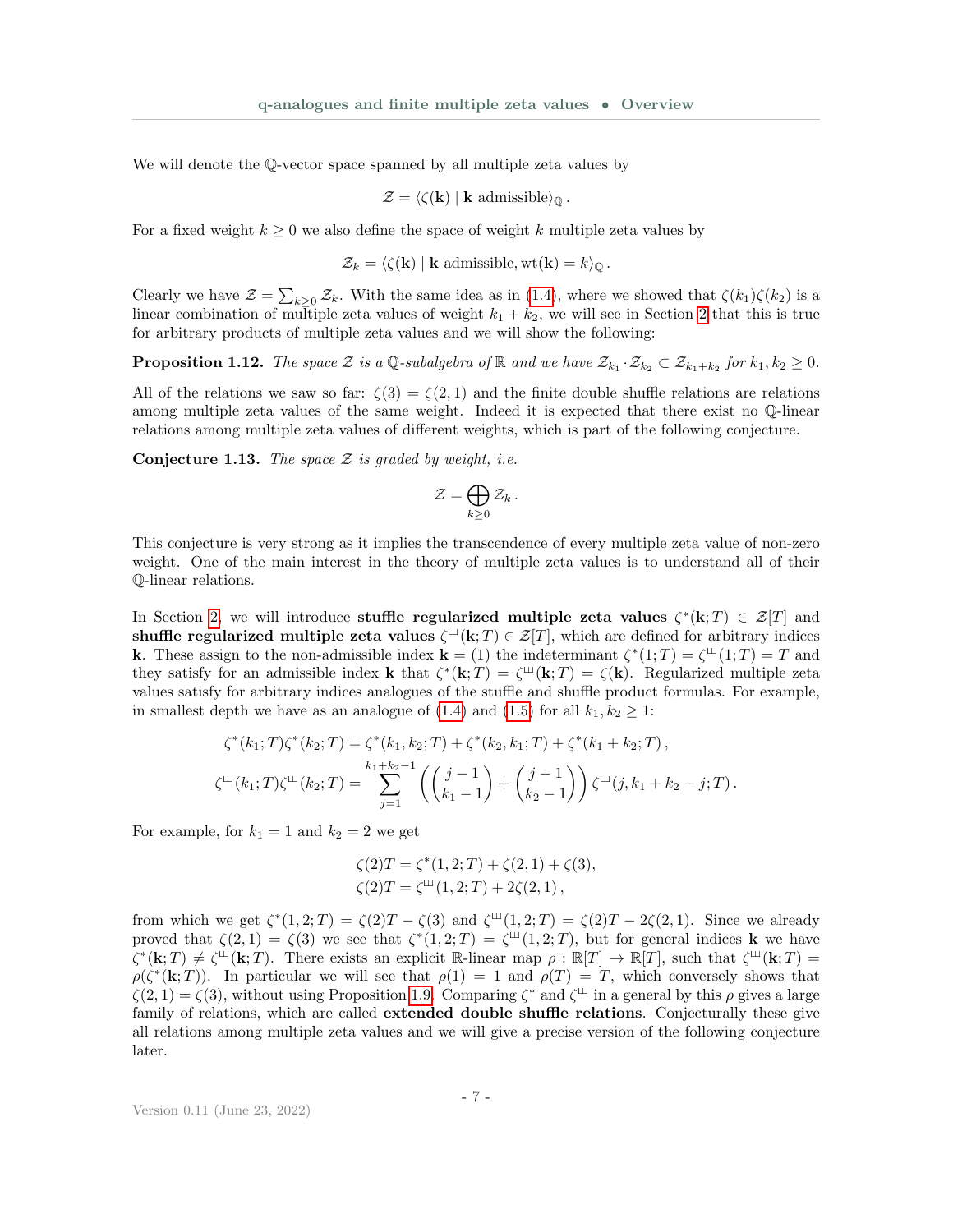Conjecture 1.14. All relations among multiple zeta values are a consequence of the extended double shuffle relations.

There also exists a conjecture for the dimension of the spaces  $\mathcal{Z}_k$ , which was first observed by Zagier based on extensive numerical calculations. To state the conjecture we first introduce the integers  $d_k$ given by the following generating series

$$
\sum_{k\geq 0} d_k X^k = \frac{1}{1-X^2-X^3} \,,
$$

i.e. they are given by  $d_0 = 1$ ,  $d_1 = 0$ ,  $d_2 = 1$  and the recursion  $d_k = d_{k-2} + d_{k-3}$  for  $k \geq 3$ .

<span id="page-7-1"></span>**Conjecture 1.15** (Zagier, 1994). We have dim<sub>Q</sub>  $\mathcal{Z}_k = d_k$  for all  $k \geq 0$ .

This conjecture shows that multiple zeta values satisfy a lot of linear relations. For example in weight  $k = 14$  there are  $2^{12} = 4096$  admissible indices (i.e. generators of  $\mathcal{Z}_{14}$ ) and the conjectured dimension is  $d_{14} = 21$ . In the following we give a table for the number of admissible indices, the conjectured number of linearly independent relations and the numbers  $d_k$ .

| weight $k$                                   |  |  |          |   |          | -             |    |     |     |     |      | 13   | 14   |
|----------------------------------------------|--|--|----------|---|----------|---------------|----|-----|-----|-----|------|------|------|
| $\#$ of adm. ind.                            |  |  |          |   | 16       | 32            | 64 | 128 | 256 | 512 | 1024 | 2048 | 4096 |
| $\#$ of relations =                          |  |  | $\Omega$ | ◠ | 14       | 29            | 60 | 123 | 249 | 503 |      | 2032 | 4075 |
| $\dim_{\mathbb{Q}} \mathcal{Z}_k =$<br>$d_k$ |  |  |          |   | $\Omega$ | $\Omega$<br>◡ |    | G   |     |     |      | 16   | 21   |

The Conjecture [1.15](#page-7-1) is out of reach at the moment and so far there is no weight k, for which we can actually prove that dim<sub>0</sub>  $\mathcal{Z}_k > 1$ , since for example it is not even known (but expected) that  $\zeta(5)$  and  $\zeta(2,3)$  are linearly independent and that dim<sub>Q</sub>  $\mathcal{Z}_5 = 2$ . Even though it seems to be impossible to give lower bounds for dim<sub>Q</sub>  $\mathcal{Z}_k$  so far, we know that the  $d_k$  give upper bounds:

<span id="page-7-2"></span>**Theorem 1.16** (Terasoma (2002), Deligne–Goncharov (2005)). For all  $k \geq 0$  we have dim<sub>Q</sub>  $\mathcal{Z}_k \leq d_k$ .

There also is a conjecture on an explicit basis for  $\mathcal Z$  due to Hoffman.

<span id="page-7-4"></span>**Conjecture 1.17** (Hoffman [\[H1\]](#page-36-5), 1997). For  $k \geq 0$  the multiple zeta values

 $\{\zeta(k_1,\ldots,k_r) \mid r \geq 0, k_1+\cdots+k_r = k, k_1,\ldots,k_r \in \{2,3\}\}\$ 

form a basis of  $\mathcal{Z}_k$ .

Notice that this conjecture would imply Zagiers dimension conjecture (Conjecture [1.15\)](#page-7-1) since  $d_k$  counts exactly the number of indices of weight  $k$  with only 2's and 3's. Multiple zeta values with only 2's and 3's in their index will be called **Hoffman elements**. The linear independence of the Hoffman elements is unknown so far, but we know that these generate the whole space due to the following deep result of Brown.

<span id="page-7-3"></span>**Theorem 1.18** (Brown [\[Br\]](#page-36-6), 2012). For all  $k \geq 0$  we have

$$
\mathcal{Z}_k = \langle \zeta(k_1,\ldots,k_r) \mid r \geq 0, k_1+\cdots+k_r = k, k_1,\ldots,k_r \in \{2,3\} \rangle_{\mathbb{Q}}.
$$

The only known proofs of Theorem [1.16](#page-7-2) and [1.18](#page-7-3) use deep concepts from algebraic geometry, particularly the theory of mixed Tate motives.

<span id="page-7-0"></span>Remark 1.19. In his work [\[Br\]](#page-36-6), Brown shows that all the above conjectures hold for so-called motivic multiple zeta values  $\mathcal{Z}^{\mathfrak{m}}$ , which are conjecturally isomorphic as a Q-algebra to  $\mathcal{Z}$ . Using the surjective period map per :  $\mathcal{Z}^m \to \mathcal{Z}$  Theorem [1.18](#page-7-3) is then just a consequence of his more general results. For details on this, we refer to the excellent book [\[BF\]](#page-36-4).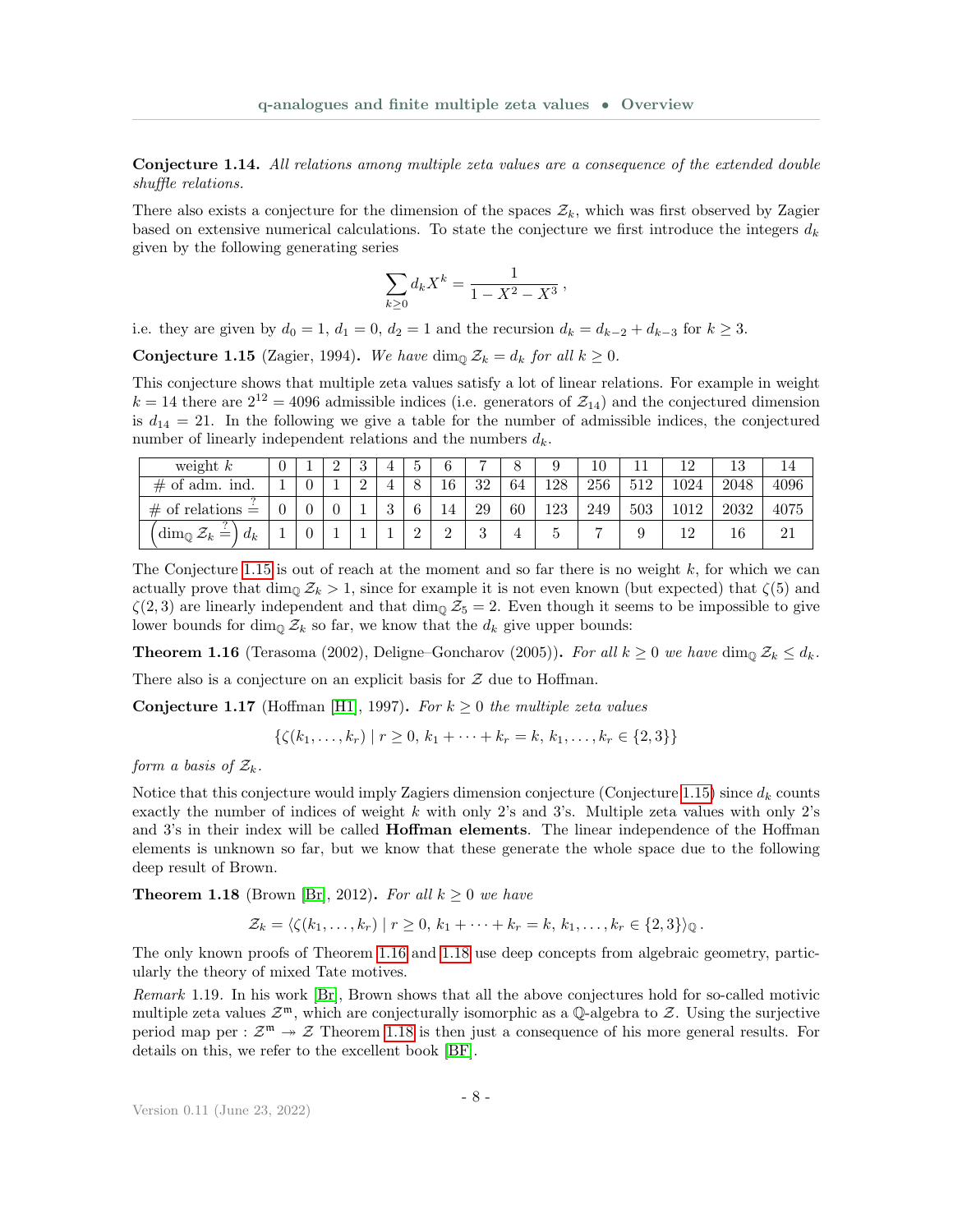#### 1.2 Finite and symmetric multiple zeta values

The finite multiple zeta values will be variant of multiple zeta values, which are not be given as elements of the real numbers. Instead they will be elements of the following ring  $A$  given by

$$
\mathcal{A} = \prod_{p \text{ prime}} \mathbb{Z}/p\mathbb{Z} \Big/ \bigoplus_{p \text{ prime}} \mathbb{Z}/p\mathbb{Z} \, \cdot
$$

This ring was introduced by Zagier and he refers to it as the "poor man's adeles", due to their similarity (but in comparison simpler definition) to the usual (finite) adeles. Elements in  $\mathcal A$  are infinite tuples  $a = (a_p)_p$  prime  $\in \mathcal{A}$  with  $a_p \in \mathbb{Z}/p\mathbb{Z}$ , such that for  $a = (a_p)_p$ ,  $b = (b_p)_p \in \mathcal{A}$  we have  $a = b$  if and only if  $a_p = b_p$  for  $p \gg 0$ . In other words, two such elements are the same if  $a_p \neq b_p$  for just finitely many primes p. Due to this we have an embedding  $\iota : \mathbb{Q} \to \mathcal{A}$ , since for  $\frac{a}{b} \in \mathbb{Q}$  we can get a solution  $x_p$  of

$$
b\,x_p - a \equiv 0 \mod p
$$

for all but finitely many p (those, where  $p|b$ ). Choose  $x_p$  arbitrary if it does not exists and define

$$
\iota\left(\frac{a}{b}\right)=(x_2,x_3,x_5,x_7,\dots)\in\mathcal{A}.
$$

For example, we have

$$
\iota\left(\frac{7}{15}\right) = (1, *_3, *_5, 0, 10, 10, 5, 3, 2, 14, 17, 35, 36, 32, 13, \dots),
$$

where the  $*_p$  can be any element in  $\mathbb{Z}/p\mathbb{Z}$ . Notice that  $\iota$  is injective and therefore A becomes a Qalgebra. The finite multiple zeta value will be given by a collection of rational numbers depending on prime  $p$ . For this we first define the truncated version of multiple zeta values, called **multiple harmonic sums**, for  $\mathbf{k} = (k_1, \dots, k_r) \in \mathbb{Z}^r$  and  $m \ge 1$  by

$$
H_m(\mathbf{k}) = H_m(k_1, \dots, k_r) = \sum_{m \ge m_1 > \dots > m_r > 0} \frac{1}{m_1^{k_1} \cdots m_r^{k_r}} \in \mathbb{Q}.
$$
 (1.6)

The  $H_m(1)$  are the classical harmonic numbers. Notice that for a prime p, the element  $H_{p-1}(k_1, \ldots, k_r)$ mod  $p \in \mathbb{Z}/p\mathbb{Z}$  is well-defined, since all  $m_j$  in the numerator are smaller than p. Collecting these for all prime p gives our main object for this section:

Definition 1.20. For  $\mathbf{k} = (k_1, \ldots, k_r) \in \mathbb{Z}^r$  the finite multiple zeta value is defined by

$$
\zeta_{\mathcal{A}}(\mathbf{k}) = \zeta_{\mathcal{A}}(k_1,\ldots,k_r) = (H_{p-1}(\mathbf{k}) \mod p)_p = \left(\sum_{p>m_1>\cdots>m_r>0} \frac{1}{m_1^{k_1}\cdots m_r^{k_r}} \mod p\right)_p \in \mathcal{A}.
$$

Here we also set  $\zeta_{\mathcal{A}}(\emptyset) = 1$ .

Notice that we also allowed negative  $k_j$ , since all the appearing sums are finite and there are no convergence issues. But as we will see in Exercise [4,](#page-34-0) one can express the finite multiple zeta values with negative entries always in terms of those with positive entries. Therefore, we define the space of finite multiple zeta values as the following Q-vector space

$$
\mathcal{Z}^{\mathcal{A}} = \langle \zeta_{\mathcal{A}}(k_1, \ldots, k_r) \mid r \geq 0, k_1, \ldots, k_r \geq 1 \rangle_{\mathbb{Q}} = \langle \zeta_{\mathcal{A}}(\mathbf{k}) \mid \mathbf{k} \text{ index} \rangle_{\mathbb{Q}}.
$$

For a fixed weight  $k \geq 0$  we also define the space of finite multiple zeta values of weight k as

$$
\mathcal{Z}_k^{\mathcal{A}} = \langle \zeta_{\mathcal{A}}(\mathbf{k}) \mid \mathbf{k} \text{ index}, \mathrm{wt}(\mathbf{k}) = k \rangle_{\mathbb{Q}}.
$$

Notice that  $\mathbb{Q} \subset \mathcal{Z}^{\mathcal{A}}$  since we also include the empty index  $(r = 0)$ .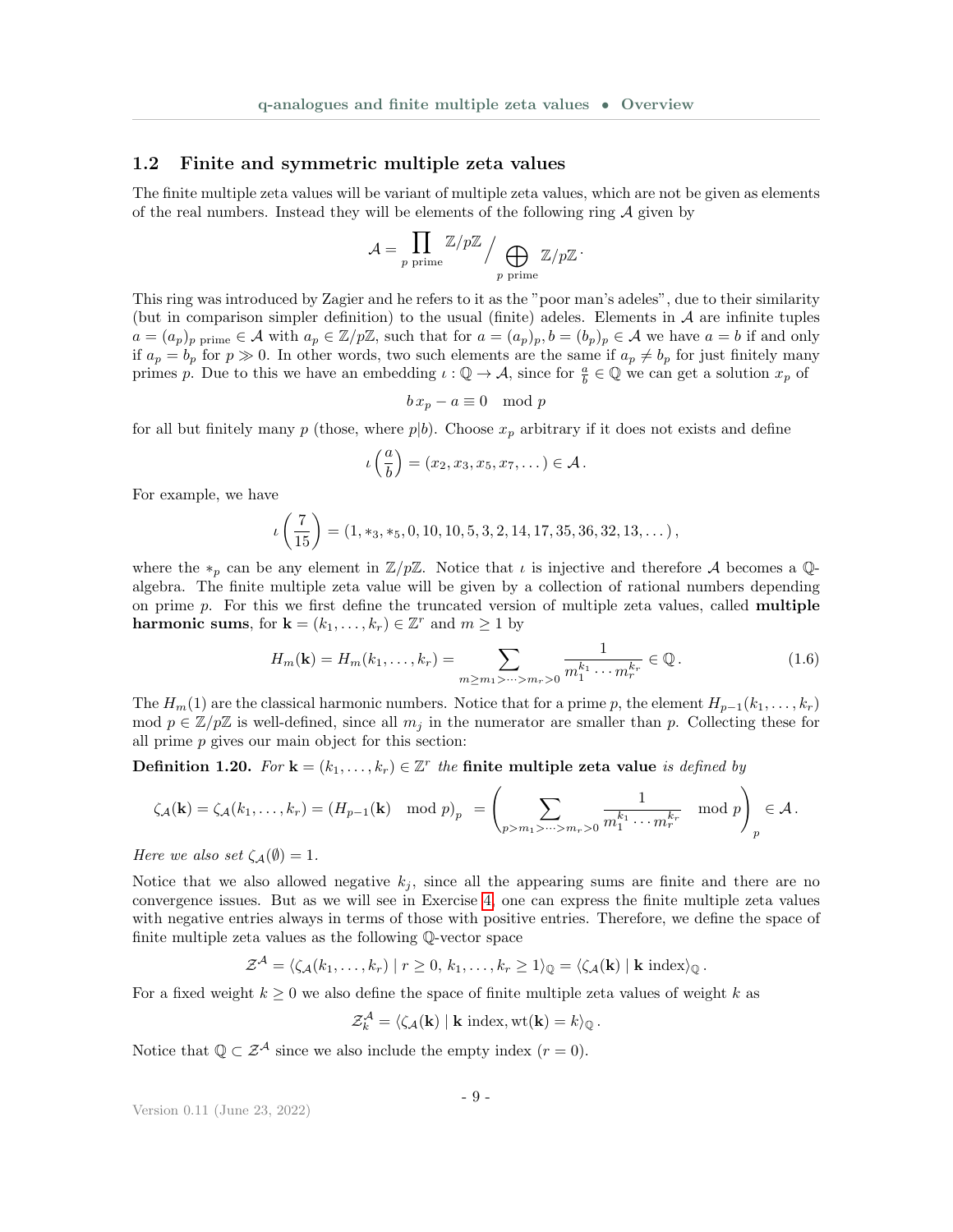**Proposition 1.21** (Exercise [4\)](#page-34-0). For any  $k_1, \ldots, k_r \in \mathbb{Z}$  we have  $\zeta_{\mathcal{A}}(k_1, \ldots, k_r) \in \mathcal{Z}^{\mathcal{A}}$ .

In the following we will consider finite multiple zeta values in small depths. For this we will recall the following two statements, which will be used several times when doing calculations with finite multiple zeta values.

**Lemma 1.22.** (i) (Fermat's little theorem) For a prime p and  $m \in \mathbb{Z}$  we have

$$
m^p \equiv m \mod p \, .
$$

(*ii*) (Seki-Bernoulli formula) For  $k \geq 1$  we have

$$
\sum_{m=1}^{n-1} m^k = \frac{1}{k+1} \sum_{j=0}^k \binom{k+1}{j} B_j n^{k+1-j}.
$$

*Proof.* There are various simple proofs for (i). For example, one can reduce the problem to  $m \geq 0$  and prove it by induction on m. For the induction step one proves the 'Freshman's dream'  $(a+b)^p \equiv a^p + b^p$ mod p for  $a, b \in \mathbb{Z}$ , which can be shown by using that  $\binom{p}{j} \equiv 0 \mod p$  for  $0 < j < p$ .

For (ii) one can consider the exponential generating series of the left-hand side and gets

$$
\sum_{k=1}^{\infty} \left( \sum_{m=1}^{n-1} m^k \right) \frac{X^{k-1}}{(k-1)!} = \sum_{m=1}^{n-1} m e^{mX} = \frac{\partial}{\partial X} \frac{1 - e^{nX}}{1 - e^X} = \frac{\partial}{\partial X} \frac{X}{e^X - 1} \frac{e^{nX} - 1}{X}
$$

$$
= \frac{\partial}{\partial X} \left( \sum_{j=0}^{\infty} B_j \frac{X^j}{j!} \right) \left( \sum_{m=1}^{\infty} n^m \frac{X^{m-1}}{m!} \right) = \sum_{k=1}^{\infty} \left( k \sum_{j=0}^{k} \frac{B_j}{j!} \frac{n^{k+1-j}}{(k+1-j)!} \right) X^{k-1}.
$$
  
Comparing the coefficient of  $X^{k-1}$  then yields the result.

Comparing the coefficient of  $X^{k-1}$  then yields the result.

### $\boxtimes$  Until here in lecture 2 (22nd April, 2022) —————————————

In particular, if m is coprime to p (e.g.  $p > m > 0$ ), then  $m^{p-1} \equiv 1 \mod p$ . Combining (i) and (ii) in Lemma [1.22](#page-0-0) yields for  $n \geq 1$ ,  $k \in \mathbb{Z}$  with  $k \neq 0$  and primes  $p > \max(k, n - 1)$ 

$$
H_{n-1}(k) = \sum_{m=1}^{n-1} \frac{1}{m^k} \equiv \sum_{m=1}^{n-1} m^{p-k-1} \equiv -\frac{1}{k} \sum_{j=0}^{p-k-1} {p-k \choose j} B_j n^{p-k-j} \mod p.
$$
 (1.7)

The equation [\(1.7\)](#page-9-0) can be used to evaluate finite multiple zeta values in depth one and two.

<span id="page-9-1"></span>**Proposition 1.23.** For  $k \in \mathbb{Z}$  we have

$$
\zeta_{\mathcal{A}}(k) = (H_{p-1}(k) \mod p)_p = \begin{cases} 0, & k \neq 0 \\ -1, & k = 0 \end{cases}
$$
.

*Proof.* The  $k = 0$  case is clear and the other cases follow from [\(1.7\)](#page-9-0) by using  $p = n$ . Alternatively one can choose a primitive root a modulo p to get for  $k \neq 0$  (without using the Seki-Bernoulli formula)

$$
\sum_{m=1}^{p-1} \frac{1}{m^k} \equiv \sum_{i=0}^{p-2} \frac{1}{a^{ik}} \equiv \frac{1 - a^{-k(p-1)}}{1 - a^{-k}} \equiv 0 \mod p.
$$

<span id="page-9-0"></span> $\Box$ 

Version 0.11 (June 23, 2022)

- 10 -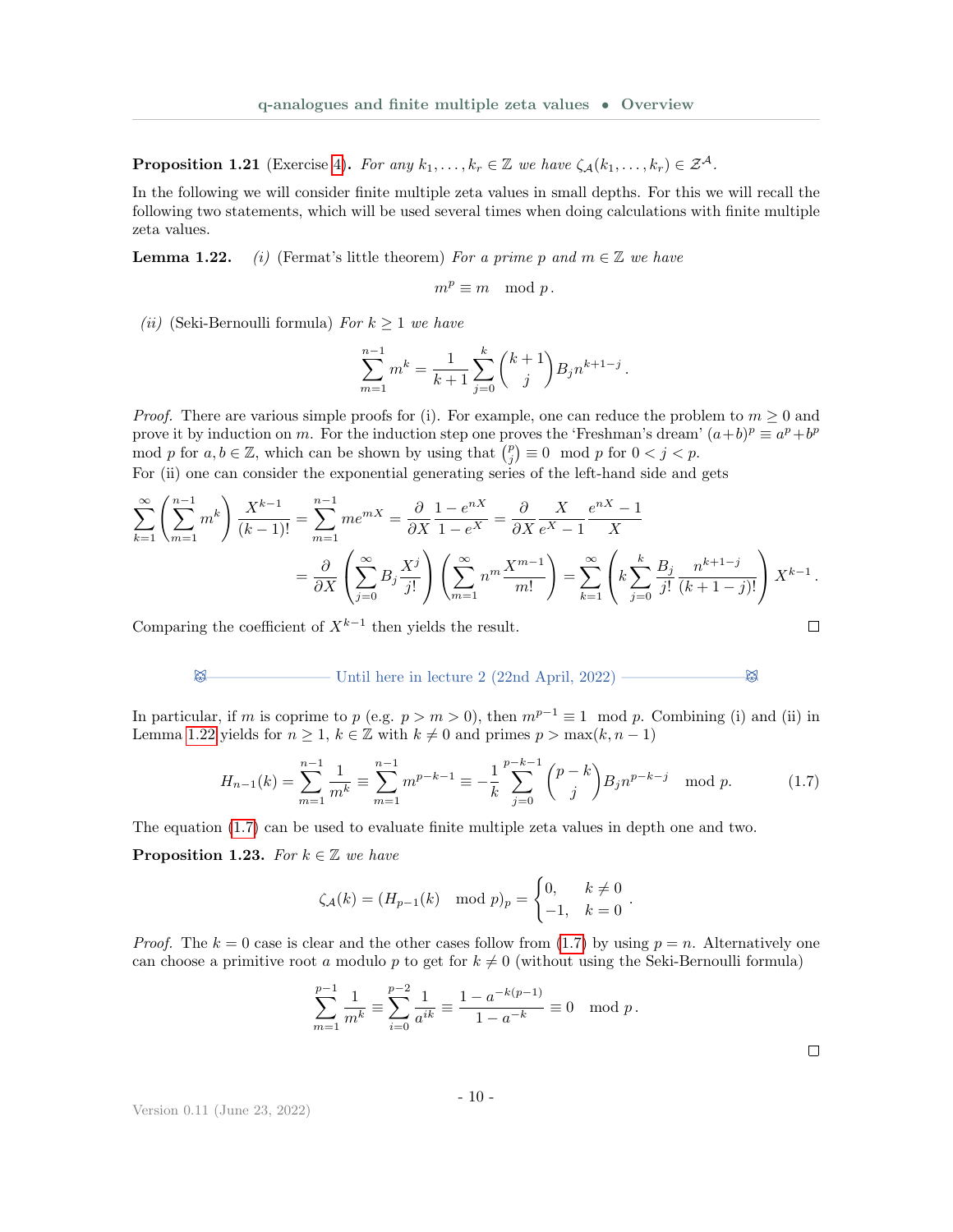Proposition [1.23](#page-9-1) shows that finite multiple zeta values behave quite differently to multiple zeta values. But, as we will see later, there seems to be a conjectural deep connection between these two. In particular, there exists and element  $Z(k) \in \mathcal{Z}^{\mathcal{A}}$  which serves as the correct **analogue of**  $\zeta(k)$  instead of the naive choice  $\zeta_{\mathcal{A}}(k)$  (in a sense we will make clearer later). For  $k \geq 2$  this element is defined by

$$
Z(k) = \left(\frac{B_{p-k}}{k}\right)_p \in \mathcal{A}.
$$

Notice that this definition makes sense, since we can always ignore small primes  $p$ , i.e. those cases where the Seki-Bernoulli number  $B_{p-k}$  is not defined. Notice that, since  $B_{odd}$  vanish, we have  $Z(2m) = 0$ for all  $m \geq 1$ .

<span id="page-10-0"></span>**Proposition 1.24.** For  $k_1, k_2 \geq 1$  we have

$$
\zeta_{\mathcal{A}}(k_1,k_2) = (-1)^{k_1} \binom{k_1+k_2}{k_1} Z(k_1+k_2).
$$

*Proof.* For large enough primes  $p$  we can use  $(1.7)$  to obtain

$$
\sum_{p>m_1>m_2>0} \frac{1}{m_1^{k_1} m_2^{k_2}} = \sum_{m_1=1}^{p-1} \frac{1}{m_1^{k_1}} \sum_{m_2=1}^{m_1-1} \frac{1}{m_2^{k_2}} = -\frac{1}{k_2} \sum_{m_1=1}^{p-1} \sum_{j=0}^{p-k_2-1} {p-k_2 \choose j} B_j m_1^{p-k_2-j-k_1}
$$
  

$$
\equiv \frac{1}{k_2} {p-k_2 \choose p-k_1-k_2} B_{p-k_1-k_2} \equiv (-1)^{k_1} {k_1+k_2 \choose k_1} \frac{B_{p-k_1-k_2}}{k_1+k_2} \mod p,
$$

where in the third equation we used  $\sum_{m_1=1}^{p-1} m_1^{p-k_2-j-k_1} \equiv 0 \mod p$  except for  $j = p - k_1 - k_2$ .  $\Box$ 

Since the odd Seki-Bernoulli number vanish, Proposition [1.24](#page-10-0) implies  $\mathcal{Z}^{\mathcal{A}}(k_1,k_2) = 0$  if  $k_1 + k_2$  is even. For odd weight we expect that these are non-zero, i.e. we have the following.

**Conjecture 1.25.** For odd  $k \geq 3$  we have  $Z(k) \neq 0$  in A.

This conjecture is related to a classical conjecture in algebraic number theory, stating that there are infinitely many regular primes. By a criteria by Kummer a prime  $p$  is regular, if (and only if) it does not divide the numerator of the Bernoulli numbers  $B_k$  for  $k = 2, 4, \ldots, p-3$ . If this conjecture would be true we also see that  $Z(k) \neq 0$  in A.

As for multiple zeta values we can ask for relations among the finite multiple zeta values and the dimension of the space  $\mathcal{Z}_k^{\mathcal{A}}$ . For example, as a direct consequence of the definition we have for  $k_1,\ldots,k_r\in\mathbb{Z}$ and any prime p

$$
\sum_{p > m_1 > \dots > m_r > 0} \frac{1}{m_1^{k_1} \dots m_r^{k_r}} \equiv \sum_{p > m_1 > \dots > m_r > 0} \frac{(-1)^{k_1 + \dots + k_r}}{(p - m_1)^{k_1} \dots (p - m_r)^{k_r}}
$$

$$
\equiv \sum_{0 < \tilde{m}_1 < \dots < \tilde{m}_r < p} \frac{(-1)^{k_1 + \dots + k_r}}{\tilde{m}_1^{k_1} \dots \tilde{m}_r^{k_r}} \mod p,
$$

which implies the reversal formula

$$
\zeta_{\mathcal{A}}(k_1,\ldots,k_r)=(-1)^{k_1+\cdots+k_r}\zeta_{\mathcal{A}}(k_r,\ldots,k_1).
$$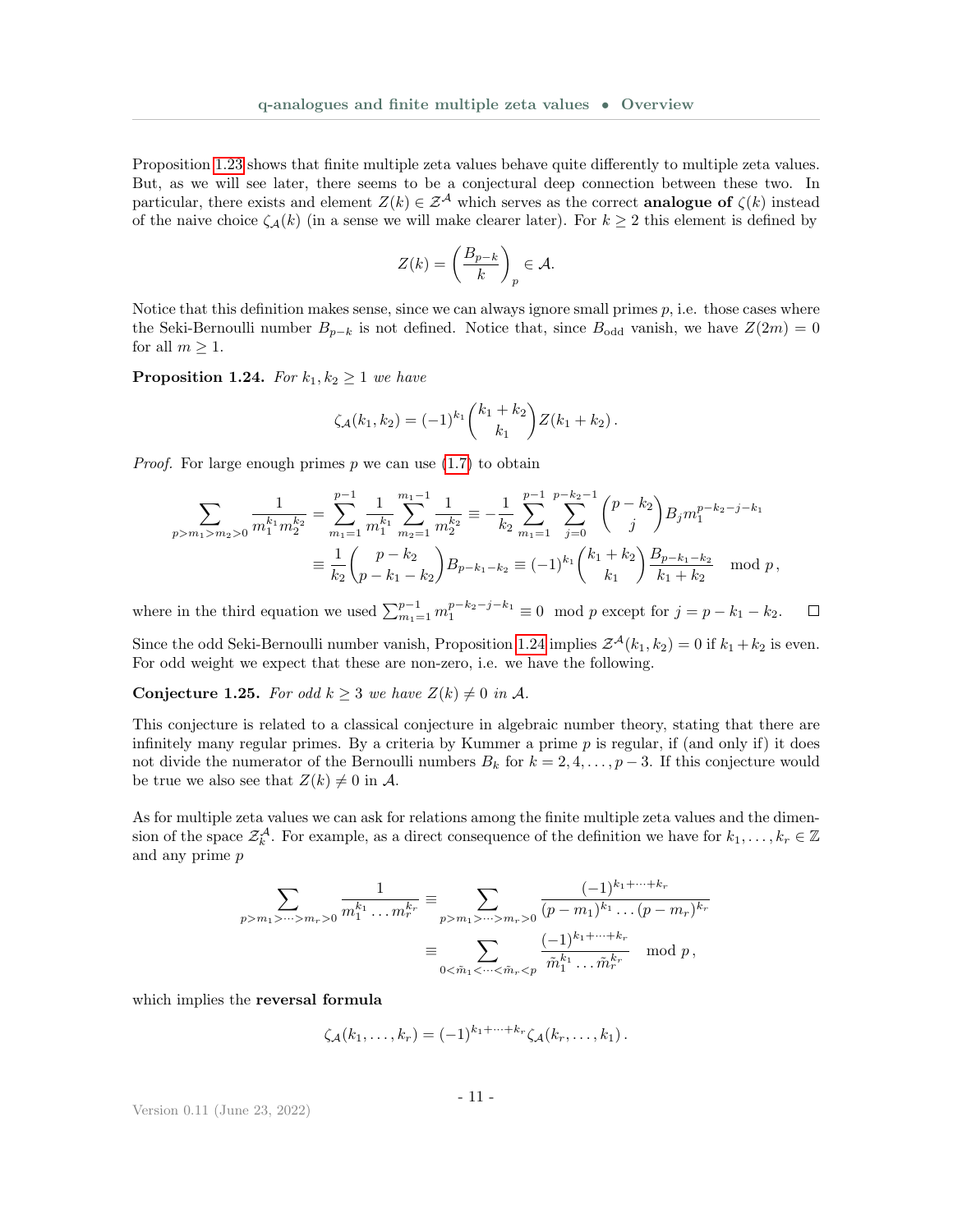In the case of multiple zeta values one source of relations (which conjectureally give all) are the double shuffle relations. We have an analogue of the stuffle product, e.g. in smallest depth we have for any  $k_1, k_2 \geq 1$ 

$$
\zeta_{\mathcal{A}}(k_1)\zeta_{\mathcal{A}}(k_2) = \zeta_{\mathcal{A}}(k_1, k_2) + \zeta_{\mathcal{A}}(k_2, k_1) + \zeta(k_1 + k_2),\tag{1.8}
$$

we do not have that the shuffle product formula [\(1.5\)](#page-5-0) holds. Instead we will have a family of linear relations, called the **linear shuffle relations**. For example, as an analogue [1.24,](#page-10-0) we have for  $k_1, k_2 \ge 1$ 

$$
(-1)^{k_1} \zeta_{\mathcal{A}}(k_2, k_1) = \sum_{j=1}^{k_1 + k_2 - 1} \left( \binom{j-1}{k_1 - 1} + \binom{j-1}{k_2 - 1} \right) \zeta_{\mathcal{A}}(j, k_1 + k_2 - j).
$$
 (1.9)

Due to Proposition [1.23](#page-9-1) and [1.24](#page-10-0) the equations [\(1.8\)](#page-11-0) and [\(1.9\)](#page-11-1) do not produce really interesting relations, but for example we have (as a trivial consequence of Proposition [1.24\)](#page-10-0)

<span id="page-11-2"></span><span id="page-11-1"></span><span id="page-11-0"></span>
$$
2\zeta_{\mathcal{A}}(4,1) + \zeta_{\mathcal{A}}(3,2) = 0. \tag{1.10}
$$

But the higher depths generalization, which we will present in Section [3,](#page-33-0) actually give interesting and non-trivial relations. Moreover, we have the following conjecture.

Conjecture 1.26. All relations among finite multiple zeta values are a consequence of the stuffle product and the linear shuffle relations.

The really surprising aspect of the whole story is, that there seems to be a connection to usual multiple zeta values, which we will describe now. For this we define a real counterpart of the finite multiple zeta values introduced by Kaneko-Zagier [\[KZ\]](#page-36-7). This can also be seen as finite multiple zeta values at the infinite prime  $p \to \infty$ . The following idea is due to Kontsevich who communicated it to Zagier for the depth two case. In the definition of finite multiple zeta values we take a sum over  $p > m_1 > \cdots > m_r > 0$  and then consider it modulo p. Naively one could therefore say that we consider the sum over '0 >  $-1 \ge m_1 > \cdots > m_r \ge 1 > 0$ ', which we illustrate in the following picture.



Inspired by this we consider the **order**  $\succ$  **on**  $\mathbb{Z}\backslash\{0\} \cup \{\infty = -\infty\}$  defined by

 $-1 \succ -2 \succ -3 \succ \cdots \succ -\infty = \infty \succ \cdots \succ 3 \succ 2 \succ 1$ .

Then we define for and index  $\mathbf{k} = (k_1, \ldots, k_r)$  and  $m \ge 1$  as an analogue of the multiple harmonic sums the following rational numbers

$$
S_m(\mathbf{k}) = S_m(k_1, \dots, k_r) = \sum_{\substack{m_1 > \dots > m_2 \\ m \ge |m_1|, \dots, |m_r| > 0}} \frac{1}{m_1^{k_1} \cdots m_r^{k_r}} \in \mathbb{Q}.
$$
 (1.11)

By direct calculation one then checks that we have the following.

Version 0.11 (June 23, 2022)

<span id="page-11-3"></span>- 12 -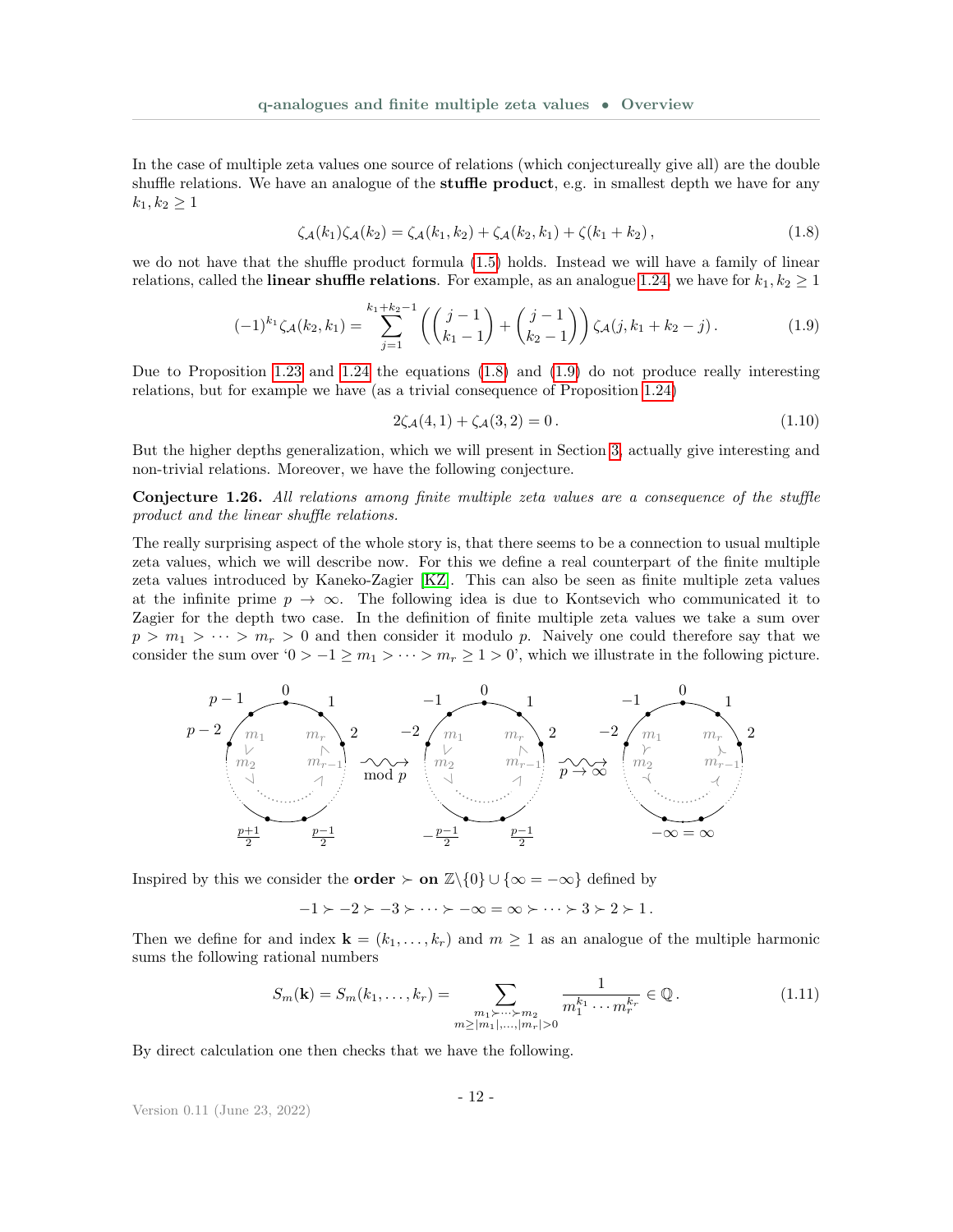**Proposition 1.27.** For all  $m \geq 1$  and  $k_1, \ldots, k_r \geq 1$  we have

$$
S_m(k_1,\ldots,k_r) = \sum_{j=0}^r (-1)^{k_1+\cdots+k_r} H_m(k_j,k_{j-1},\ldots,k_1) H_m(k_{j+1},\ldots,k_r).
$$
 (1.12)

<span id="page-12-2"></span><span id="page-12-0"></span> $\Box$ 

Here we use  $H_m(k_i, k_{i-1}, \ldots, k_r) = 1$  (resp.  $H_m(k_{i+1}, \ldots, k_r) = 1$ ) for  $j = 0$  (resp.  $j = r$ ).

Proof. This is Exercise [5.](#page-34-1)

The limit of  $H_m(\mathbf{k})$  for  $m \to \infty$  just exists if **k** is admissible. A priory it is therefore not clear that the limit of [\(1.12\)](#page-12-0) for  $m \to \infty$  exists. Though this is the case (Proposition [1.29\)](#page-0-0), we will use (1.12) as a motivation to define the following object.

Definition 1.28. For an index  $\mathbf{k} = (k_1, \ldots, k_r)$  and  $\bullet \in \{\perp, \parallel \parallel \parallel \parallel \parallel \bullet \text{-symmetric multiple zeta}$ value is defined by

$$
\zeta_{\mathcal{S}}^{\bullet}(\mathbf{k})=\zeta_{\mathcal{S}}^{\bullet}(k_1,\ldots,k_r)=\sum_{j=0}^r(-1)^{k_1+\cdots+k_j}\zeta^{\bullet}(k_j,k_{j-1},\ldots,k_1;T)\zeta^{\bullet}(k_{j+1},\ldots,k_r;T)\,,
$$

where for  $j = 0$  (resp.  $j = r$ ) we set  $\zeta^{\bullet}(k_j, k_{j-1}, \ldots, k_1; T) = 1$  (resp.  $\zeta^{\bullet}(k_{j+1}, \ldots, k_r; T) = 1$ ).

In depth one we have for  $k \geq 1$ 

$$
\zeta_{\mathcal{S}}^{\bullet}(k) = \zeta^{\bullet}(k;T) + (-1)^{k} \zeta^{\bullet}(k;T) = \begin{cases} 2\zeta(k) & , k \text{ is even} \\ 0 & , k \text{ is odd} \end{cases}.
$$

For the depth two case we have

$$
\zeta_{\mathcal{S}}^*(1,1) = -\zeta(2), \qquad \zeta_{\mathcal{S}}^{\perp\!\!\!\perp}(1,1) = 0,
$$

and for  $k_1, k_2 \ge 1$  with  $k_1 + k_2 \ge 3$ 

$$
\begin{split} \zeta_{\mathcal{S}}^{\bullet}(k_{1},k_{2}) &= \zeta^{\bullet}(k_{1},k_{2};T) + (-1)^{k_{1}} \zeta^{\bullet}(k_{1};T) \zeta^{\bullet}(k_{2};T) + (-1)^{k_{1}+k_{2}} \zeta^{\bullet}(k_{2},k_{1};T). \end{split} \tag{1.13}
$$
\n
$$
= (1 + (-1)^{k_{1}}) \zeta(k_{1},k_{2}) + (-1)^{k_{1}} (1 + (-1)^{k_{2}}) \zeta(k_{2},k_{1}) + (-1)^{k_{1}} \zeta(k_{1}+k_{2}).
$$

Here we used that  $\zeta_{\mathcal{S}}^*(k_1,k_2) = \zeta_{\mathcal{S}}^{\perp\perp}(k_1,k_2)$  if  $k_1 + k_2 \geq 3$ . Since  $(1 + (-1)^{k_1})$  vanishes for  $k_1 = 1$  (same for  $k_2$ ) there are no non-admissible indices appearing and we therefore did not need any regularization in the last equation. In particular, we see that  $\zeta^{\bullet}_{\mathcal{S}}(k_1, k_2)$  also does not depend on T. This is the case in general and the following proposition will be proved in Section [3.](#page-33-0)

**Proposition 1.29.** (i) We have  $\zeta_{\mathcal{S}}^{\bullet}(\mathbf{k}) \in \mathcal{Z}$  for  $\bullet \in {\{\sqcup,\ast\}}$ . (*i.e. the*  $\bullet$ -symmetric multiple zeta values are independent of T).

(*ii*) For all indices  $\bf{k}$  we have

$$
\lim_{m\to\infty}S_m(\mathbf{k})=\zeta_{\mathcal{S}}^*(\mathbf{k}).
$$

(iii) For all indices  $\bf{k}$  we have

$$
\zeta_{\mathcal{S}}^*(\mathbf{k}) \equiv \zeta_{\mathcal{S}}^{\mathsf{L}\mathsf{L}}(\mathbf{k}) \mod \pi^2 \mathcal{Z}.
$$

<span id="page-12-1"></span>**Theorem 1.30.** We have  $\mathcal{Z} = \langle \zeta_{\mathcal{S}}^*(\mathbf{k}) | \mathbf{k} \text{ index} \rangle_{\mathbb{Q}} = \langle \zeta_{\mathcal{S}}^{\mathbb{U}}(\mathbf{k}) | \mathbf{k} \text{ index} \rangle_{\mathbb{Q}}.$ 

$$
-13
$$
 -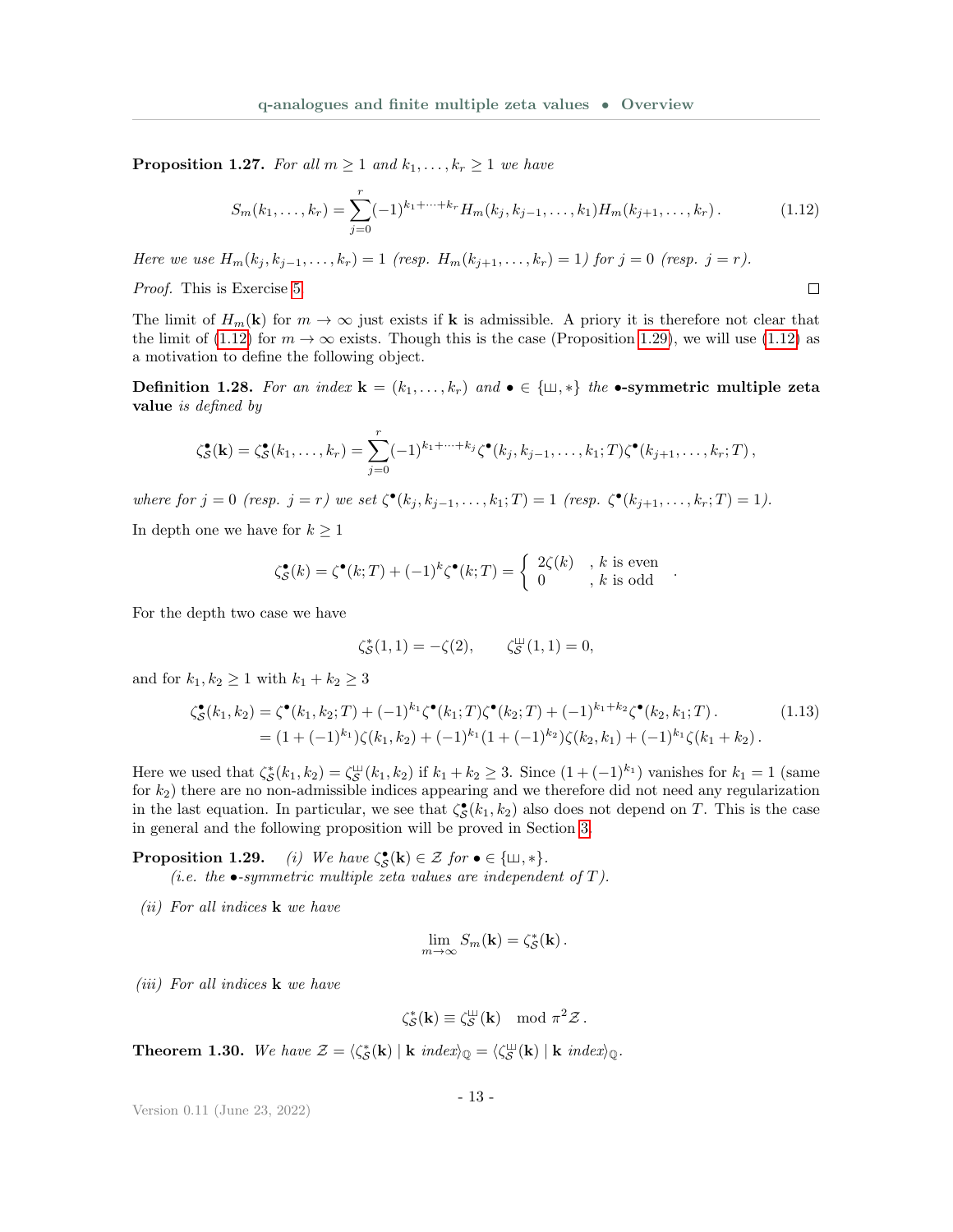This theorem is not obvious, since for example  $\zeta_{\mathcal{S}}^*(k) = 0$  for odd k, i.e. it is not obvious why  $\zeta(k)$  for odd k can be written as a linear combination of  $\zeta_{\mathcal{S}}^*(\mathbf{k})$ . But one can show (by using relations among multiple zeta values) that we have

$$
\begin{aligned}\n\zeta(3) &= \frac{1}{3}\zeta_{\mathcal{S}}^*(2,1)\,, \\
\zeta(5) &= \frac{2}{5}\zeta_{\mathcal{S}}^*(4,1) + \frac{2}{15}\zeta_{\mathcal{S}}^*(2,2,1)\,, \\
\zeta(7) &= \frac{10}{7}\zeta_{\mathcal{S}}^*(6,1) - \frac{3}{7}\zeta_{\mathcal{S}}^*(2,2,1,2) + \frac{5}{21}\zeta_{\mathcal{S}}^*(2,2,2,1)\,, \\
\zeta(9) &= \frac{2}{5}\zeta_{\mathcal{S}}^*(8,1) + \frac{2}{15}\zeta_{\mathcal{S}}^*(2,2,2,1,2) + \frac{4}{15}\zeta_{\mathcal{S}}^*(2,2,2,2,3) + \frac{4}{15}\zeta_{\mathcal{S}}^*(2,2,2,2,1)\,. \n\end{aligned}
$$

Moreover, Theorem [1.30](#page-12-1) shows that relations among multiple zeta values imply relations among ∗symmetric multiple zeta values. For example, using the extended double shuffle relations one can show that

$$
2\zeta_{\mathcal{S}}^*(4,1)+\zeta_{\mathcal{S}}^*(3,2)=\zeta(5)-2\zeta(2,3)+4\zeta(4,1)=0\,.
$$

Comparing this with [\(1.10\)](#page-11-2) we see that the  $\zeta^*_{\mathcal{S}}$  seem to satisfy the same relation as  $\zeta_{\mathcal{A}}$ . But in general we know that this is not true, since for example  $\zeta_{\mathcal{S}}^*(2) = 2\zeta(2) = \frac{\pi^2}{3}$  $\frac{\tau^2}{3}$  but  $\zeta_{\mathcal{A}}(2) = 0$ . But, if we consider the  $\bullet$ -symmetric multiple zeta values modulo  $\pi^2$ , then we have that they are actually independent of • and they conjecturally satisfy the same relations as the finite multiple zeta values. This leads to the following definition.

Definition 1.31. For  $\mathbf{k} = (k_1, \ldots, k_r)$  the symmetric multiple zeta value  $\zeta_{\mathcal{S}}(\mathbf{k}) \in \mathcal{Z}/\pi^2 \mathcal{Z}$  is defined by

$$
\zeta_{\mathcal{S}}(\mathbf{k}) \equiv \zeta_{\mathcal{S}}^*(\mathbf{k}) \equiv \zeta_{\mathcal{S}}^{\mathsf{LJ}}(\mathbf{k}) \mod \pi^2 \mathcal{Z}.
$$

Now we also have for all  $k \ge 1$ , that  $\zeta_{\mathcal{S}}(k) = 0$  (similar as for  $\zeta_{\mathcal{A}}$ ) and the depth two case is given by the following.

<span id="page-13-0"></span>**Proposition 1.32.** For  $k_1, k_2 \geq 1$  we have

$$
\zeta_{\mathcal{S}}(k_1,k_2) \equiv \begin{cases} 0, & k_1 + k_2 \text{ even} \\ (-1)^{k-1} \binom{k_1 + k_2}{k_1} \zeta(k_1 + k_2), & k_1 + k_2 \text{ odd} \end{cases} \mod \pi^2 \mathcal{Z}.
$$

*Proof.* For even  $k_1 + k_2 \geq 2$  we get by [\(1.13\)](#page-12-2) that

$$
\zeta_{\mathcal{S}}^*(k_1,k_2)=(1+(-1)^{k_1})\zeta^*(k_1;T)\zeta^*(k_2;T)-\zeta(k_1+k_2),
$$

which by Proposition [1.1](#page-2-3) is always a rational multiple of  $\pi^{k_1+k_2}$ . For the odd weight case we use the parity theorem, which states that for  $k_1 \geq 2, k_2 \geq 1$  with  $k_1 + k_2$  odd we have (see [?, ])

$$
\zeta(k_1, k_2) = (-1)^{k_2} \sum_{\substack{j=2 \ j \text{even}}}^{k-1} \left( \binom{k-j-1}{k_1-1} + \binom{k-j-1}{k_2-1} + (-1)^{k_2} \delta_{j,k_1} \right) \zeta(j) \zeta(k-j)
$$
  
+ 
$$
\frac{1}{2} \left( (-1)^{k_1} \binom{k_1+k_2}{k_2} - 1 \right) \zeta(k).
$$

Plugging this into [\(1.13\)](#page-12-2) then yields the result, since the terms in the first sum vanish modulo  $\pi^2 \mathcal{Z}$ .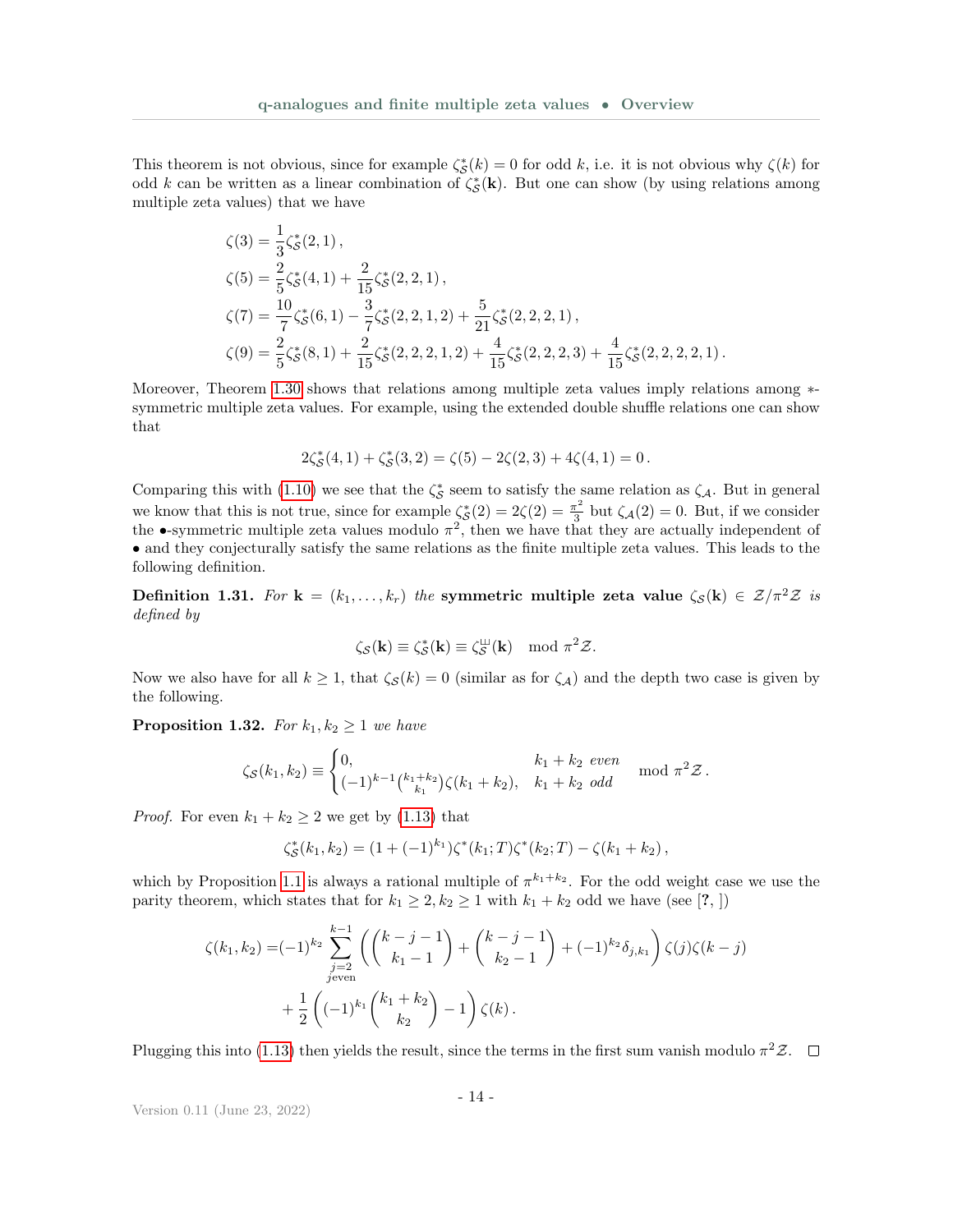Notice that Proposition [1.32](#page-13-0) has again strong similarities with the analogue result for finite multiple zeta values (Proposition [1.24\)](#page-10-0), where we also had  $\zeta_A(k_1, k_2) = 0$  for even  $k_1 + k_2$ . For odd  $k_1 + k_2$ we had the same formula except that  $Z(k_1 + k_2)$  takes the place of  $\zeta(k_1 + k_2)$ , which underlines the comment that  $Z(k)$  (defined in [1.2\)](#page-9-1) can be seen as the finite analogue of  $\zeta(k)$ . In general we see that, at least in the example we presented so far, the symmetric multiple zeta values satisfy the same relations as the finite multiple zeta values. This seems to be the case in general, which is part of the of the following surprising conjecture.

<span id="page-14-0"></span>**Conjecture 1.33** (Kaneko-Zagier conjecture). The following is an isomorphism of  $\mathbb{Q}$ -algebras

$$
\varphi_{KZ}: \mathcal{Z}^{\mathcal{A}} \longrightarrow \mathcal{Z}/\pi^2 \mathcal{Z}
$$

$$
\zeta_{\mathcal{A}}(\mathbf{k}) \longmapsto \zeta_{\mathcal{S}}(\mathbf{k}).
$$

 $\boxtimes$  Until here in lecture 3 (6th May, 2022) ————————————

In analogy, and in accordance with Conjecture [1.33,](#page-14-0) we also have the following dimension conjecture.

**Conjecture 1.34** (Zagier). For  $k \geq 3$  we have dim<sub>Q</sub>  $\mathcal{Z}_k^{\mathcal{A}} = d_{k-3}$ .

Conjecture [\(1.33\)](#page-14-0) in particular predicts that the finite and symmetric multiple zeta values satisfy the same Q-linear relations. There are various families of linear relations which have been proven for finite as well as for symmetric multiple zeta values. One of these are given by the Hoffman duality. To state it we first introduce the star-versions of finite and symmetric multiple zeta values. For  $\mathbf{k} = (k_1, \ldots, k_r) \in \mathbb{Z}^r$  and  $m \geq 1$  define

$$
H^{\star}{}_{m}(\mathbf{k}) = H^{\star}{}_{m}(k_{1},\ldots,k_{r}) = \sum_{m \geq m_{1} \geq \ldots \geq m_{r} > 0} \frac{1}{m_{1}^{k_{1}} \cdots m_{r}^{k_{r}}} \in \mathbb{Q},\tag{1.14}
$$

and the finite multiple zeta star-values

$$
\zeta_{\mathcal{A}}^{\star}(\mathbf{k}) = \zeta_{\mathcal{A}}^{\star}(k_1,\ldots,k_r) = \left(H_{p-1}^{\star}(\mathbf{k}) \mod p\right)_p = \left(\sum_{p>m_1 \geq \cdots \geq m_r > 0} \frac{1}{m_1^{k_1} \cdots m_r^{k_r}} \mod p\right)_p \in \mathcal{A}.
$$

Here we also set  $\zeta^*_{\mathcal{A}}(\emptyset) = 1$ . Notice that the star-values of both objects are just a linear combination of the usual values, since for example

$$
\zeta_{\mathcal{A}}^{\star}(k_1,k_2,k_3)=\zeta_{\mathcal{A}}(k_1,k_2,k_3)+\zeta_{\mathcal{A}}(k_1+k_2,k_3)+\zeta_{\mathcal{A}}(k_1,k_2+k_3)+\zeta_{\mathcal{A}}(k_1+k_2+k_3).
$$

In general we have

$$
\zeta_{\mathcal{A}}^{\star}(k_1,\ldots,k_r)=\sum_{\circ_j=\circ+\circ \text{ or }\circ_j=\circ,\circ} \zeta_{\mathcal{A}}(k_1\circ_1\cdots\circ_{r-1}k_r).
$$

Using this description we define the star-version of the symmetric multiple zeta values by

$$
\zeta_{\mathcal{S}}^{\star}(k_1,\ldots,k_r)=\sum_{\circ_j=\circ+\circ \text{ or }\circ_j=\circ,\circ} \zeta_{\mathcal{S}}(k_1\circ_1\cdots\circ_{r-1}k_r)\in\mathcal{Z}/\pi^2\mathcal{Z}.
$$

By [\(1.33\)](#page-14-0) the  $\zeta^*_{\mathcal{A}}$  and  $\zeta^*_{\mathcal{S}}$  should therefore also satisfy the same relations.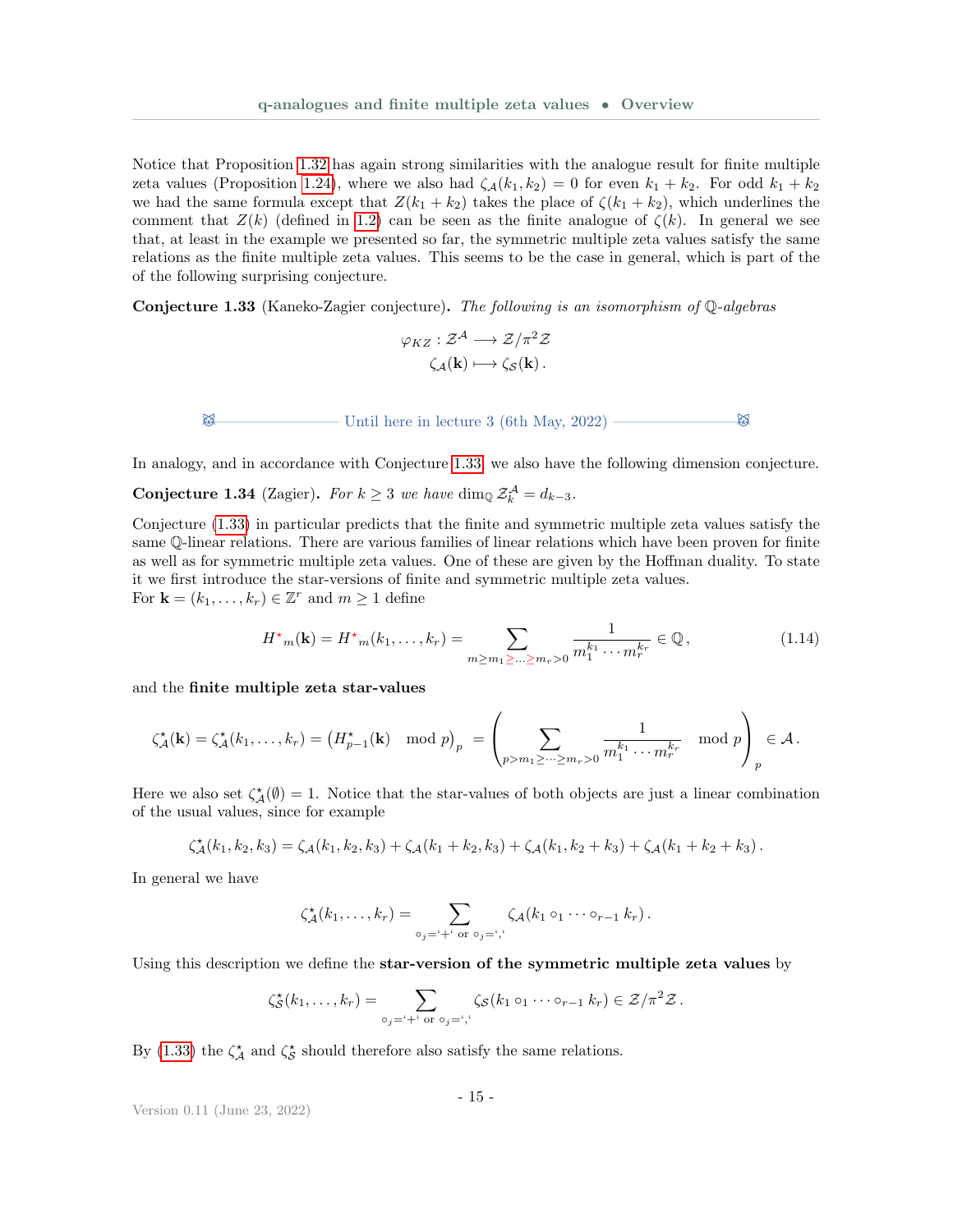Every index  $\mathbf{k} = (k_1, \ldots, k_r)$  can be written as

$$
(k_1,\ldots,k_r)=(\overbrace{1+\cdots+1}^{k_1},\ldots,\overbrace{1+\cdots+1}^{k_r}).
$$

Define the **Hoffman dual k** $\vee$  by interchanging, and + in this representation. For example the Hoffman dual of  $\mathbf{k} = (3, 2)$  is given by

$$
\mathbf{k}^{\vee} = (3,2)^{\vee} = (1+1+1,1+1)^{\vee} = (1,1,1+1,1) = (1,1,2,1).
$$

With this we have the following family of linear relation which is true for finite as well as symmetric multiple zeta values.

<span id="page-15-1"></span>**Theorem 1.35.**  $\{\begin{bmatrix} \frac{m}{2} \text{~Todo: } references \frac{m}{2} \end{bmatrix} \}$  For all indices **k** and  $\mathcal{F} \in \{\mathcal{A}, \mathcal{S}\}$  we have

$$
\zeta_{\mathcal{F}}^{\star}(\mathbf{k})=-\zeta_{\mathcal{F}}^{\star}(\mathbf{k}^{\vee})\,.
$$

<span id="page-15-0"></span>We will see that Theorem [1.35](#page-15-1) can also be proven by using the results in [\[BTT\]](#page-35-1).

#### 1.3  $q$ -analogues of multiple zeta values

A q-analogue of a theorem, identity or expression is a generalization involving a new parameter  $q$  that returns the original theorem, identity or expression in the limit as  $q \to 1^2$  $q \to 1^2$ . The easiest example is the  $q$ -analogue of a natural number  $m$  given by the  $q$ -integer

$$
[m]_q = \frac{1 - q^m}{1 - q} = 1 + q + \dots + q^{m-1}, \qquad \lim_{q \to 1} [m]_q = m. \tag{1.15}
$$

<span id="page-15-3"></span>.

There are various different models of q-analogues of multiple zeta values in the literature. We will consider a few of them in this course and start with the most common model which was first indepen-dently studied by Bradley [\[Bra\]](#page-36-8) and Zhao [\[Zh2\]](#page-36-9). For an admissible index  $\mathbf{k} = (k_1, \ldots, k_r)$  these are defined by

$$
\zeta_q^{\mathrm{BZ}}(\mathbf{k}) = \zeta_q(\mathbf{k}) = \zeta_q(k_1, \dots, k_r) = \sum_{m_1 > \dots > m_r > 0} \frac{q^{(k_1 - 1)m_1} \cdots q^{(k_r - 1)m_r}}{[m_1]_q^{k_1} \cdots [m_r]_q^{k_r}}
$$

Here the q can be viewed as a formal parameter, i.e.  $\zeta(\mathbf{k};q) \in \mathbb{Q}[[q]]$ , or we can view q as a complex number with  $|q| < 1$ . We will not really distinguish between these two point of views since all our objects can be viewed as holomorphic functions in the open unit disc or as formal power series with rational coefficients. By [\(1.15\)](#page-15-3), together with a justification that one can interchange summation and the limit, we have

$$
\lim_{q \to 1} \zeta(\mathbf{k}; q) = \zeta(\mathbf{k}).
$$

In Section [4](#page-33-1) we will see that these q-series satisfy a lot of relations which are satisfied by multiple zeta values. In particular, this model also satisfies the relation  $\zeta(2,1;q) = \zeta(3;q)$ .

But they do not satisfy exactly the same stuffle/harmonic product formula, since we have

$$
\frac{q^{(k_1-1)m}}{[m]^{k_1}}\frac{q^{(k_2-1)m}}{[m]^{k_2}}=\frac{q^{(k_1+k_2-1)m}}{[m]_q^{k_1+k_2}}+(1-q)\frac{q^{(k_1+k_2-2)m}}{[m]_q^{k_1+k_2-1}},
$$

<span id="page-15-2"></span><sup>&</sup>lt;sup>2</sup>Here and in the following we mean by  $q \to 1$  the limit of q to 1 on the real axis with  $|q| < 1$ .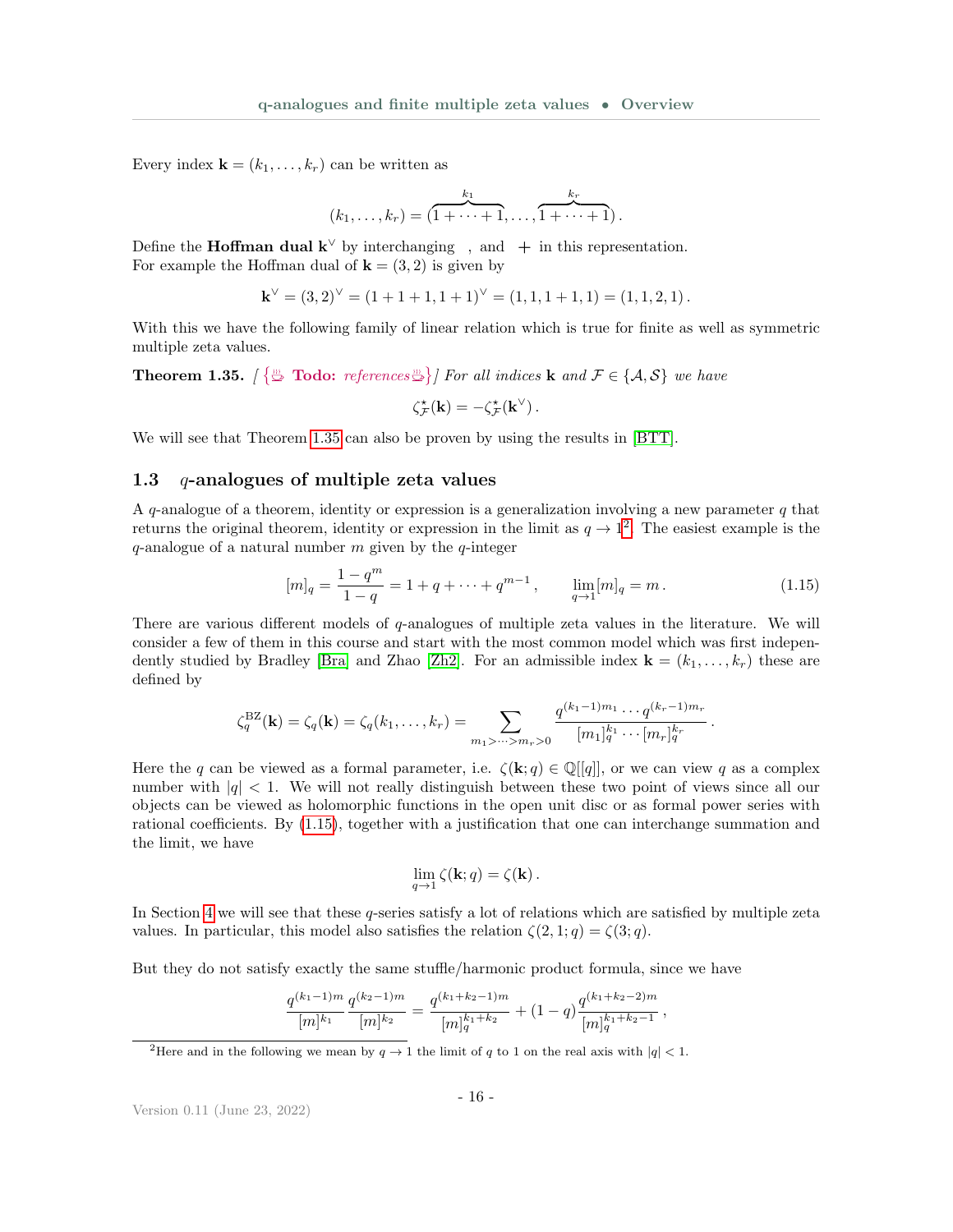which implies, for example in small depth for  $k_1, k_2 \geq 2$ ,

$$
\zeta_q(k_1)\zeta_q(k_2) = \zeta_q(k_1, k_2) + \zeta_q(k_2, k_1) + \zeta_q(k_1 + k_2) + (1 - q)\zeta_q(k_1 + k_2 - 1). \tag{1.16}
$$

In particular this shows, that the Q-vector space spanned by all  $\zeta_q$  is not a Q-algebra (but a Q(1 – q)algebra). For some applications, such as the connection to modular forms (see [\[B6\]](#page-35-0) for details), it is convenient to consider a **modified version** of  $q$ -analogues. In the case of the Bradley-Zhao model this is given by

$$
\overline{\zeta}_q^{\text{BZ}}(\mathbf{k}) = \overline{\zeta}_q(\mathbf{k}) = \overline{\zeta}_q(k_1, \dots, k_r) = \sum_{m_1 > \dots > m_r > 0} \frac{q^{(k_1 - 1)m_1} \cdots q^{(k_r - 1)m_r}}{(1 - q^{m_1})^{k_1} \cdots (1 - q^{m_r})^{k_r}}
$$

In this case we have for an admissible index

$$
\lim_{q \to 1} (1 - q)^{\text{wt}(\mathbf{k})} \overline{\zeta}(\mathbf{k}; q) = \zeta(\mathbf{k}).
$$

and

$$
\overline{\zeta}(k_1)\overline{\zeta}_q(k_2) = \overline{\zeta}_q(k_1, k_2) + \overline{\zeta}_q(k_2, k_1) + \overline{\zeta}_q(k_1 + k_2) + \overline{\zeta}_q(k_1 + k_2 - 1).
$$
 (1.17)

<span id="page-16-3"></span><span id="page-16-2"></span><span id="page-16-1"></span>.

There are various different models of (modified) q-analogues and later we will consider general sums of the form

$$
\sum_{m_1 > \dots > m_r > 0} \frac{Q_1(q^{m_1}) \cdots Q_r(q^{m_r})}{(1-q^{m_1})^{k_1} \cdots (1-q^{m_r})^{k_r}}.
$$

<span id="page-16-0"></span>for polynomials  $Q_i(X) \in \mathbb{Q}[X]$ .

#### 1.4 The BTT-philosophy

#### $\{\overset{m}{\Rightarrow} \textbf{Todo:}$  Some general explanation about  $[BTT] \overset{m}{\Rightarrow}$  $[BTT] \overset{m}{\Rightarrow}$

In analogy to the multiple harmonic sum we define the **multiple harmonic q-sum**, for  $\mathbf{k} = (k_1, \ldots, k_r) \in$  $\mathbb{Z}^r$  and  $m \geq 1$  by

$$
H_m(\mathbf{k};q) = H_m(k_1,\ldots,k_r;q) = \sum_{m \ge m_1 > \cdots > m_r > 0} \frac{q^{(k_1-1)m_1} \cdots q^{(k_r-1)m_r}}{[m_1]_q^{k_1} \cdots [m_r]_q^{k_r}} \in \mathbb{Q}[[q]]\,. \tag{1.18}
$$

Notice that for an admissible index  $\bf{k}$  we have

$$
\lim_{q \to 1} \lim_{m \to \infty} H_m(\mathbf{k}; q) = \lim_{q \to 1} \zeta_q(\mathbf{k}) = \zeta(\mathbf{k}).
$$

But some kind of magic happens, when on considers these limits in some sense at the same time. By this we mean that we make q dependent on m and then send  $m \to \infty$ . For this we consider the values  $H_{n-1}(\mathbf{k}; \zeta_n) \in \mathbb{Q}(\zeta_n)$ , where now  $q = \zeta_n$  is a primitive n-th root of unity. For  $n \to \infty$  we then get  $\zeta_n \to 1$ , i.e. in some sense we consider  $q \to 1$  and  $n \to \infty$  at the same time. Doing this for the explicit *n*-th root of unity  $\zeta_n = e^{\frac{2\pi i}{n}}$  leads to the following result.

**Theorem 1.36.** For any index set  $\mathbf{k} = (k_1, \ldots, k_r)$  the limit  $\lim_{n \to \infty} H_{n-1}(\mathbf{k}; e^{\frac{2\pi i}{n}})$  exists and we set

$$
\xi(\mathbf{k}) := \lim_{n \to \infty} H_{n-1}(\mathbf{k}; e^{\frac{2\pi i}{n}}) \in \mathbb{C}.
$$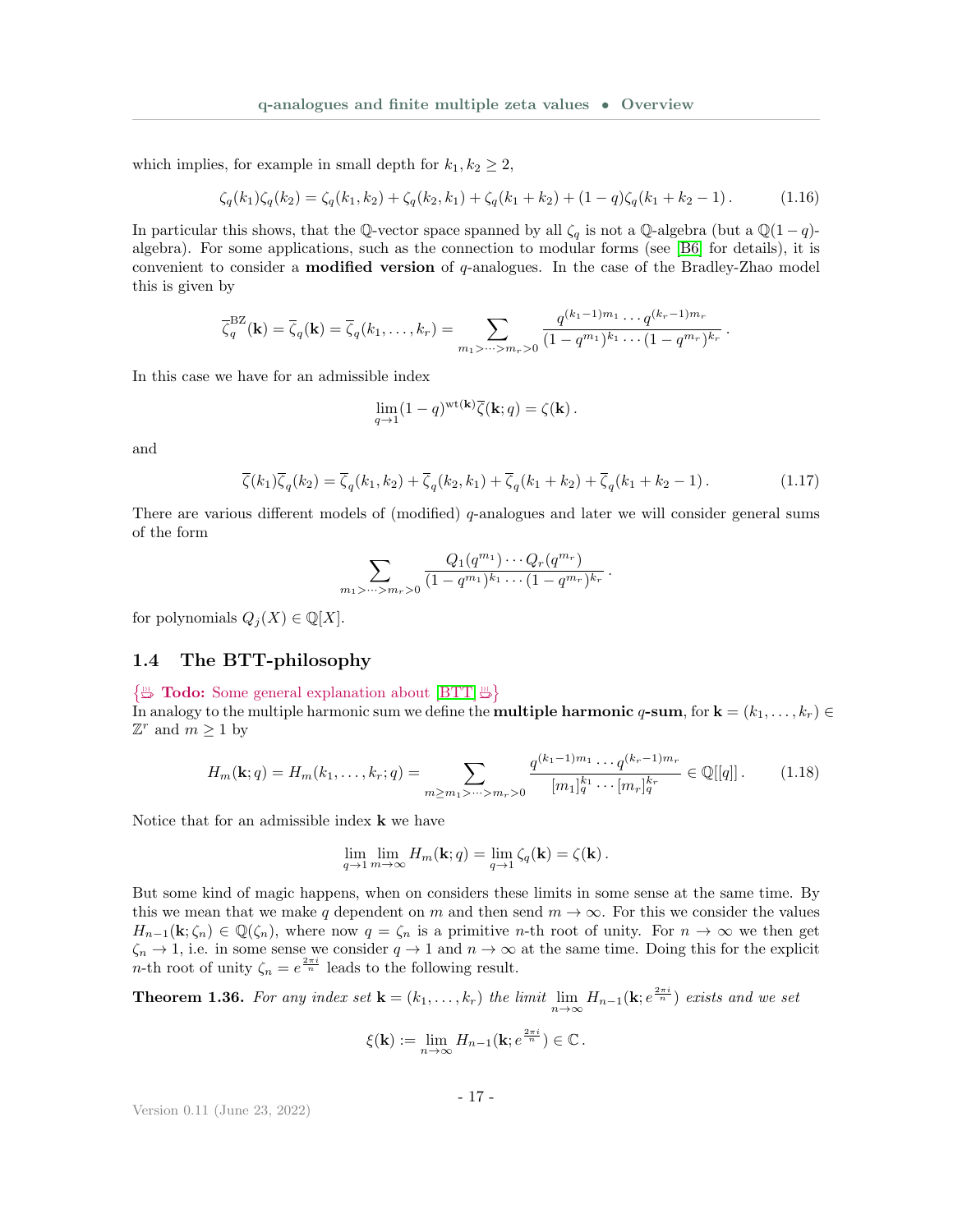It is given by

$$
\xi(\mathbf{k}) = \sum_{a=0}^r (-1)^{k_1+\cdots+k_a} \zeta^*(k_a, k_{a-1}, \ldots, k_1; \frac{\pi i}{2}) \zeta^*(k_{a+1}, k_{a+2}, \ldots, k_r; -\frac{\pi i}{2}).
$$

In particular, we have

$$
\operatorname{Re}(\xi(\mathbf{k})) \equiv \zeta_{\mathcal{S}}(\mathbf{k}) \mod \pi^2 \mathcal{Z}.
$$

**Theorem 1.37.** For any primitive p-th root of unity  $\zeta_p$ , we have

$$
(H_{p-1}(\mathbf{k}; \zeta_p) \mod \mathfrak{p})_p = \zeta_{\mathcal{A}}(\mathbf{k}),
$$

where  $\mathfrak{p} = (1 - \zeta_p)$  is the prime ideal of  $\mathbb{Z}[\zeta_p]$  generated by  $1 - \zeta_p$ .

*Proof.* For p prime we have  $H_{p-1}(\mathbf{k}) \in \mathbb{Z}[\zeta_p]$ . This follows from the fact that the q-integer  $[m]_q$  at  $q = \zeta_p$  is a cyclotomic unit, when m is coprime with p, since in this case there exists a t with  $m \cdot t \equiv 1$  $mod\ p$  and therefore

$$
\frac{1}{[m]_{\zeta_p}} = \frac{1 - \zeta_p}{1 - \zeta_p^m} = \frac{1 - \zeta_p^{tm}}{1 - \zeta_p^m} = 1 + \zeta_p^m + \dots + \zeta_p^{(t-1)m} \in \mathbb{Z}[\zeta_p].
$$

Moreover, we have  $\mathbb{Z}[\zeta_p]/\mathfrak{p} \cong \mathbb{Z}/p\mathbb{Z}$  (Exercise [6\)](#page-34-2) and for  $p > m > 0$  we have  $[m]_{\zeta_p} \equiv m \mod \mathfrak{p}$ . Combining all these shows the desired result.  $\Box$ 

 $\{\mathbb{R}^m$  Todo: include picture to illustrate BTT philosophy  $\mathbb{R}$ 

$$
\bigotimes \hspace{1.5cm} \hspace{1.5cm} \text{Unital here in lecture 4 (13th May, 2022)} \longrightarrow \hspace{1.5cm} \bigotimes
$$

**Goal:** Understand the values  $H_{n-1}(\mathbf{k}; \zeta_n)$  for primitive *n*-th root of unities  $\zeta_n$  (e.g.  $\zeta_n = e^{\frac{2\pi i}{n}}$ ) and their relations to get simultaneous results on finite and symmetric multiple zeta values.

For this we start by considering the depth one case again. Carlitz (1956) introduced the degenerated **Bernoulli** numbers  $b_k(n) \in \mathbb{Q}[\frac{1}{n}]$ 

$$
\sum_{k=0}^{\infty} b_k(n) \frac{x^k}{k!} = \frac{x}{(1 + \frac{x}{n})^n - 1}.
$$

These numbers can be seen as a degeneration of the Bernoulli numbers

$$
\lim_{n \to \infty} b_k(n) = B_k, \qquad \sum_{k=0}^{\infty} B_k \frac{x^k}{k!} = \frac{x}{e^x - 1}.
$$

For even  $k \geq 2$  we saw that  $\zeta(k) = -\frac{B_k}{k!}$  $(2\pi i)^k$  $\frac{\pi i}{2}$  and as an analogue we have **Proposition 1.38.** For all  $n, k \geq 1$  we have

$$
H_{n-1}(k; e^{\frac{2\pi i}{n}}) = -\frac{b_k(n)}{k!} \left( n(1 - e^{\frac{2\pi i}{n}}) \right)^k.
$$

Proof. This is Exercise [7.](#page-34-3)

Version 0.11 (June 23, 2022)

- 18 -

 $\Box$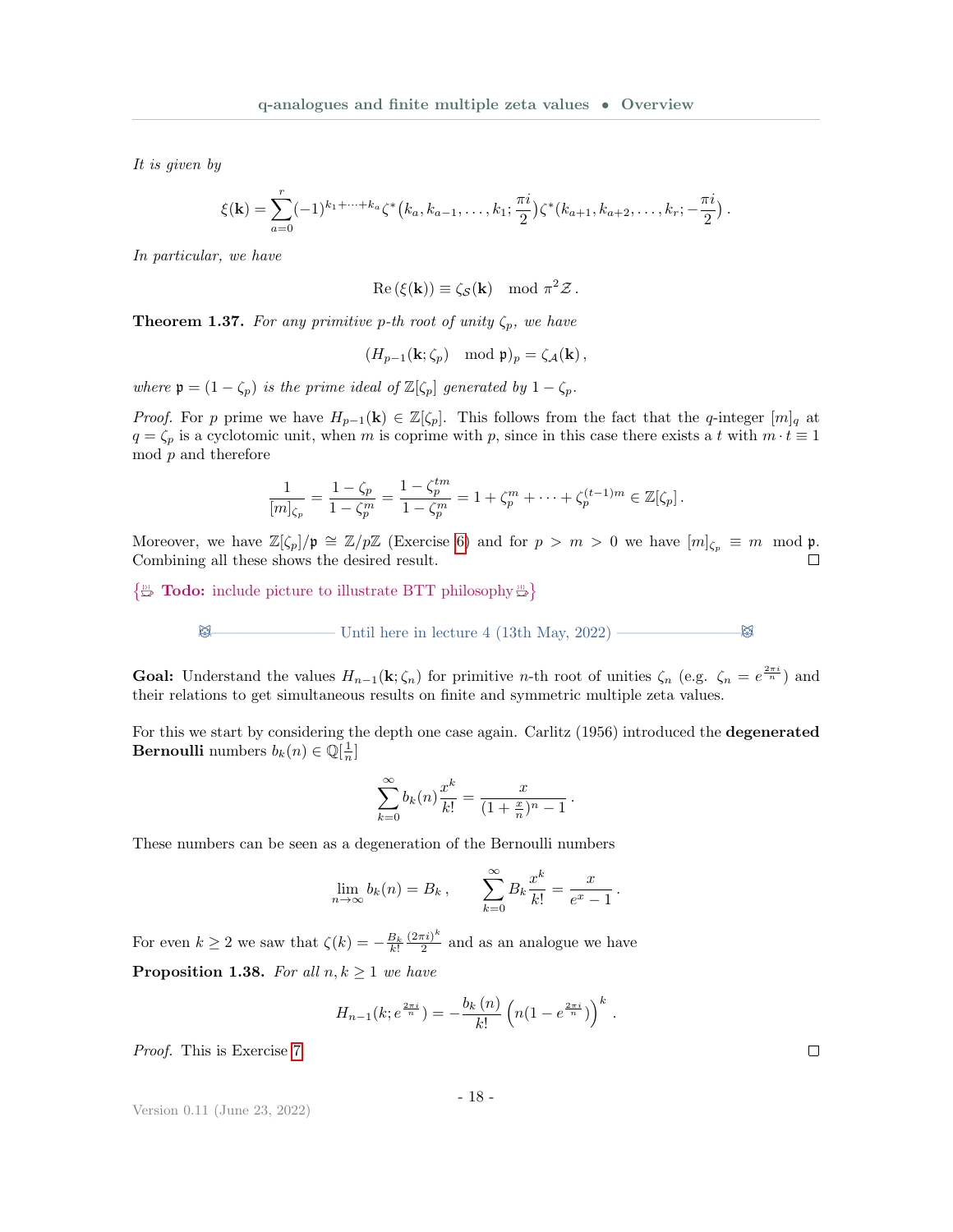For an index set  $\mathbf{k} = (k_1, \ldots, k_r)$  we define its reverse by  $\overline{\mathbf{k}} = (k_r, \ldots, k_1)$ .

**Theorem 1.39.** For all  $n \ge 1$  and all indices **k** we have for any primitive n-th root of unity  $\zeta_n$ 

$$
H_{n-1}^{\star}(\mathbf{k};\zeta_n) = (-1)^{\mathrm{wt}(\mathbf{k})+1} H_{n-1}^{\star}(\overline{\mathbf{k}^{\vee}};\zeta_n) .
$$

Theorem [1.35](#page-15-1)  $(\zeta^*_{\mathcal{A}}(\mathbf{k}) = -\zeta^*_{\mathcal{A}}(\mathbf{k}^{\vee}))$  follows from this together with the reversal relation  $\zeta^*_{\mathcal{A}}(\mathbf{k})$  $(-1)^{\text{wt}(\mathbf{k})}\zeta_{\mathcal{A}}^{\star}(\overline{\mathbf{k}}).$ 

# <span id="page-18-0"></span>§2 Algebraic setup  $\&$  (q-)Multiple polylogarithm

#### <span id="page-18-1"></span>2.1 Quasi-shuffle algebras

In this section, we want to describe the algebraic setup for (finite/symmetric) multiple zeta values and their q-analogues.

In the following, we assume that  $k$  is a field containing  $\mathbb{Q}$ , and  $A$  is a countable set to which we refer as the set of letters. Let kA be the k-vector space generated by A and let  $\diamond$  be a k-bilinear, associative and commutative product on kA. We obtain a (non-unital) k-algebra  $(kA, \diamond)$ , to which we refer as the algebra of letters. Notice that in the work [\[HI\]](#page-36-10) the authors just assume that  $\diamond$  is associative and commutative and do not consider  $kA$  as an algebra, but it will be useful for our purposes (e.g., Lemma [2.4\)](#page-19-0). For such a product  $\diamond$  on letters, we want to assign a product  $*_\diamond$  on the space of words  $k\langle A \rangle$ , which generalizes the stuffle and shuffle product we have seen before. Here a monomial  $w = a_1 \cdots a_l$ in  $k\langle A \rangle = k\langle a_1, a_2, \dots \rangle$  will again be called a **word** and the unit  $(l = 0)$ , denoted by 1, is again called the empty word. By  $\ell(w) = l$  we denote the length of the word w.

<span id="page-18-4"></span>**Definition 2.1.** Let  $\diamond$  be a product on kA as above. Then we define the **quasi-shuffle product**  $*\diamond$ on  $k\langle A\rangle$  as the k-bilinear product, which satisfies  $1 *_{\infty} w = w *_{\infty} 1 = w$  for any word  $w \in k\langle A\rangle$  and

$$
aw *_{\diamond} bv = a(w *_{\diamond} bv) + b(aw *_{\diamond} v) + (a \diamond b)(w *_{\diamond} v)
$$

for any letters  $a, b \in A$  and words  $w, v \in k\langle A \rangle$ .

**Theorem 2.2.** The space  $k\langle A \rangle$  equipped with the product  $*_\diamond$  becomes a commutative k-algebra.

*Proof.* This is Theorem 2.1 in [\[HI\]](#page-36-10). It suffices to show that  $*_\circ$  is commutative and associative, which can be done straightforward by induction on the lengths of words. (Exercise [8\)](#page-35-2)  $\Box$ 

We will call  $(k\langle A \rangle, *_{\circ})$  a quasi-shuffle algebra or algebra of words.

<span id="page-18-3"></span>Examples 2.3. We will now give the main example for quasi-shuffle algebras used in this course.

(i) For any alphabet A one can consider the trivial product  $a \diamond b = 0$  for all  $a, b \in A$ . The induced quasi-shuffle product is the usual **shuffle product** and we write  $\mu = \ast_{\diamond}$ . In particular, we consider the shuffle product for the alphabet  $A_{xy} = \{x, y\}$  and we set

<span id="page-18-2"></span>
$$
\mathfrak{H} = \mathbb{Q} \langle A_{xy} \rangle = \mathbb{Q} \langle x, y \rangle.
$$

The corresponding quasi-shuffle algebra will be denoted by  $\mathfrak{H}_{\perp} = (\mathfrak{H}, \perp)$ . Explicitly the  $\perp \!\!\! \perp$  is on  $\mathfrak H$  defined as the Q-bilinear product, which satisfies  $1 \sqcup w = w \sqcup 1 = w$  for any word  $w \in \mathfrak H$  and

$$
a_1w_1 \sqcup a_2w_2 = a_1(w_1 \sqcup a_2w_2) + a_2(a_1w_1 \sqcup w_2)
$$
\n(2.1)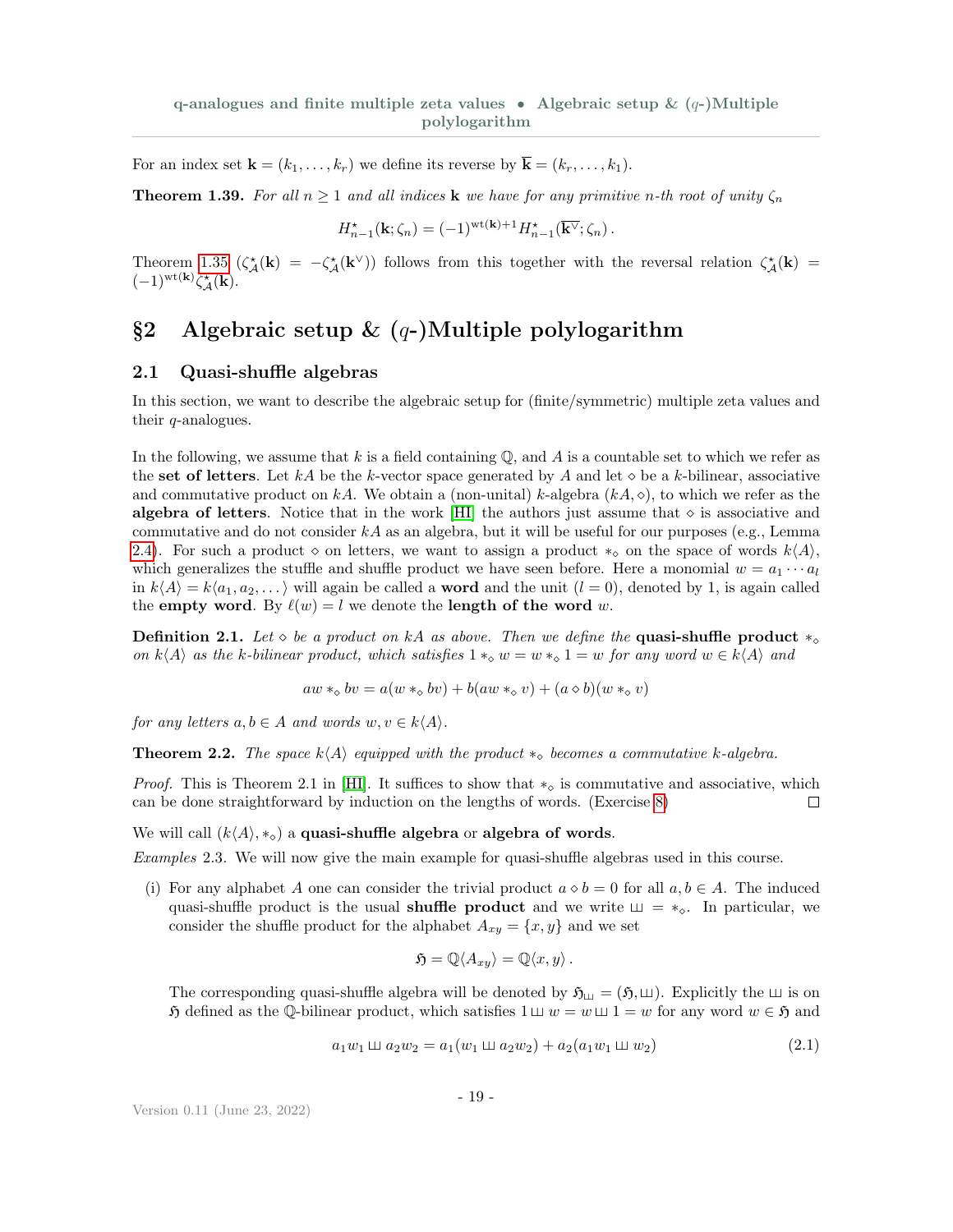for any letters  $a_1, a_2 \in \{x, y\}$  and words  $w_1, w_2 \in \mathfrak{H}$ . The space  $\mathfrak{H}$  has two natural subspaces  $\mathfrak{H}^1$  and  $\mathfrak{H}^0$  defined by

$$
\mathfrak{H}^1 = \mathbb{Q} + \mathfrak{H}y ,
$$
  

$$
\mathfrak{H}^0 = \mathbb{Q} + x \mathfrak{H}y \subset \mathfrak{H}^1 .
$$

Here  $\mathfrak{H}^1$  is the set of linear combinations of words ending in y (and the empty word) and  $\mathfrak{H}^0$  is the set of linear combinations of words starting in  $x$  and ending in  $y$ . By  $(2.1)$  it is easy to see that both  $\mathfrak{H}^1$  and  $\mathfrak{H}^0$  are closed under  $\sqcup$  and we therefore get the following inclusion of Q-algebras

$$
\mathfrak{H}_{\mathfrak{m}}^{0}\subset \mathfrak{H}_{\mathfrak{m}}^{1}\subset \mathfrak{H}_{\mathfrak{m}}\,.
$$

(ii) The next important example is the alphabet  $A_z = \{z_1, z_2, \dots\}$  and the product  $z_{k_1} \diamond z_{k_2} = z_{k_1+k_2}$ . The corresponding quasi-shuffle product will be denoted by  $* = *_{\diamond}$  and is called the **stuffle** product (or harmonic product).

$$
k-1
$$

Notice that via the identification  $z_k \leftrightarrow \overline{x \dots x} y$  the space  $\mathfrak{H}^1$  discussed in (i) is isomorphic to  $\mathbb{Q}\langle A_z\rangle = \mathbb{Q}\langle z_1, z_2, \ldots \rangle$ . By abuse of notation we write  $\mathfrak{H}^1 = \mathbb{Q}\langle A_z \rangle$  and denote the corresponding quasi-shuffle algebra by  $\mathfrak{H}^1_*(\mathfrak{H}^1_*)$ . The stuffle product  $*$  on  $\mathfrak{H}^1$  is explicitly given as the Q-bilinear product, which satisfies  $1 * w = w * 1 = w$  for any word  $w \in \mathfrak{H}^1$  and

$$
z_i w_1 * z_j w_2 = z_i (w_1 * z_j w_2) + z_j (z_i w_1 * w_2) + z_{i+j} (w_1 * w_2)
$$

for any  $i, j \geq 1$  and words  $w_1, w_2 \in \mathfrak{H}^1$ . Notice that  $\mathfrak{H}^0$  is also closed under  $*$  and we obtain the following inclusion of Q-algebras

 $\mathfrak{H}^0_*\subset \mathfrak{H}^1_*.$ 

For an index  $\mathbf{k} = (k_1, \ldots, k_r) \in \mathbb{Z}_{\geq 1}^r$  we define

$$
z_{\mathbf{k}}=z_{k_1}z_{k_2}\cdots z_{k_r}\in\mathfrak{H}^1
$$

and set  $z_{\emptyset} = 1$ . Now define the space  $\mathfrak{H}^0 = \mathbb{Q} + x \mathfrak{H}y$ , which is the subspace of  $\mathfrak{H}^1$  generated by all words which start in x and end in y. In other words,  $5^0$  is spanned by all  $z<sub>k</sub>$  with admissible indices k. Summarizing everything we have

$$
\mathfrak{H}^0 = \langle z_{\mathbf{k}} \mid \mathbf{k} \text{ admissible index} \rangle_{\mathbb{Q}} \quad \subset \quad \mathfrak{H}^1 = \langle z_{\mathbf{k}} \mid \mathbf{k} \text{ index} \rangle_{\mathbb{Q}} \quad \subset \quad \mathfrak{H} = \mathbb{Q}\langle x, y \rangle \, .
$$

(iii) The next quasi-shuffle product is inspired by the product [\(1.16\)](#page-16-1) among  $\zeta_q$  and the product [\(1.17\)](#page-16-2) among their modified versions  $\zeta_q$ . We use again the alphabet  $A_z$ , but now consider the field  $k = \mathbb{Q}(\hbar)$  for a formal variable  $\hbar$  (we will use  $\hbar = 1 - q$  for  $\zeta_q$  and  $\hbar = 1$  for the modified version). Then we define  $z_{k_1} \circ_q z_{k_2} = z_{k_1+k_2} + \hbar z_{k_1+k_2-1}$  and denote the corresponding quasi-shuffle product by  $*_q = *_{\diamond_q}$ .

<span id="page-19-0"></span>**Lemma 2.4.** Let R be a k-algebra and  $f_m: (kA, \diamond) \to R$  be k-algebra homomorphisms for  $m \geq 1$ . Then for all  $M \geq 1$  the k-linear map  $F_M : k \langle A \rangle \to R$  defined on a word  $w = a_1 \cdots a_r \in k \langle A \rangle$  by

$$
F_M(w) = \sum_{M > m_1 > \dots > m_r > 0} f_{m_1}(a_1) \cdots f_{m_r}(a_r)
$$

and  $F_M(1) = 1$  is a k-algebra homomorphism from  $(k \langle A \rangle, *_{\mathcal{S}})$  to R.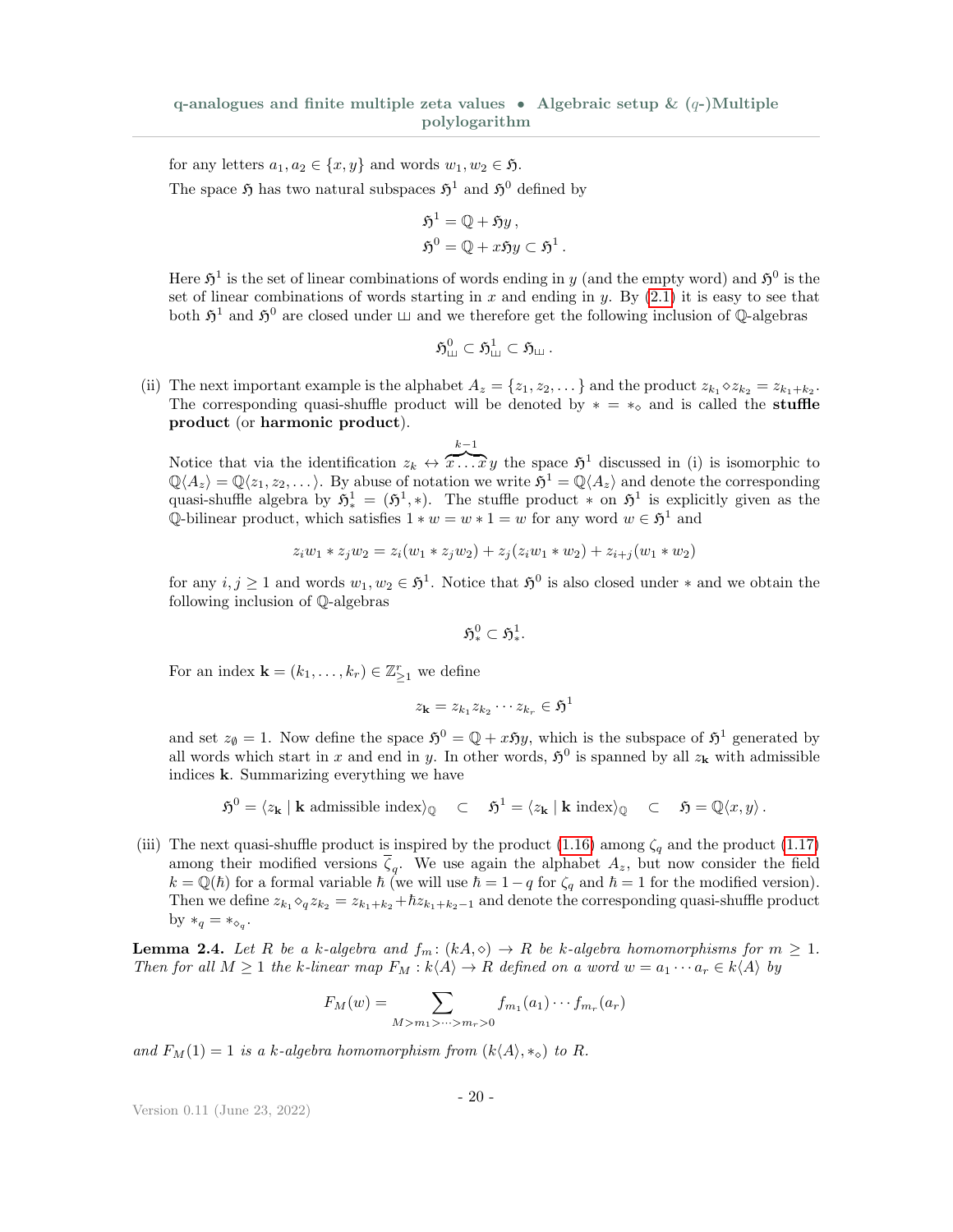Examples 2.5. For the quasi-shuffle products defined in [2.3](#page-18-3) (ii) and (iii) we will consider the following examples:

(i) Let  $k = \mathbb{Q}, \mathbb{R} = \mathbb{Q}$  and define for  $m \geq 1$  the map

$$
f_m: \mathbb{Q}A_z \longrightarrow \mathbb{Q}
$$

$$
z_k \longmapsto \frac{1}{m^k}
$$

.

#### $\{\mathbb{R}^m\}$  Todo: include the other examples  $\mathbb{R}^m$

*Proof of Lemma [2.4](#page-19-0)*. It suffices to show that for any  $M \geq 1$  and words  $w, v \in k\langle A \rangle$  we have

$$
F_M(w)F_M(v) = F_M(w *_{\diamond} v).
$$

We will prove this by induction on M. The case  $M = 1$  is trivial, since  $F_1(w) = 0$  for all non-empty w and  $1 = F_1(1)F_1(1) = F_1(1 \times_{\mathcal{O}} 1)$ . Notice that we have  $F_M(aw) = \sum_{M>m>0} f_m(a)F_m(w)$  for a letter a and a word w. For  $w = aw'$ ,  $v = bv'$  with letters  $a, b \in A$  and words  $w', v' \in k\langle A \rangle$  we therefore get

$$
F_M(w)F_M(v) = \sum_{M>m>0} f_m(a)F_m(w') \sum_{M>n>0} f_n(b)F_n(v')
$$
  
=  $\left(\sum_{M>m>n>0} + \sum_{M>m>0} + \sum_{M>m=n>0} + \sum_{M>m=0} + \sum_{M>m>0} + \sum_{M>m>0} + \sum_{M>m>0} + \sum_{M>m>0} + \sum_{M>m>0} + \sum_{M>m>0} + \sum_{M>m>0} + \sum_{M>m>0} + \sum_{M>m>0} + \sum_{M>m>0} + \sum_{M>m>0} + \sum_{M>m>0} + \sum_{M>m>0} + \sum_{M>m>0} + \sum_{M>m>0} + \sum_{M>m>0} + \sum_{M>m>0} + \sum_{M>m>0} + \sum_{M>m>0} + \sum_{M>m>0} + \sum_{M>m>0} + \sum_{M>m>0} + \sum_{M>m>0} + \sum_{M>m>0} + \sum_{M>m>0} + \sum_{M>m>0} + \sum_{Mm>0} + \sum_{Mm>0} + \sum_{Mm>0} + \sum_{Mm>0} + \sum_{Mm>0} + \sum_{Mm>0} + \sum_{Mm>0} + \sum_{Mm>0} + \sum_{Mm>0} + \sum_{Mm>0} + \sum_{Mm>0} + \sum_{Mm>0} + \sum_{Mm>0} + \sum_{Mm>0} + \sum_{Mm>0} + \sum_{Mm>0} + \sum_{Mm>0} + \sum_{Mm>0} + \sum_{Mm>0} + \sum_{Mm>0} + \sum_{Mm>0} + \sum_{Mm>0} + \sum_{Mm>0} + \sum_{Mm>0} + \sum_{Mm>0} + \sum_{Mm>0} + \sum_{Mm>0} + \sum_{Mm>0} + \sum_{Mm>0} + \sum_{Mm>0} + \sum_{Mm>0} + \sum_{Mm>0} + \sum_{Mm>0} + \sum_{Mm>0} + \sum_{Mm>0} + \sum_{Mm>0} + \sum_{Mm>0} + \sum_{Mm>0} + \sum_{Mm>0} + \sum_{Mm>0} + \sum_{Mm>0} + \sum_{Mm>0} + \sum_{Mm>0} + \sum_{Mm>0} + \sum_{Mm>0} + \sum_{Mm>0} + \sum_{Mm>0} + \sum_{Mm>0} + \sum_{Mm>$ 

Here we used that  $f_m$  is an algebra homomorphism together with the induction hypothesis in the fourth equation.  $\Box$ 

 $\{\mathbb{B} \text{ Todo:}$  Maybe give a generalization of Lemma [2.4](#page-19-0) for arbitrary total orders for the sums  $S_n$ .

 $\boxtimes$  Until here in lecture 5 (27th May, 2022) —————————————

Define the Q-linear map from  $\mathfrak{H}^0$  to the space of multiple zeta values  $\mathcal{Z}$ , defined on the generators by

$$
\zeta : \mathfrak{H}^0 \longrightarrow \mathcal{Z}
$$

$$
z_{\mathbf{k}} \longmapsto \zeta(\mathbf{k}).
$$

We write  $\zeta: w \mapsto \zeta(w)$  for any  $w \in \mathfrak{H}^0$ . As a consequence of Lemma [2.4](#page-19-0) we get the following.

**Proposition 2.6.** For any  $w, u \in \mathfrak{H}^0$  we have

$$
\zeta(w)\zeta(v)=\zeta(w*v).
$$

<span id="page-20-0"></span>In particular the space  $\mathcal Z$  is a Q-subalgebra of  $\mathbb R$  and  $\zeta$  is an algebra homomorphism from  $\mathfrak{H}^0_*$  to  $\mathcal Z$ . Similar statements are true for  $\zeta_{\mathcal{A}}, \zeta_{\mathcal{S}}, H_M, \zeta_q$ .  $\{\stackrel{m}{\Leftrightarrow} \textbf{Todo: make this precise} \stackrel{m}{\Leftrightarrow} \}$ 

$$
-21-
$$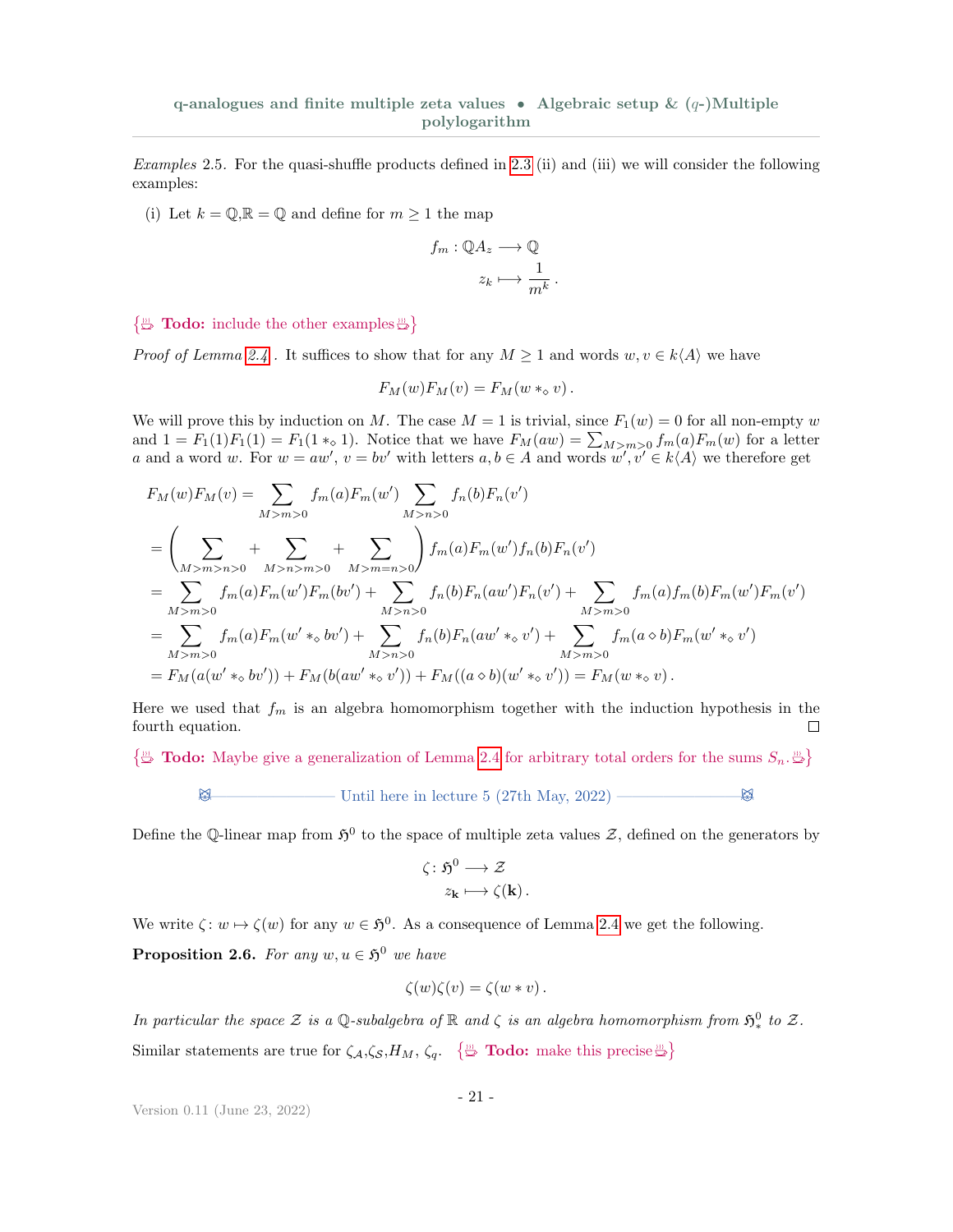q-analogues and finite multiple zeta values • Algebraic setup  $\& (q-)$ Multiple polylogarithm

#### 2.2 Multiple polylogarithms & finite double shuffle relations

In the following we want to introduce the iterated integrals expression for multiple zeta values. This will be used to show that multiple zeta values give rise to algebra homomorphisms from  $\mathfrak{H}^0_{\perp\perp}$  to  $\mathcal{Z}$ . We start by calculating one simple example by hand, before giving a general formula afterwards. Consider the following iterated integral

$$
\int_0^1 \frac{dt_1}{t_1} \int_0^{t_1} \frac{dt_2}{1-t_2} = \int_0^1 \frac{dt_1}{t_1} \int_0^{t_1} \sum_{n=0}^\infty t_2^n dt_2 = \int_0^1 \frac{dt_1}{t_1} \left[ \sum_{n=0}^\infty \frac{t_2^{n+1}}{n+1} \right]_0^{t_1}
$$
\n
$$
= \int_0^1 \sum_{n=0}^\infty \frac{t_1^n}{n+1} dt_1 = \left[ \sum_{n=0}^\infty \frac{t_1^{n+1}}{(n+1)^2} \right]_0^1 = \sum_{m>0} \frac{1}{m^2} = \zeta(2).
$$
\n(2.2)

With the same idea one can also show that we have (Exercise [6](#page-34-2) i))

<span id="page-21-1"></span><span id="page-21-0"></span>
$$
\zeta(2,3) = \int_0^1 \frac{dt_1}{t_1} \int_0^{t_1} \frac{dt_2}{1-t_2} \int_0^{t_2} \frac{dt_3}{t_3} \int_0^{t_3} \frac{dt_4}{t_4} \int_0^{t_4} \frac{dt_5}{1-t_5} \,. \tag{2.3}
$$

In general we will see that an index  $\mathbf{k} = (k_1, \ldots, k_r)$  correspondonds to an iterated integral of length wt(k), where each  $k_j$  gives a block of  $k_j - 1$  integrals over  $\frac{dt}{t}$  and one integral over  $\frac{dt}{1-t}$ . To prove these iterated integrals in general we will introduce multiple polylogarithms, which can be seen as a simultaneous generalization of the polylogarithm  $(r = 1)$  and multiple zeta values  $(z = 1)$ .

Definition 2.7. For  $|z| < 1$  and  $\mathbf{k} = (k_1, \ldots, k_r) \in \mathbb{Z}_{\geq 1}^r$  we define the multiple polylogarithm and their star versions by

$$
\text{Li}_{\mathbf{k}}(z) = \text{Li}_{k_1,\dots,k_r}(z) = \sum_{m_1 > \dots > m_r > 0} \frac{z^{m_1}}{m_1^{k_1} \cdots m_r^{k_r}}
$$

$$
\text{Li}_{\mathbf{k}}^{\star}(z) = \text{Li}_{k_1,\dots,k_r}^{\star}(z) = \sum_{m_1 \ge \dots \ge m_r > 0} \frac{z^{m_1}}{m_1^{k_1} \cdots m_r^{k_r}}
$$

and set  $\text{Li}_{\emptyset}(z) = \text{Li}_{\emptyset}^{\star}(z) = 1.$ 

For an arbitrary index **k** the  $\text{Li}_k(z)$  are holomorphic functions in the open unit disc, but clearly when **k** is admissible  $\text{Li}_{k}(z)$  is also defined for  $z = 1$  and we have

$$
\mathrm{Li}_{\mathbf{k}}(1) = \zeta(\mathbf{k}).
$$

Multiple polylogarithms also have an iterated integral expression, and for example using the same calculation as in [\(2.2\)](#page-21-0) we see for example that

$$
\mathrm{Li}_2(z) = \int_0^z \frac{dt_1}{t_1} \int_0^{t_1} \frac{dt_2}{1 - t_2}.
$$

From now on we will restrict to real  $|z| < 1$  and consider integrals on the real axis. Since  $\text{Li}_k(z)$  is defined for any k, we can view Li as a Q-linear map from  $\mathfrak{H}^1$  to the space of real valued continuous functions on  $(0, 1)$ , i.e.  $C((0, 1); \mathbb{R})$ , defined on the generators by

$$
\text{Li}: \mathfrak{H}^1 \longrightarrow C((0,1); \mathbb{R})
$$

$$
z_{\mathbf{k}} \longmapsto \text{Li}_{\mathbf{k}}(z) .
$$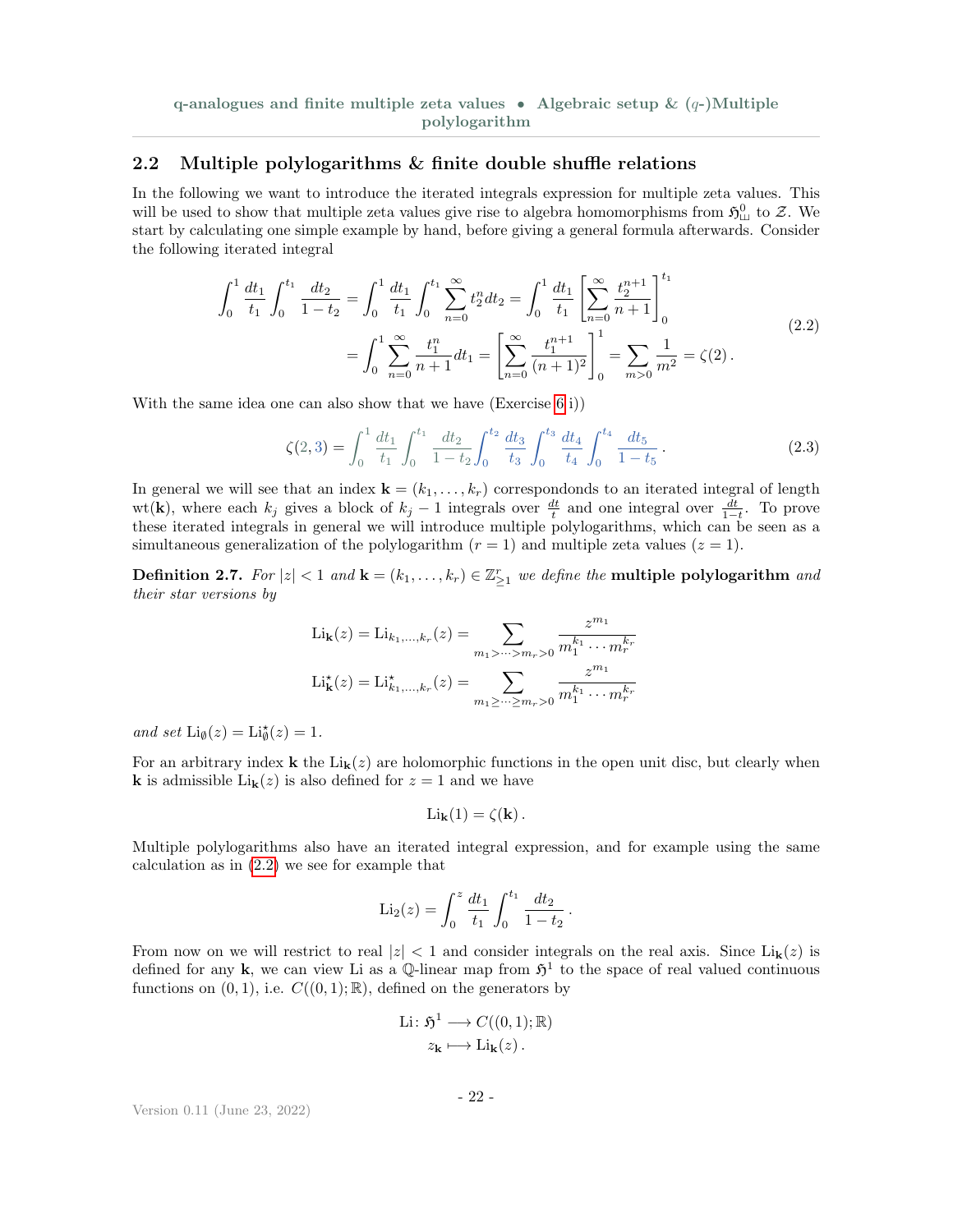By abuse of notation we write Li:  $w \mapsto \text{Li}_w(z)$  for any  $w \in \mathfrak{H}^1$ , which is defined by linearly extending the definition on the generators  $z_k$ . For example for  $w = xyxxy + 2xxxxy = z_2z_3 + 2z_5 \in \mathfrak{H}^1$  we have  $\text{Li}_w(z) = \text{Li}_{2,3}(z) + 2 \text{Li}_5(z)$ . Now we want to describe the iterated integral expression for the multiple polylogarithm using this setup.

<span id="page-22-0"></span>**Lemma 2.8.** Let  $w \in \mathfrak{H}^1$  be a linear combination of words all starting with the letter  $a \in \{x, y\}$ , i.e.  $w = au$  for some  $u \in \mathfrak{H}^1$ . Then we have

$$
\frac{d}{dz}\operatorname{Li}_w(z) = \frac{d}{dz}\operatorname{Li}_{au}(z) = \begin{cases} \frac{1}{z}\operatorname{Li}_u(z), & a = x \\ \frac{1}{1-z}\operatorname{Li}_u(z), & a = y \end{cases},
$$

$$
\frac{d}{dz}\operatorname{Li}_w^{\star}(z) = \frac{d}{dz}\operatorname{Li}_{au}^{\star}(z) = \begin{cases} \frac{1}{z}\operatorname{Li}_u^{\star}(z), & a = x \\ \left(\frac{1}{z} + \frac{1}{1-z}\right)\operatorname{Li}_u^{\star}(z), & a = y \end{cases}.
$$

*Proof.* Since Li is linear it suffices to proof the statement for a word w. Assuming  $w = z_k$  for  $\mathbf{k} = (k_1, \ldots, k_r)$ , we have

$$
\frac{d}{dz}\operatorname{Li}_w(z) = \frac{d}{dz}\operatorname{Li}_{\mathbf{k}}(z) = \frac{d}{dz}\sum_{m_1 > \dots > m_r > 0} \frac{z^{m_1}}{m_1^{k_1} m_2^{k_2} \cdots m_r^{k_r}} = \sum_{m_1 > \dots > m_r > 0} \frac{z^{m_1 - 1}}{m_1^{k_1 - 1} m_2^{k_2} \cdots m_r^{k_r}}.
$$

Let  $a = x$ , which is equivalent to  $k_1 > 1$ . In this case we obtain

$$
\frac{d}{dz}\operatorname{Li}_{w}(z) = \frac{d}{dz}\operatorname{Li}_{xu}(z) = \frac{1}{z} \sum_{m_1 > \dots > m_r > 0} \frac{z^{m_1}}{m_1^{k_1 - 1} m_2^{k_2} \cdots m_r^{k_r}} = \frac{1}{z}\operatorname{Li}_{u}(z).
$$

If  $a = y$ , then we have  $k_1 = 1$  and

$$
\frac{d}{dz}\operatorname{Li}_w(z) = \frac{d}{dz}\operatorname{Li}_{yu}(z) = \sum_{m_1 > \dots > m_r > 0} \frac{z^{m_1 - 1}}{m_2^{k_2} \cdots m_r^{k_r}} = \sum_{m_2 > \dots > m_r > 0} \frac{1}{m_2^{k_2} \cdots m_r^{k_r}} \sum_{m_1 = m_2 + 1}^{\infty} z^{m_1 - 1}
$$

$$
= \frac{1}{1 - z} \sum_{m_2 > \dots > m_r > 0} \frac{z^{m_2}}{m_2^{k_2} \cdots m_r^{k_r}} = \frac{1}{1 - z} \operatorname{Li}_{k_2, \dots, k_r}(z) = \frac{1}{1 - z} \operatorname{Li}_u(z).
$$

 $\Box$ 

#### $\{\mathbb{R}^m$  Todo: prove the star version  $\mathbb{R}^m$

Motivated by the iterated integrals [\(2.2\)](#page-21-0), [\(2.3\)](#page-21-1), and the above Lemma, we define

$$
\omega_x(t) = \frac{dt}{t}, \qquad \omega_y(t) = \frac{dt}{1-t}.
$$

<span id="page-22-1"></span>With these differential forms we can write the multiple polylogarithms as the following iterated integral. **Proposition 2.9.** For any word  $w = a_1 \dots a_k \in \mathfrak{H}^1$ , with  $a_1, \dots, a_k \in \{x, y\}$  and  $0 \le z < 1$  we have

$$
\mathrm{Li}_w(z) = \int_0^z \omega_{a_1}(t_1) \int_0^{t_1} \omega_{a_2}(t_2) \cdots \int_0^{t_{k-1}} \omega_{a_k}(t_k).
$$

*Proof.* This follows from Lemma [2.8](#page-22-0) by induction on k. In the case  $k = 1$  we have  $w = y = z<sub>1</sub>$ , i.e.

$$
\mathrm{Li}_{w}(z) = \mathrm{Li}_{1}(z) = \sum_{m>0} \frac{z^{m}}{m} = \int_{0}^{z} \frac{dt}{1-t} = \int_{0}^{z} \omega_{y}(t).
$$

The induction step is then exactly the statement of Lemma [2.8](#page-22-0) since  $\text{Li}_w(0) = 0$  for non-empty w.  $\Box$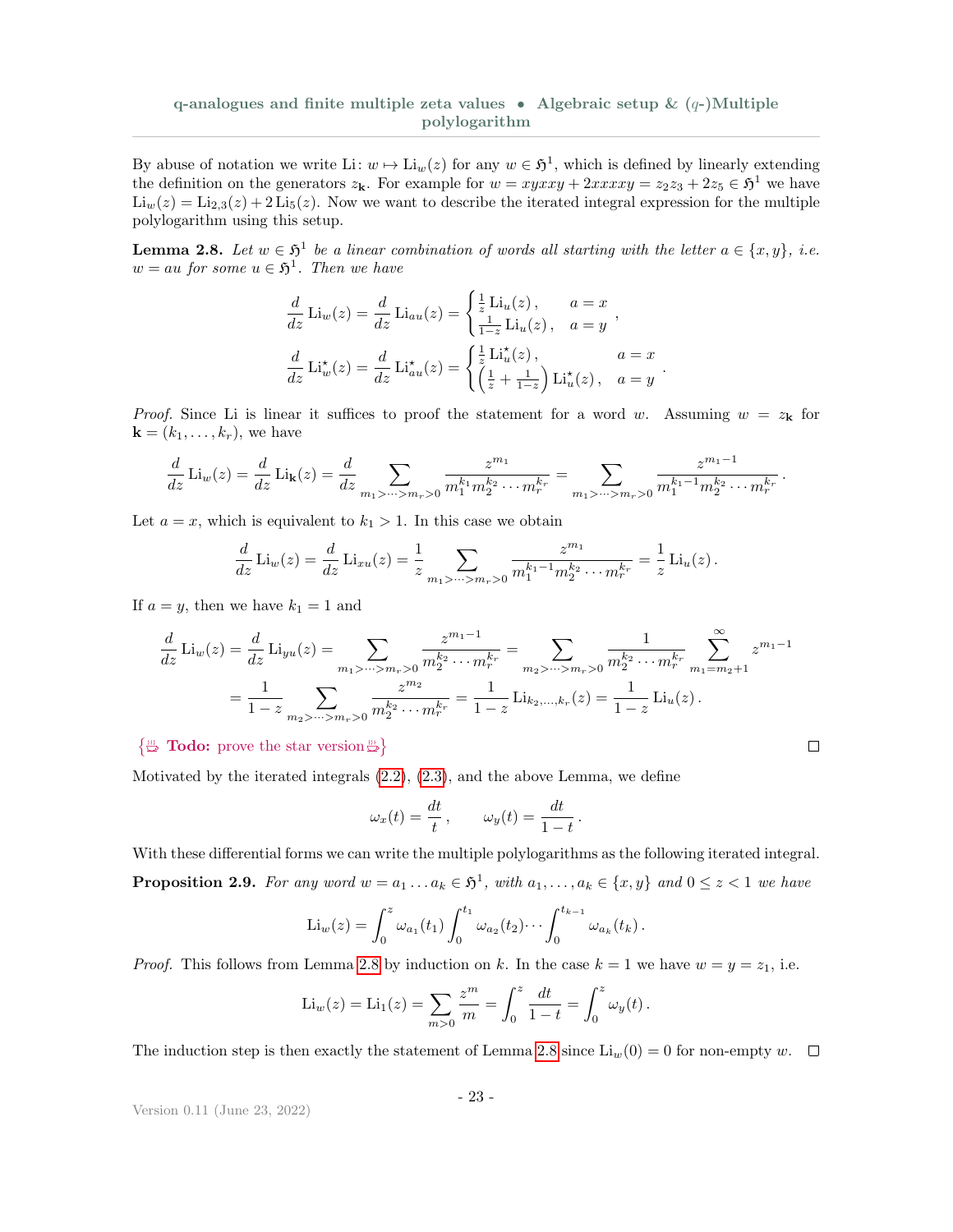For a real z we will also use the following simplified notation for iterated integrals for  $a_1 \ldots a_k \in \mathfrak{H}^1$ 

$$
\int_{z>t_1>\dots>t_k>0}\omega_{a_1}(t_1)\cdots\omega_{a_k}(t_k):=\int_0^z\omega_{a_1}(t_1)\int_0^{t_1}\omega_{a_2}(t_2)\cdots\int_0^{t_{k-1}}\omega_{a_k}(t_k).
$$

Since  $\text{Li}_w(1) = \zeta(w)$  for any  $w \in \mathfrak{H}^0$  we also get an iterated integral expression for multiple zeta values as a consequence of Proposition [2.9.](#page-22-1)

<span id="page-23-1"></span>**Corollary 2.10.** For any word  $w = a_1 \dots a_k \in \mathfrak{H}^0$ , with  $a_1, \dots, a_k \in \{x, y\}$  we have

$$
\zeta(w) = \int_{1>t_1>\dots>t_k>0} \omega_{a_1}(t_1)\cdots\omega_{a_k}(t_k).
$$

<span id="page-23-3"></span>**Proposition 2.11.** For any  $w, u \in \mathfrak{H}^1$  we have

$$
\mathrm{Li}_w(z)\,\mathrm{Li}_u(z) = \mathrm{Li}_{w \sqcup u}(z)\,,
$$

*i.e.* the map Li is an algebra homomorphism from  $\mathfrak{H}^1_{\text{Lil}}$  to  $C((0,1); \mathbb{R})$ .

*Proof.* It is sufficient to prove the statement for words  $w, u \in \mathfrak{H}^1$ . We will do this by induction on the sum of the lengths of  $w$  and  $u$ . If one of them equals the empty word 1, the statement is clear. So lets assume that  $w = aw'$  and  $u = bu'$  for words  $w', u' \in \mathfrak{H}^1$  and letters  $a, b \in \{x, y\}$ . Then we have

$$
\frac{d}{dz} (\text{Li}_w(z) \text{Li}_u(z)) = \frac{d}{dz} (\text{Li}_{aw'}(z) \text{Li}_{bu'}(z)) = \left(\frac{d}{dz} \text{Li}_{aw'}(z)\right) \text{Li}_{bu'}(z) + \text{Li}_{aw'}(z) \left(\frac{d}{dz} \text{Li}_{bu'}(z)\right).
$$

Using now Lemma [2.8](#page-22-0) we get  $\frac{d}{dz}$  Li<sub>aw</sub> $(z) = f_a(z)$  Li<sub>w</sub> $(z)$  with  $f_x(z) = \frac{1}{z}$  and  $f_y(z) = \frac{1}{1-z}$ . Using this together with the induction hypothesis we have

$$
\frac{d}{dz} (\text{Li}_w(z) \text{Li}_u(z)) = f_a(z) \text{Li}_{w'}(z) \text{Li}_{bu'}(z) + f_b(z) \text{Li}_{aw'}(z) \text{Li}_{u'}(z) = f_a(z) \text{Li}_{w' \sqcup bu'}(z) + f_b(z) \text{Li}_{aw' \sqcup u'}(z) .
$$

Applying Lemma [2.8](#page-22-0) again gives

$$
\frac{d}{dz} (\text{Li}_w(z) \text{Li}_u(z)) = \frac{d}{dz} \text{Li}_{a(w' \sqcup bu')}(z) + \frac{d}{dz} \text{Li}_{b(aw' \sqcup u')}(z) = \frac{d}{dz} \text{Li}_{w \sqcup u}(z),
$$

i.e.  $\text{Li}_w(z) \text{Li}_u(z) = \text{Li}_{w \sqcup u}(z) + c$  for some constant c. But since both sides vanish for  $z = 0$ , we conclude  $c = 0$ .  $\Box$ 

For  $w, u \in \mathfrak{H}^0$  we can also set  $z = 1$  in the Proposition above and obtain the following.

**Corollary 2.12.** For any  $w, u \in \mathfrak{H}^0$  we have

$$
\zeta(w)\zeta(v)=\zeta(w\sqcup v).
$$

<span id="page-23-2"></span>In particular the space  $\mathcal Z$  is a Q-subalgebra of  $\mathbb R$  and  $\zeta$  is an algebra homomorphism from  $\mathfrak{H}^0_{\text{III}}$  to  $\mathcal Z$ . **Proposition 2.13** (Finite double shuffle relations). For  $w, u \in \mathfrak{H}^0$  we have

$$
\zeta(w \sqcup u - w * u) = 0.
$$

But it is also clear, that these do not give all linear relations among multiple zeta values. For example the relation  $\zeta(3) = \zeta(2, 1)$  is not a consequence of the above Proposition. Counting the finite double shuffle relations, we get the following table, which comes from the survey article [\[Tan\]](#page-36-11). In this article, you can also find the numbers of other families of relations, such as the duality relation.

<span id="page-23-0"></span>

| weight $k$                           |  |  |    |    |     |     |     |     |
|--------------------------------------|--|--|----|----|-----|-----|-----|-----|
| $\#$ all conjectured relations       |  |  | 29 | 60 | 123 | 249 | 503 |     |
| $\#$ finite double shuffle relations |  |  | 16 | 40 | იი  |     | 429 | 902 |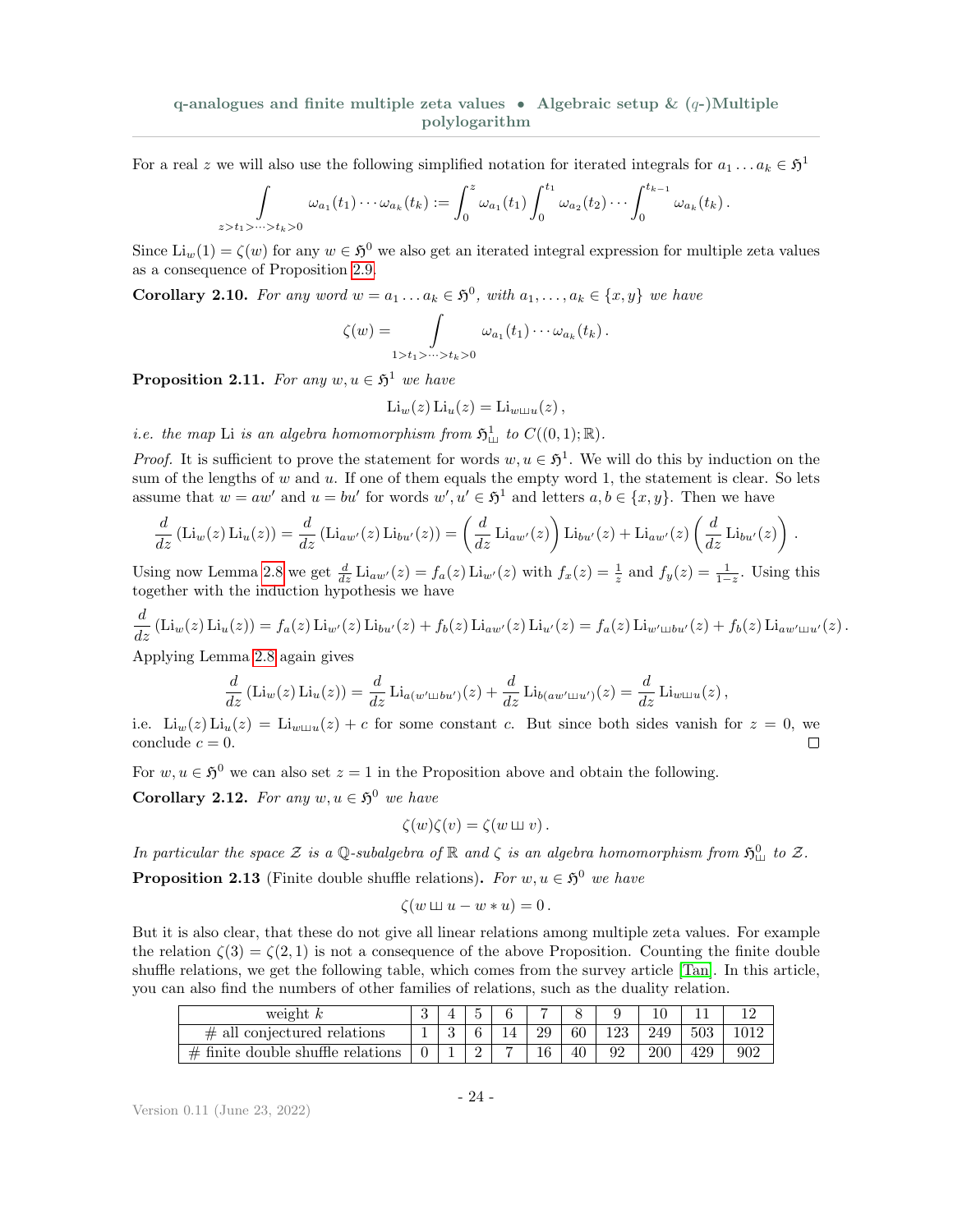#### 2.3 Duality relation

We now give a direct consequence of the iterated integral expression. Making the change of variables  $s_i = 1 - t_{k-i+1}$  in the iterated integral expression gives a linear relation among multiple zeta values, which is called the duality relation. For example if  $k = 3$  we can make the change of variables  $s_1 = 1 - t_3$ ,  $s_2 = 1 - t_2$ ,  $s_3 = 1 - t_1$  in the following iterated integral

$$
\zeta(3) = \int_0^1 \frac{dt_1}{t_1} \int_0^{t_1} \frac{dt_2}{t_2} \int_0^{t_2} \frac{dt_3}{1 - t_3} = \int_1^0 \frac{-ds_3}{1 - s_3} \int_1^{s_3} \frac{-ds_2}{1 - s_2} \int_1^{s_2} \frac{-ds_1}{s_1} = \int_0^1 \frac{ds_1}{s_1} \int_0^{s_1} \frac{ds_2}{1 - s_2} \int_0^{s_2} \frac{ds_3}{1 - s_3} = \zeta(2, 1).
$$
\n(2.4)

from which we again get the relation  $\zeta(3) = \zeta(2,1)$  in Proposition [1.9.](#page-4-0) This change of variables can be described nicely in terms of an anti-automorphism on the space  $\mathfrak{H}$ . For this we denote by  $\tau$  the anti-automorphism of  $\mathfrak H$  which interchanges x and y. Here we view  $\mathfrak H$ , and all its subspaces, as  $\mathbb Q$ algebras where the product is given by the usual non-commutative product in  $\mathbb{Q}\langle x,y\rangle$ . That  $\tau$  is an anti-automorphism just means that  $\tau(uw) = \tau(w)\tau(u)$  for  $u, w \in \mathfrak{H}$  and  $\tau(1) = 1$ . For example if  $w = z_3 = xxy$ , then

$$
\tau(z_3)=\tau(xxy)=\tau(y)\tau(xx)=\tau(y)\tau(x)\tau(x)=xyy=z_2z_1.
$$

Notice that  $\tau(\mathfrak{H}^0) \subset \mathfrak{H}^0$ , since any non-empty word  $w \in \mathfrak{H}^0$  is of the form  $w = xuy$  for some  $u \in \mathfrak{H}$ and therefore  $\tau(w) = \tau(xuy) = \tau(y)\tau(u)\tau(x) = x\tau(u)y \in \mathfrak{H}^0$ . Further notice that  $\tau$  is an involution, i.e.  $\tau^2 = \mathrm{id}_{\mathfrak{H}}$  and  $\tau(\mathfrak{H}^0) = \mathfrak{H}^0$ .

**Proposition 2.14** (Duality relation). For all  $w \in \mathfrak{H}^0$  we have

<span id="page-24-1"></span>
$$
\zeta(\tau(w)) = \zeta(w) .
$$

*Proof.* This is just a generalization of the variable change  $s_j = 1 - t_{k-j+1}$  in the iterated integral expression in Corollary [2.10](#page-23-1) similar to [\(2.4\)](#page-24-1). Interchanging x and y corresponds to  $\omega_a(t_{k-j+1})$  =  $-\omega_{\tau(a)}(1-s_i)$  for  $a \in \{x, y\}$ . The property of  $\tau$  being an anti-automorphism corresponds to changing the order/directions of the integrals, which also gets rid of the minus signs.  $\Box$ 

A few explicit examples of the duality relations are given by the following Corollary, which both can be seen as a generalization of the formula  $\zeta(3) = \zeta(2,1)$ . Here we use the common notation  ${k_1, \ldots, k_r}^n = k_1, \ldots, k_r \ldots k_1, \ldots, k_r$ for *n* copies of the string  $k_1, \ldots, k_r$ .

$$
r_n
$$

Corollary 2.15. i) For all  $k \geq 3$  we have

$$
\zeta(k) = \zeta(2, \underbrace{1, \dots, 1}_{k-2}) = \zeta(2, \{1\}^{k-2}).
$$

ii) For all  $n \geq 1$  we have

$$
\zeta(\{2,1\}^n) = \zeta(\{3\}^n).
$$

*Proof.* Both statements are immediate consequences of the duality relations, since  $\tau(z_k) = \tau(x^{k-1}y)$  $xy^{k-1} = z_2 z_1 \cdots z_1$  and  $\tau((z_2 z_1)^n) = \tau(z_2 z_1)^n = z_3^n$ .

<span id="page-24-0"></span> $\boxtimes$  Until here in lecture 6 (3rd June, 2022) —————————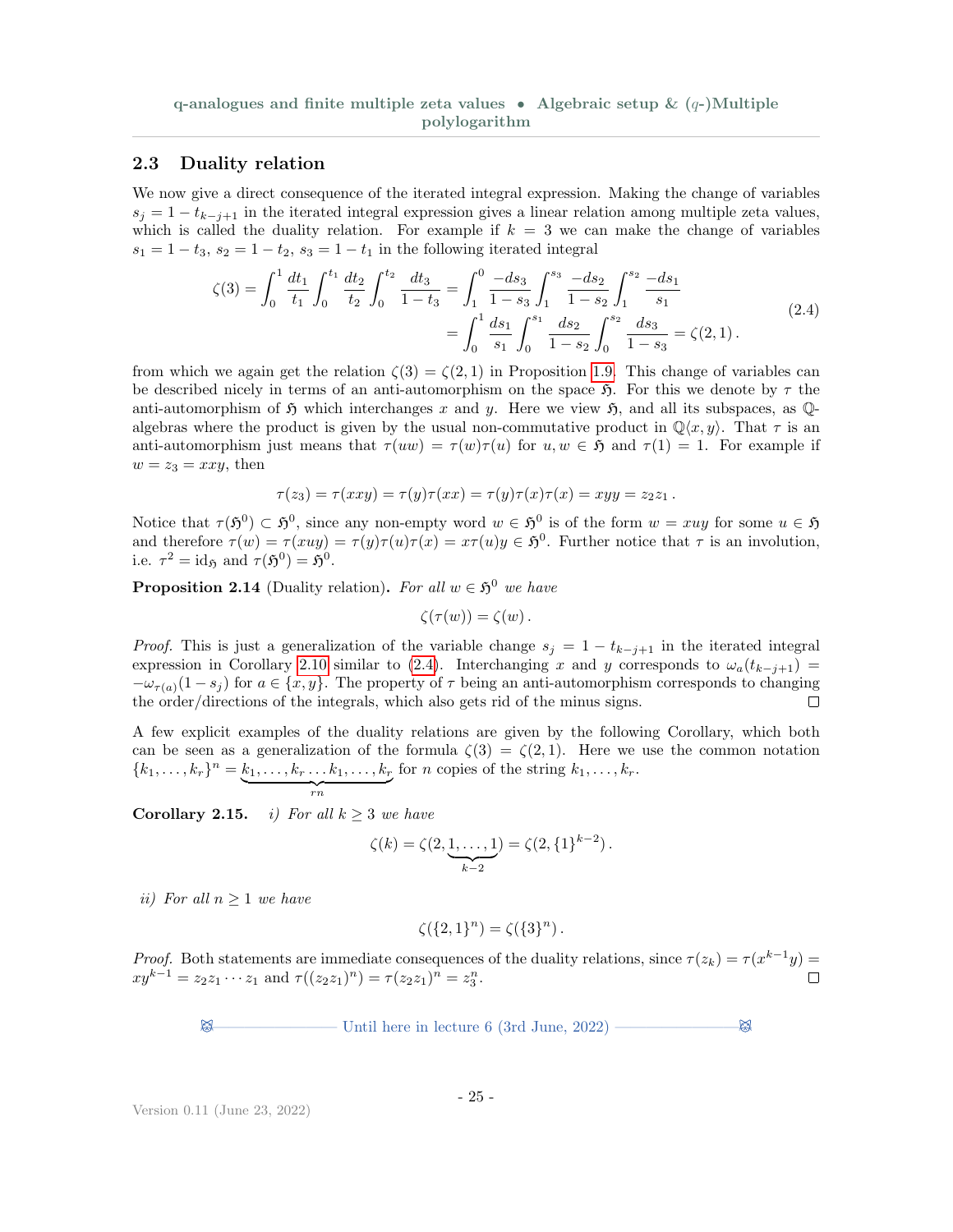#### 2.4 Regularizations & Extended double shuffle relations

We now want to make sense of multiple zeta values for non-admissible, i.e. we want to extend the map  $\zeta$  from  $\mathfrak{H}^0$  to  $\mathfrak{H}^1$ . For this we need the following result.

#### <span id="page-25-0"></span>Proposition 2.16. We have

i)  $\mathfrak{H}^1_{\text{III}} = \mathfrak{H}^0_{\text{III}}[y]$  and  $\mathfrak{H}_{\text{III}} = \mathfrak{H}^1_{\text{III}}[x] = \mathfrak{H}^0_{\text{III}}[x, y]$ .  $\sim$ 

$$
ii) \mathfrak{H}^1_* = \mathfrak{H}^0_*[z_1].
$$

Proof. The second part is Exercise [10](#page-35-3) and the first part can be found in [\[B6\]](#page-35-0).

<span id="page-25-2"></span>*Example 2.17.* As an example of Proposition [2.16](#page-25-0) we give the following expressions of  $z_1z_1z_2$  as a polynomial in  $z_1 = y$  having coefficients in  $\mathfrak{H}^0$  with respect to the products  $\Box$  and  $*$ 

$$
z_1 z_1 z_2 = \frac{1}{2} z_2 \sqcup z_1^{\sqcup 2} - 2 z_2 z_1 \sqcup z_1 + 3 z_2 z_1 z_1,
$$
  
\n
$$
z_1 z_1 z_2 = \frac{1}{2} z_2 * z_1^{*2} - (z_2 z_1 + z_3) * z_1 + (z_2 z_1 z_1 + z_3 z_1 + \frac{1}{2} z_4).
$$

As a consequence of Proposition [2.16\)](#page-25-0) we have for  $\bullet \in {\{\sqcup, *\}}$  isomorphism of  $\mathbb{Q}$ -algebras

$$
\operatorname{reg}_{\bullet}^{T} : \mathfrak{H}_{\bullet}^{1} \to \mathfrak{H}_{\bullet}^{0}[T],
$$

which send an element  $w = \sum_{j=0}^m w_j \bullet z_1^{\bullet m}$  with  $w_j \in \mathfrak{H}^0$  to  $\text{reg}_\bullet^T(w) = \sum_{j=0}^m w_j T^m$ . This enables us to extend the algebra homomorphism  $\zeta : \mathfrak{H}_{\bullet}^0 \to \mathcal{Z}$  to an algebra homomorphism  $\zeta^{\bullet} : \mathfrak{H}_{\bullet}^1 \to \mathcal{Z}[T]$  by extending  $\zeta$  to  $\mathfrak{H}^0_{\bullet}[T]$  and setting  $\zeta^{\bullet} = \zeta \circ \text{reg}_{\bullet}^T$ , i.e. we have the following commutative diagram of Q-algebra homomorphism



**Definition 2.18.** Let  $\mathbf{k} = (k_1, \ldots, k_r) \in \mathbb{Z}_{\geq 1}$  be any index.

 $i)$  We define the shuffle regularized multiple zeta value

$$
\zeta^{\text{III}}(\mathbf{k};T) = \zeta^{\text{III}}(k_1,\ldots,k_r;T) := \zeta^{\text{III}}(z_{\mathbf{k}}) \in \mathcal{Z}[T]
$$

In the case  $T = 0$  we just write  $\zeta^{\mu}(\mathbf{k}) = \zeta^{\mu}(\mathbf{k}; 0).$ <sup>[3](#page-25-1)</sup>

ii) We define the stuffle regularized multiple zeta value

$$
\zeta^*(\mathbf{k};T) = \zeta^*(k_1,\ldots,k_r;T) := \zeta^*(z_\mathbf{k}) \in \mathcal{Z}[T]
$$

In the case  $T = 0$  we just write  $\zeta^*(\mathbf{k}) = \zeta^*(\mathbf{k}; 0)$ .

 $\Box$ 

<span id="page-25-1"></span><sup>&</sup>lt;sup>3</sup>In the literature often "shuffle/shuffle regularized multiple zeta value" refers to the  $T = 0$  case.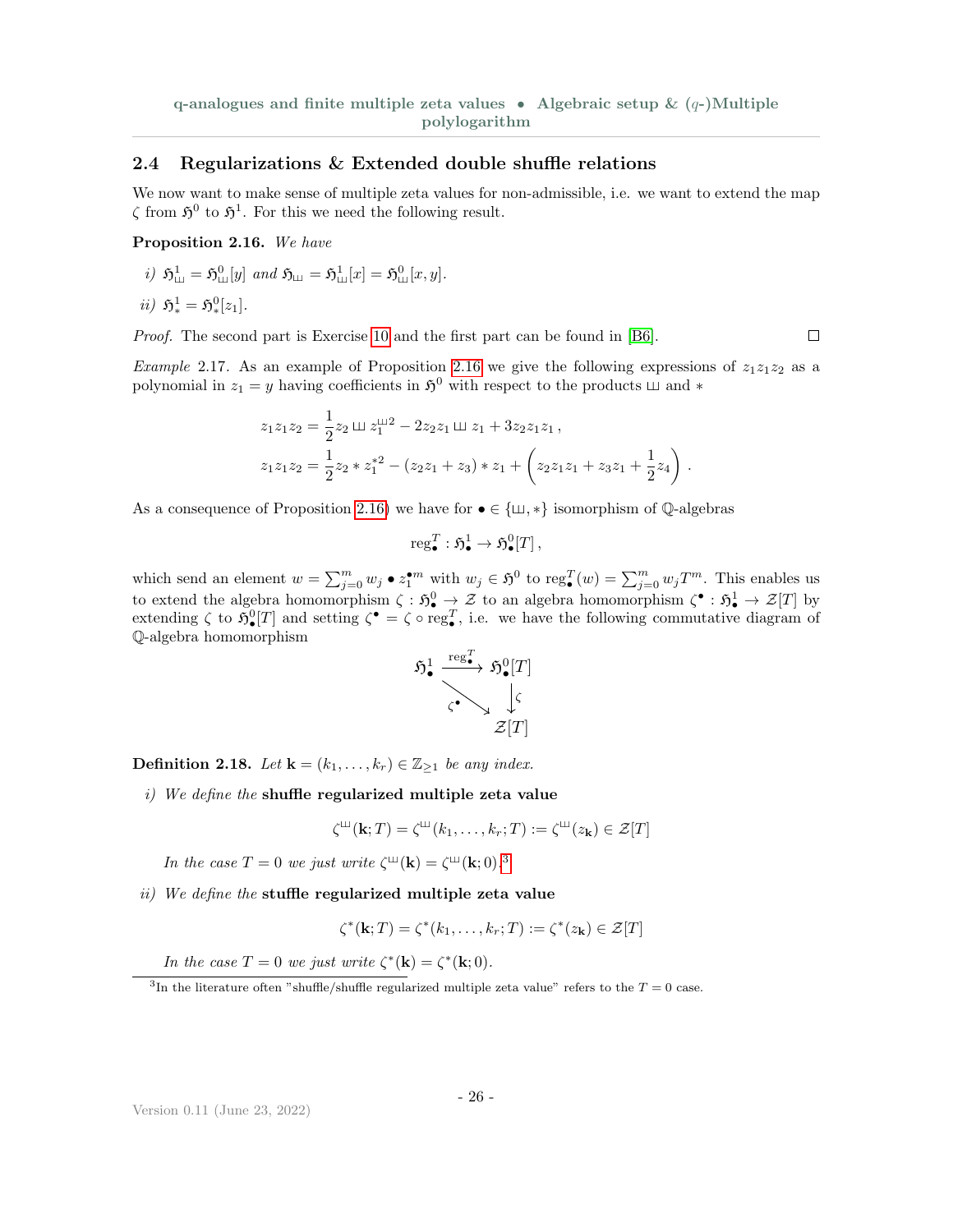From Example [2.17](#page-25-2) we obtain

$$
\zeta^{\mathfrak{U}}(1,1,2;T) = \frac{1}{2}\zeta(2)T^{2} - 2\zeta(2,1)T + 3\zeta(2,1,1),
$$
  

$$
\zeta^{*}(1,1,2;T) = \frac{1}{2}\zeta(2)T^{2} - (\zeta(2,1) + \zeta(3))T + \zeta(2,1,1) + \zeta(3,1) + \frac{1}{2}\zeta(4).
$$

Even though the coefficients of  $T^2$  and T are the same (because we know  $\zeta(2,1) = \zeta(3)$ ), the constant terms differ. In general  $\zeta^{\text{III}}(\mathbf{k};T)$  and  $\zeta^{\text{III}}(\mathbf{k};T)$  are different if **k** is non-admissible. We will present the exact relationship between these two regularizations as it was done in [\[IKZ\]](#page-36-12). For this first consider the following series

$$
A(u) = \exp\left(\sum_{n=2}^{\infty} \frac{(-1)^n}{n} \zeta(n) u^n\right)
$$
  
=  $1 + \frac{\zeta(2)}{2} u^2 - \frac{\zeta(3)}{3} u^3 + \left(\frac{\zeta(4)}{4} + \frac{\zeta(2)^2}{8}\right) u^4 - \left(\frac{\zeta(5)}{5} + \frac{\zeta(2)\zeta(3)}{6}\right) u^5 + \dots$   
=:  $\sum_{k\geq 0} \gamma_k u^k$ .

Here the  $\gamma_k \in \mathbb{Q}[\zeta(j) \mid j \geq 2]$  are polynomials of single zeta values which, considered as multiple zeta values, have homogeneous weight k. Using this we define the R-linear map  $\rho : \mathbb{R}[T] \to \mathbb{R}[T]$  by

$$
\rho(e^{Tu}) := A(u)e^{Tu}.
$$

Notice that this defines the linear map  $\rho$  uniquely by comparing the coefficients of  $u^m$  on both sides. Since  $\rho$  is linear, we get

$$
\rho(e^{Tu}) = \rho(1) + \rho(T)u + \frac{1}{2}\rho(T^2)u^2 + \frac{1}{3!}\rho(T^3)u^3 + \dots
$$
  

$$
:= A(u)e^{Tu} = (1 + \gamma_1 u + \gamma_2 u^2 + \dots) \left(1 + \frac{1}{2}u^2 + \frac{1}{3!}u^3 + \dots\right)
$$
  

$$
= 1 + Tu + \frac{1}{2}(T^2 + \zeta(2))u^2 + \frac{1}{3!}(T^3 + 3\zeta(2)T - 2\zeta(3))u^3,
$$

and therefore we obtain for  $m \geq 0$  the explicit formula

$$
\rho(T^m) = m! \sum_{k=0}^m \gamma_k \frac{T^{m-k}}{(m-k)!}.
$$

Also notice that  $\rho$  is bijective. For the first values of m we get

$$
\rho(1) = 1,
$$
  
\n
$$
\rho(T) = T,
$$
  
\n
$$
\rho(T^2) = T^2 + \zeta(2),
$$
  
\n
$$
\rho(T^3) = T^3 + 3\zeta(2)T - 2\zeta(3),
$$
  
\n
$$
\rho(T^4) = T^4 + 6\zeta(2)T^2 - 8\zeta(3)T + 6\zeta(4) + 3\zeta(2)^2,
$$
  
\n
$$
\rho(T^5) = T^5 + 10\zeta(2)T^3 - 20\zeta(3)T^2 + (30\zeta(4) + 15\zeta(2)^2)T - 24\zeta(5) - 20\zeta(2)\zeta(3).
$$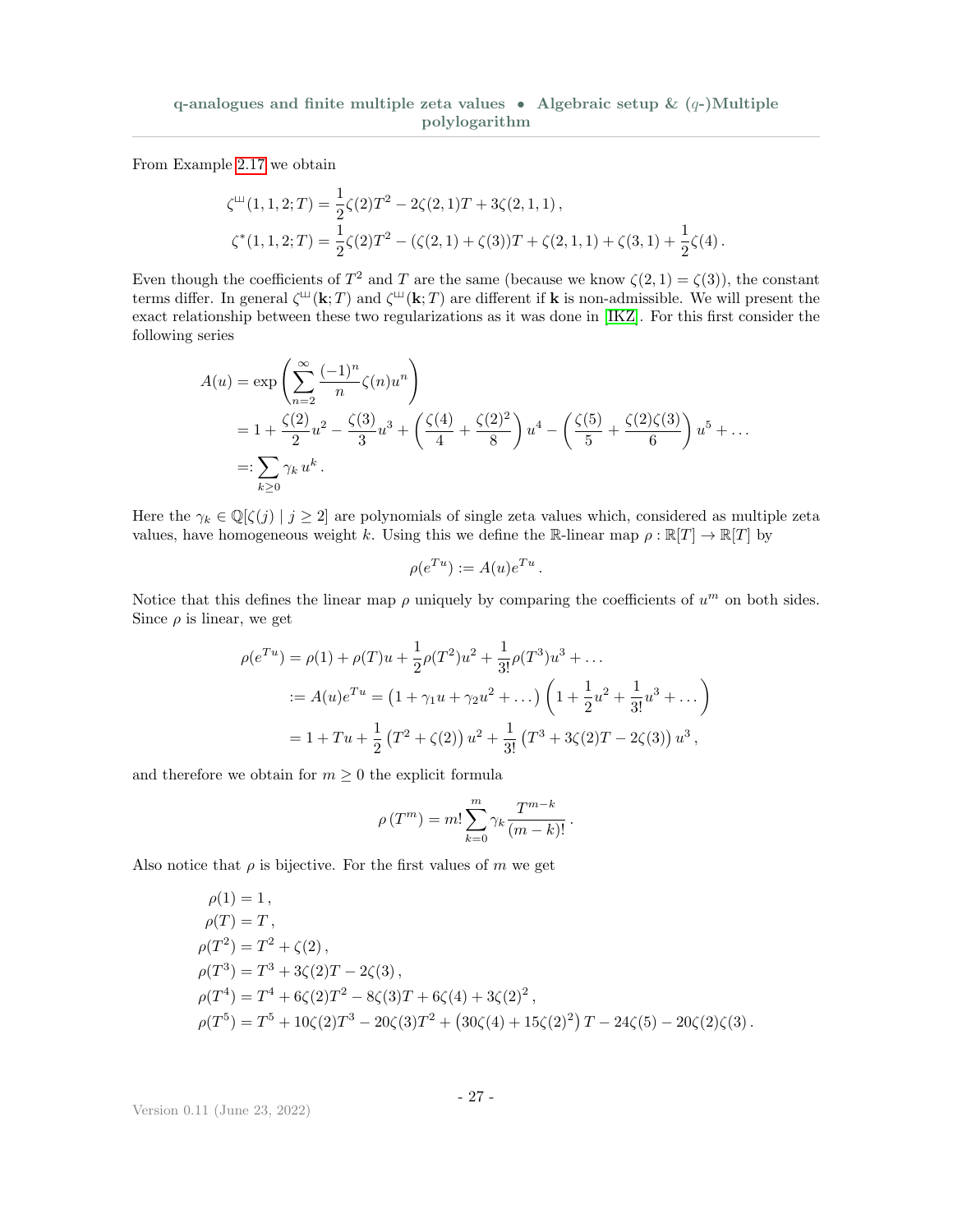The stuffle regularized multiple zeta values are elements in  $\mathbb{R}[T]$  and for example we saw that

$$
\zeta^*(1,1,2;T) = \frac{1}{2}\zeta(2)T^2 - (\zeta(2,1) + \zeta(3))T + \zeta(2,1,1) + \zeta(3,1) + \frac{1}{2}\zeta(4).
$$

Applying the linear map  $\rho$  to this, we see that we just get an additional contribution of  $\frac{1}{2}\zeta(2)^2$ , i.e.

$$
\rho(\zeta^*(1,1,2;T)) = \frac{1}{2}\zeta(2)T^2 - (\zeta(2,1) + \zeta(3))T + \zeta(2,1,1) + \zeta(3,1) + \frac{1}{2}\zeta(4) + \frac{1}{2}\zeta(2)^2.
$$

Using the known relations  $\zeta(3) = \zeta(2, 1)$  and  $\zeta(4) = \zeta(2, 1, 1)$  (duality),  $\zeta(3, 1) = \frac{1}{4}\zeta(4)$  (finite double shuffle) and  $\zeta(2)^2 = \frac{5}{2}\zeta(4)$  (Euler), we get

$$
\rho(\zeta^*(1,1,2;T)) = \frac{1}{2}\zeta(2)T^2 - 2\zeta(2,1)T + 3\zeta(2,1,1)
$$
  
=  $\zeta^{\text{LL}}(1,1,2;T)$ ,

i.e. the  $\rho$  sends the stuffle regularized multiple zeta value to the shuffle regularized multiple zeta value. In general the map  $\rho$  has this property and we have the following

<span id="page-27-0"></span>**Theorem 2.19** ([\[IKZ\]](#page-36-12)). For all  $\mathbf{k} \in \mathbb{Z}_{\geq 1}^r$  we have

$$
\zeta^{\mathsf{L}}(\mathbf{k};T)=\rho\left(\zeta^{\ast}(\mathbf{k};T)\right).
$$

Or equivalently, when viewed as maps from  $\mathfrak{H}^1$  to  $\mathbb{R}[T]$ , we have  $\zeta^{\perp\!\sqcup} = \rho \circ \zeta^*$ .

As a consequence of Theorem [2.19](#page-27-0) and as an extension of the finite double shuffle relations (Proposition [2.13\)](#page-23-2) we will now present a family of linear relations, which give conjecturally all linear relations among multiple zeta values. We define for  $w, u \in \mathfrak{H}^1$  the element

$$
ds(w, u) := w \sqcup u - w * u \in \mathfrak{H}^1.
$$

The statement of Proposition [2.13](#page-23-2) then was, that  $ds(w, u) \in \text{ker } \zeta$  if  $w, u \in \mathfrak{H}^0$ . The extended version states, that one of the words w and u is allowed to be in  $\mathfrak{H}^1$ . In this case  $ds(w, u)$  is not necessary in  $\mathfrak{H}^0$  anymore, but after projecting to  $\mathfrak{H}^0$  by the map  $\text{reg}^T$ :  $\mathfrak{H}^1_{\bullet} \to \mathfrak{H}^0_{\bullet}[T]$  and then comparing the coefficients of T (or setting  $T = 0$ , for which we write reg<sub>•</sub> := reg<sup>0</sup>) one still obtains a relation among multiple zeta values. In other words  $ds(w, u)$  is in the kernel of the regularized multiple zeta value maps.

**Theorem 2.20** (Extended double shuffle relations). For  $w \in \mathfrak{H}^1$ ,  $u \in \mathfrak{H}^0$  and  $\bullet \in {\{\sqcup,\ast\}}$  we have

$$
\zeta^{\bullet}(w \sqcup u - w * u; T) = 0,
$$

*i.e.* in particular reg.  $(ds(w, u)) \in \text{ker }\zeta$ .

*Proof.* By Theorem [2.19](#page-27-0) we have for all  $w \in \mathfrak{H}^1$ 

$$
\zeta^{\mathfrak{U}}(w;T)=\rho\left(\zeta^*(w;T)\right).
$$

Multiplying both sides with  $\zeta^{\mu}(u) = \zeta^*(u) = \zeta(u) \in \mathbb{R}$ , for  $u \in \mathfrak{H}^0$ , we get by the R-linearity of  $\rho$ 

$$
\zeta^{\mathfrak{U}}(w \mathfrak{U} u; T) = \rho \left( \zeta^*(w * u; T) \right)
$$
  
= 
$$
\zeta^{\mathfrak{U}}(w * u; T).
$$

This gives  $\zeta^{\mu\nu}(w\sqcup u - w * u; T) = 0$  and  $\zeta^*(w\sqcup u - w * u; T) = 0$  by applying the inverse of  $\rho$ .  $\Box$ 

$$
-28 -
$$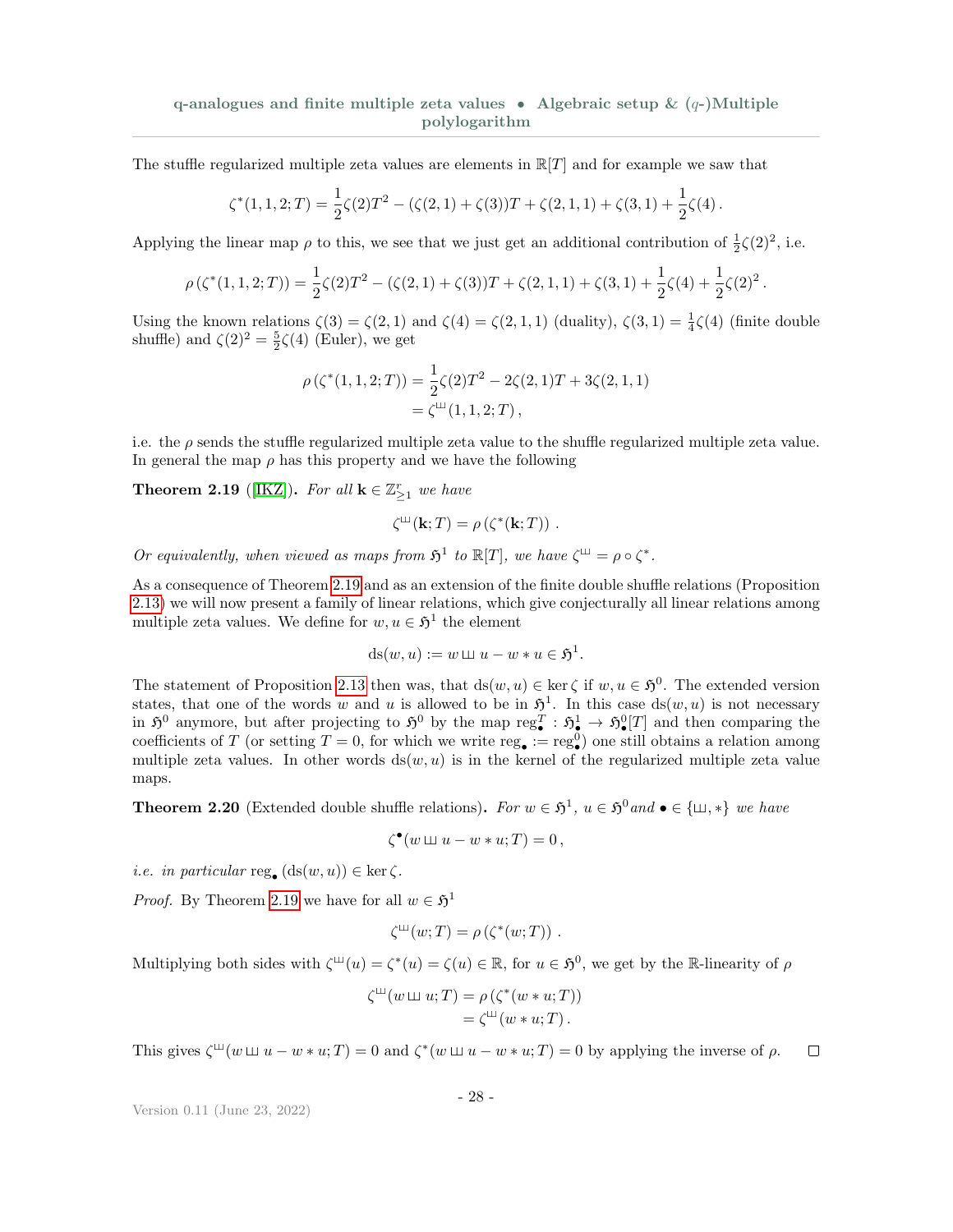<span id="page-28-2"></span>**Conjecture 2.21.** The kernel of  $\zeta : \mathfrak{H}^0 \to \mathcal{Z}$  is given by

$$
\ker \zeta = \left\langle \operatorname{reg}_{\mathfrak{m}}(w \boxplus u - w * u) \mid w \in \mathfrak{H}^1, u \in \mathfrak{H}^0 \right\rangle_{\mathbb{Q}}
$$

$$
= \left\langle \operatorname{reg}_*(w \boxplus u - w * u) \mid w \in \mathfrak{H}^1, u \in \mathfrak{H}^0 \right\rangle_{\mathbb{Q}},
$$

i.e. the extended double shuffle relations give all Q-linear relations among multiple zeta values.

Since it is expected that the extended double shuffle relations give all relations among multiple zeta values, one could obtain upper bounds for the dimension of  $\mathcal{Z}_k$ , i.e., an alternative proof of Theorem [1.16,](#page-7-2) by counting these relations. This is still an open problem.

#### <span id="page-28-0"></span>2.5 Double shuffle relations for  $q$ -analogues

In this section, we introduce the algebraic setup and the analogues of the double shuffle relations for q-analogues of multiple zeta values. This algebraic setup was, with a slightly different notation, introduced by Takeyama in [\[Tak\]](#page-36-13) for an extended version of the Bradley-Zhao multiple zeta values. For a good overview how these relate to other models of q-analogues we refer to the overview article [\[Bri\]](#page-36-14). We will use mainly the notations from [\[Tak2\]](#page-36-15) together with some self-made modification.

We saw that there is an easy description for the analogue of the harmonic product for the  $q$ -analogues  $\zeta_q$ . In order to give an analogue of the shuffle product, one needs to allow some kind of extended versions of q-analogues. Recall that for  $k \geq 1$  we considered the term  $\frac{q^{(k-1)m}}{(m+k)}$  $\frac{\binom{n-1}{q}}{[m]_q^k}$  in the definition of  $\zeta_q$ , in particular for  $k = 1$  the term  $\frac{1}{[m]_q}$  appeared. We will extend this now by introducing a second term for the weight 1 index, which will correspond to  $\frac{q^m}{[m]_q}$ . For this we define  $\overline{\mathbb{N}} = {\{\overline{1}\}\cup \mathbb{Z}_{\geq 1}}$  and then define for  $k \in \overline{\mathbb{N}}$  and  $m \geq 1$  the following q-series

<span id="page-28-1"></span>
$$
f_k(m) = \begin{cases} \frac{q^m}{[m]_q}, & \text{if } k = \bar{1} \\ \frac{q^{(k-1)m}}{[m]_q^k}, & \text{if } k \in \mathbb{Z}_{\geq 1} \end{cases} .
$$
 (2.5)

With this we extend the definition of  $\zeta_q$  in the following way.

**Definition 2.22.** (i) For  $\mathbf{k} = (k_1, \ldots, k_r) \in \overline{\mathbb{N}}^r$  with  $k_1 \neq 1$  define the (extended) q-multiple zeta value

$$
\zeta_q(\mathbf{k}) = \zeta_q(k_1,\ldots,k_r) = \sum_{m_1 > \cdots > m_r > 0} \prod_{j=1}^r f_{k_j}(m) \in \mathbb{Q}[[q]] .
$$

(ii) For any  $\mathbf{k} = (k_1, \ldots, k_r) \in \overline{\mathbb{N}}^r$  define for q-multiple polylogarithm by

Li<sub>**k**</sub><sup>*q*</sup>(z) = Li<sub>*k*<sub>1</sub>,...,<sub>k<sub>r</sub></sub><sup>*r*</sup>(z) = 
$$
\sum_{m_1 > \dots > m_r > 0} z^{m_1} \prod_{j=1}^r f_{k_j}(m) \in \mathbb{Q}[[q]][[t]]
$$
.</sub>

Notice that we view both objects as formal power series, but both can also be viewed as complex functions in  $q, z \in \mathbb{C}$  with  $|q|, |z| < 1$ . In the case  $k_1 \neq 1$  we can also consider the limit  $\lim_{z \to 1} \mathrm{Li}_{\mathbf{k}}^q(z) =$  $\zeta_q(\mathbf{k})$  and in the case  $k_1 \neq \overline{1}, 1$  we have  $\lim_{q \to 1} \zeta_q(\mathbf{k}) = \zeta(\mathbf{k})$ . Moreover for any  $\mathbf{k} = (k_1, \ldots, k_r) \in \overline{\mathbb{N}}^r$ we have  $\lim_{q\to 1} \mathrm{Li}_{\mathbf{k}}^q = \mathrm{Li}_{\mathbf{k}}$ .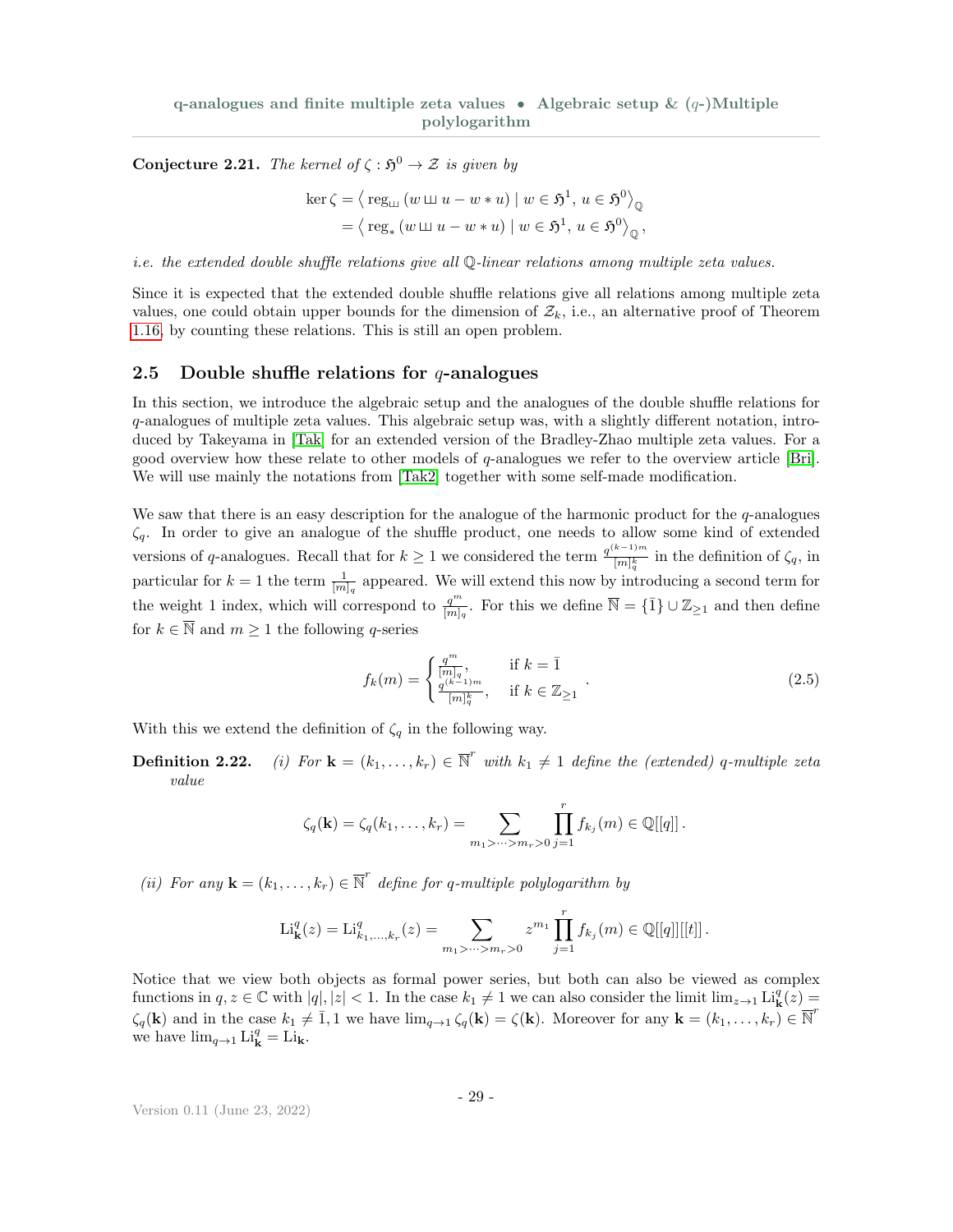The goal is to introduce an algebraic setup, which considers several different  $q$ -analogue models at the same time. We saw that the additional index  $\overline{1}$  will corresponds to a factor  $\frac{q^m}{[m]_q}$  in the definition of  $\zeta_q$ . We want to generalize this even more in our setup and allow indices k, k and k. For each of these we will introduce a letter  $e_k, e_{\bar{k}}$  and  $e_{\bar{k}}$ . The rough idea is that we have the following correspondences, which indicates the relationship of letters to their corresponding factor in the definition of  $\zeta_q$ 

<span id="page-29-1"></span>
$$
e_k \longleftrightarrow \frac{q^{(k-1)m}}{[m]_q^k}
$$
  
\n
$$
e_k \longleftrightarrow \frac{q^{km}}{[m]_q^k}
$$
  
\n
$$
e_{\bar{k}} \longleftrightarrow \frac{q^m}{[m]_q^k}
$$
  
\n(2.6)

Notice that all these factors on the right-side evaluate to  $\frac{1}{m^k}$  as  $q \to 1$ . Since we have

$$
\frac{q^{km}}{[m]_q^k} = (-1)^{k-1} (1-q)^{k-1} \frac{q^m}{[m]_q} + \sum_{j=2}^k (-1)^{k-j} (1-q)^{k-j} \frac{q^{(j-1)m}}{[m]_q^j}, \qquad (k \ge 1)
$$
\n
$$
\frac{q^m}{[m]_q^k} = \sum_{j=2}^k {k-2 \choose j-2} (1-q)^{k-j} \frac{q^{(j-1)m}}{[m]_q^j}, \qquad (k \ge 2)
$$
\n(2.7)

it is sufficient to just introduce  $e_{\bar{1}}$  and  $e_k$  for  $k \geq 1$  in our setup, and then define  $e_{\hat{k}}$  and  $e_{\bar{k}}$  in terms of  $e_{\bar{1}}$  and  $e_k$  by using the formulas [\(2.7\)](#page-29-0). In our algebraic setup the term  $(1 - q)$  will correspond to a formal variable  $\hbar$  and instead of working with Q-vector spaces we will work with  $C$ -modules, where

<span id="page-29-2"></span><span id="page-29-0"></span>
$$
\mathcal{C}=\mathbb{Q}[\hbar,\hbar^{-1}].
$$

**Definition 2.23.** (i) We define  $\hat{\mathfrak{H}} = \mathcal{C}\langle a, b \rangle$  and its two C-submodules

$$
\widehat{\mathfrak{H}}^0 = \mathcal{C} + a\widehat{\mathfrak{H}}b \quad \subset \quad \widehat{\mathfrak{H}}^1 = \mathcal{C} + \widehat{\mathfrak{H}}b \quad \subset \quad \widehat{\mathfrak{H}}.
$$

(ii) For  $k \ge 1$  we write  $e_k = a^{k-1}(a+\hbar)b$  and  $e_{\bar{1}} = ab$ . With this we have  $b = \frac{1}{\hbar}(e_1 - e_{\bar{1}})$  and

$$
\widehat{\mathfrak{H}}^1 = \mathcal{C} \langle e_{\bar{1}}, e_1, e_2, e_3, \dots \rangle,
$$
  

$$
\widehat{\mathfrak{H}}^0 = \mathcal{C} + \langle e_{k_1} \dots e_{k_r} | r \ge 1, k_1, \dots, k_r \in \overline{\mathbb{N}}, k_1 \neq 1 \rangle_{\mathcal{C}}.
$$

(iii) We set  $e_{\hat{1}} = e_{\bar{1}} = ab$  and for  $k \geq 2$  define, inspired by [\(2.6\)](#page-29-1) and [\(2.7\)](#page-29-0),

$$
e_{\hat{k}} := (-1)^{k-1} \hbar^{k-1} e_{\bar{1}} + \sum_{j=2}^{k} (-1)^{k-j} \hbar^{k-j} e_j = a^k b,
$$
  
\n
$$
e_{\bar{k}} := \sum_{j=2}^{k} {k-2 \choose j-2} \hbar^{k-j} e_j.
$$
\n(2.8)

 $\boxtimes$  Until here in lecture 7 (10th June, 2022) ————————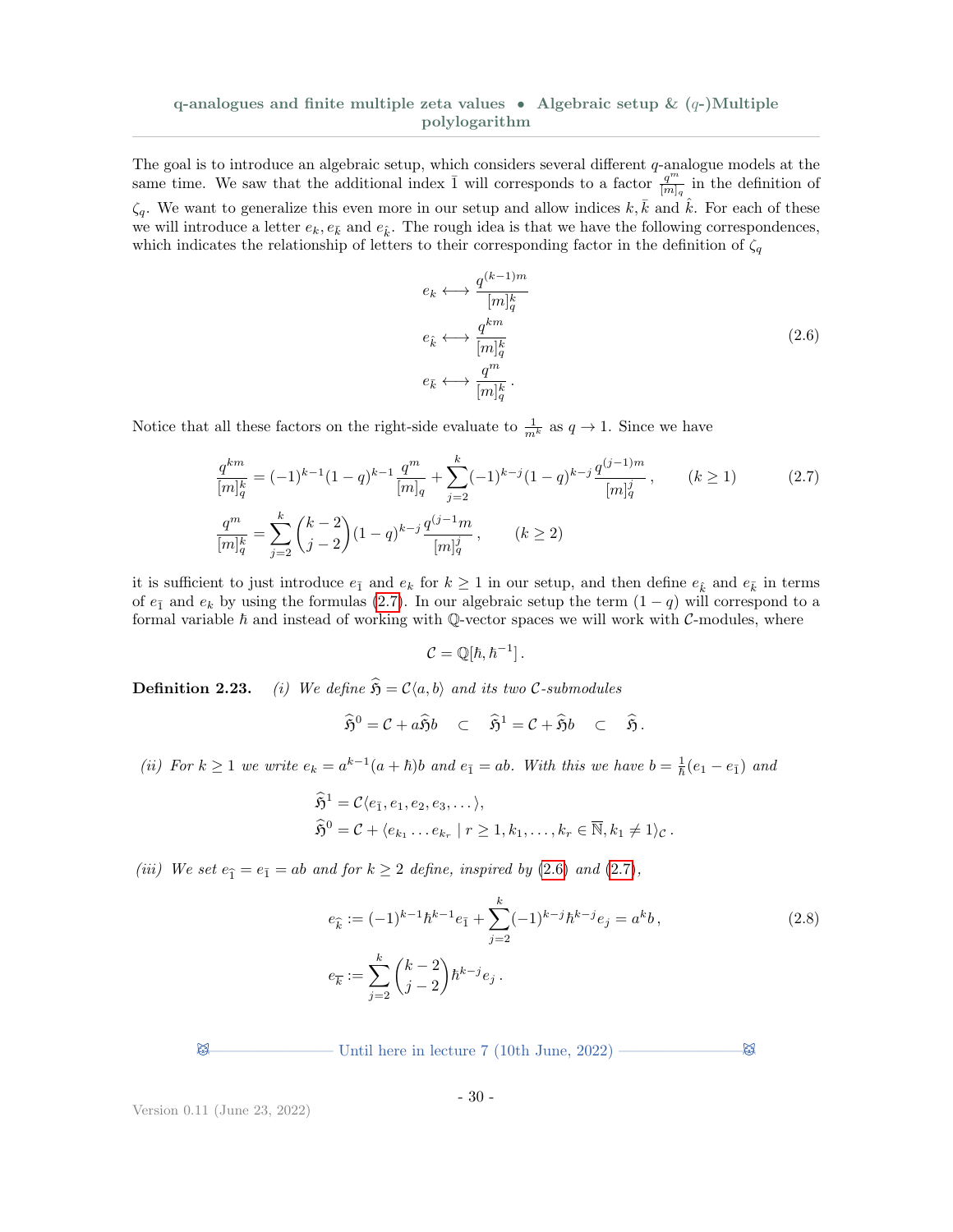We define a C-module structure on  $\mathbb{Q}[[q]]$  and  $\mathbb{Q}[[q]][[z]]$  by defining the multiplication of  $\hbar$  to be the multiplication with  $(1 - q)$ . Since the words in  $\hat{\mathfrak{H}}^0$  correspond exactly to those indices for which we defined  $\zeta_q$ , we can define the C-linear map

$$
\zeta_q : \widehat{\mathfrak{H}}^0 \longrightarrow \mathbb{Q}[[q]]
$$
  

$$
e_{\mathbf{k}} := e_{k_1} \dots e_{k_r} \longmapsto \zeta_q(\mathbf{k}),
$$

where  $\mathbf{k} = (k_1, \ldots, k_r) \in \overline{\mathbb{N}}^r$ . Similarly we can define the *C*-linear map

$$
\mathrm{Li}^q \colon \widehat{\mathfrak{H}}^1 \longrightarrow \mathbb{Q}[[q]][[z]]
$$

$$
e_{\mathbf{k}} \longmapsto \mathrm{Li}_{\mathbf{k}}^q(z) .
$$

Using [\(2.8\)](#page-29-2) we extend  $\zeta_q(\mathbf{k})$  and  $\text{Li}_{\mathbf{k}}^q$  to indices  $\mathbf{k} = (k_1, \ldots, k_r) \in \{k, \bar{k}, \hat{k} \mid k \in \mathbb{Z}_{\geq 1}\}$  by setting  $\zeta_q(k_1,\ldots,k_r) := \zeta_q(e_{k_1}\ldots e_{k_r})$  and  $\overline{\mathrm{Li}_{k_1,\ldots,k_r}^q}(z) := \mathrm{Li}_{e_{k_1}\ldots e_{k_r}}^q$ . For example, using  $(2.6)$  and  $(2.7)$  we get

$$
\zeta_q(\widehat{9},3,\bar{4})=\sum_{m_1>m_2>m_3>0}\frac{q^{9m_1}}{[m_1]_q^9}\frac{q^{2m_2}}{[m_2]_q^3}\frac{q^{m_3}}{[m_3]_q^4}\,.
$$

One can embed the classical  $\mathfrak{H}$  into  $\widehat{\mathfrak{H}}$  in various different ways. For example, the embedding  $\iota : x \mapsto x$ ,  $\iota : y \mapsto (a + \hbar)b$  yields  $\iota(z_k) = e_k$ . Another variant would be  $\hat{\iota} : x \mapsto x$ ,  $\hat{\iota} : y \mapsto ab$  yielding  $\hat{\iota}(z_k) = e_{\hat{k}}$ .<br>To extend the g stuffle product  $*$  defined in Example 2.3 (iii) on the space  $S^1$  we first eksen To extend the q-stuffle product  $*_q$ , defined in Example [2.3](#page-18-3) (iii) on the space  $\mathfrak{H}^1$ , we first observe that the functions  $f_k$  defined in [\(2.5\)](#page-28-1) satisfy for  $k, k_1, k_2 \in \mathbb{Z}_{\geq 1}$ 

$$
f_1^2 = f_2 - (1-q)f_1, \qquad f_1f_k = f_{k+1}, \qquad f_{k_1}f_{k_2} = f_{k_1+k_2} + (1-q)f_{k_1+k_2-1}.
$$

Motivated by this we define  $*_q = *_\circ$  to be the quasi-shuffle product<sup>[4](#page-30-0)</sup> on  $\hat{\mathfrak{H}}^1 = \mathcal{C}\langle \hat{A} \rangle$  defined by the alphabet  $A = \{e_{\bar{1}}, e_1, e_2, \dots\}$  and the product  $\diamond$  on  $CA$  given by

$$
e_{\bar{1}} \diamond e_{\bar{1}} = e_2 - \hbar e_{\bar{1}}, \qquad e_{\bar{1}} e_k = e_{k+1}, \qquad e_{k_1} \diamond e_{k_2} = e_{k_1 + k_2} + \hbar e_{k_1 + k_2 - 1}.
$$

Notice that we have  $e_{\widehat{k_1}} \diamond e_{\widehat{k_1}} = e_{\widehat{k_1+k_2}}$  for any  $k_1, k_2 \ge 1$ . This gives a commutative C-algebra  $\widehat{\mathfrak{H}}^1_{*q}$ . The subspace  $\hat{\mathfrak{H}}^0$  is closed under  $*_q$ , which gives a subalgebra  $\hat{\mathfrak{H}}^0_{*_q} \subset \hat{\mathfrak{H}}^1_{*_q}$ , and a consequence of Lemma [2.4](#page-19-0) we obtain:

**Proposition 2.24.** The map  $\zeta_q : \widehat{\mathfrak{H}}_{*_q}^0 \to \mathbb{Q}[[q]]$  is an C-algebra homomorphism.

Notice that  $*_q$  is a natural extension of same-named quasi-shuffle product on  $\mathfrak{H}^1$ , since  $\iota : \mathfrak{H}^1_{*_q} \to \widehat{\mathfrak{H}}^1_{*_q}$ is an injective C-algebra homomorphism.

We now turn our attention to the analogue of the shuffle product for  $q$ -analogues. For this we define an action of  $\mathfrak H$  on the C-module  $z\mathbb{Q}[[q, z]]$  for an  $g \in z\mathbb{Q}[[q, z]]$  by  $1g = g$  and

$$
ag = (1 - q) \sum_{j=1}^{\infty} g_{|z=q^j z}
$$

$$
bg = \frac{z}{1 - z}g.
$$

<span id="page-30-0"></span><sup>4</sup>Notice that the original definition of quasi-shuffle products is defined over fields and not rings. But all results we use here for quasi-shuffle products also work for algebras over rings.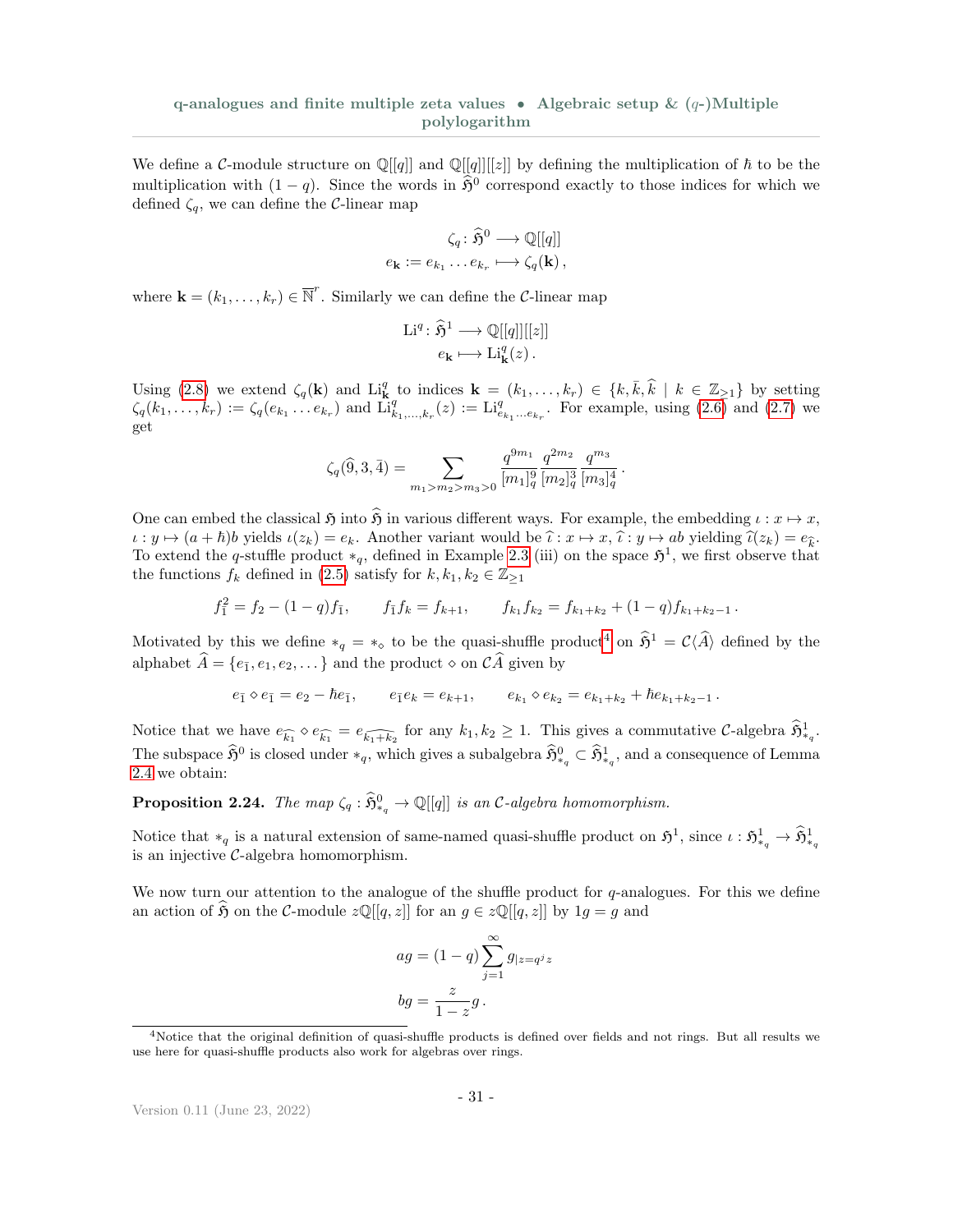For any word  $w = l_1 \dots l_m \in \mathfrak{H}$  with  $l_j \in \{a, b\}$  we then define recursively  $wg = (l_1 \dots l_{m_1})(l_m g)$  and extend this C-linearly to all of  $\hat{\mathfrak{H}}$ . Notice that this action is just well defined on  $z\mathbb{Q}[[q, z]]$  since the action of  $a$  would not be well-defined for power series having a constant term with respect to  $z$ . But we can extend the action to  $\mathbb{Q}[[q, z]]$  for elements in  $w \in \hat{\mathfrak{H}}^1$ , since  $b\mathbb{Q}[[q, z]] \subset z\mathbb{Q}[[q, z]].$ 

*Example* 2.25. Consider the element  $1 \in \mathbb{Q}[[q, z]]$  and  $w = e_{\bar{1}} = ab$ , then we have

$$
e_{\overline{1}}1 = ab1 = a \frac{z}{1-z} = (1-q) \sum_{j=1}^{\infty} \frac{q^j z}{1-q^j z} = (1-q) \sum_{j=1}^{\infty} \sum_{m=1}^{\infty} (q^j z)^m
$$

$$
= \sum_{m>0} \frac{(1-q)z^m q^m}{(1-q^m)} = \sum_{m>0} \frac{z^m q^m}{[m]_q} = \text{Li}_1^q(z).
$$

If we want to calculate  $e_2 = aab$ 1 we can use above calculations and get

$$
e_{\hat{2}}1 = a \operatorname{Li}_{1}^{q}(z) = (1-q) \sum_{j=1}^{\infty} \sum_{m>0} \frac{(q^{j}z)^{m}q^{m}}{[m]_{q}} = \sum_{m>0} \frac{q^{2m}z^{m}(1-q)}{(1-q^{m})[m_{q}]} = \sum_{m>0} \frac{z^{m}q^{2m}}{[m]_{q}^{2}} = \operatorname{Li}_{\hat{2}}^{q}(z).
$$

In general we obtain the following.

<span id="page-31-0"></span>**Proposition 2.26.** For all  $w \in \hat{\mathfrak{H}}^1$  we have  $\text{Li}_w^q = w1$ .

Proof. This is Exercise [11.](#page-35-4)

Now we observe (Exercise [12\)](#page-35-5) that for  $f, g \in z\mathbb{Q}[[q, z]]$  we have

$$
(af)(ag) = a((af)g + f(ag) + \hbar fg),(bf)g = f(bg) = b(fg).
$$
\n(2.9)

Motivated by Proposition [2.26](#page-31-0) and [\(2.9\)](#page-31-1) we give the following definition.

**Definition 2.27.** We define the q-shuffle product  $\Box_q$  on  $\hat{\mathfrak{H}}$  as the C-bilinear product, which satisfies  $1 \sqcup_q w = w \sqcup_q 1 = w$  for any  $w \in \widehat{\mathfrak{H}}$  and

$$
aw \Box q \, av = a((aw) \Box q \, v + w \Box q \, (av) + \hbar w \, \Box q \, v),
$$
  
\n
$$
(bw) \Box q \, v = w \Box q \, (bw) = b(w \Box q \, v)
$$

for words  $w, v \in \widehat{\mathfrak{H}}$ .

Example 2.28. As an example we calculate

$$
e_{\bar{1}} \sqcup_q e_{\bar{1}} = ab \sqcup_q ab = 2abab + \hbar abb = 2e_{\bar{1}}e_{\bar{1}} + \hbar e_{\bar{1}}b = 2e_{\bar{1}}e_{\bar{1}} + e_{\bar{1}}e_1 - e_{\bar{1}}e_{\bar{1}}.
$$

and  $\left(\begin{array}{cc} \frac{m}{\omega} & \textbf{Todo:} \text{ write out the details } \frac{m}{\omega} \end{array}\right)$ 

$$
\begin{split} e_{\hat{2}} \; \Box \hskip-0.5cm\sqcup_q \; e_{\hat{2}} & = 4 e_{\hat{3}} e_{\hat{1}} + 2 e_{\hat{2}} e_{\hat{2}} + \hbar (2 e_{\hat{3}} b + 2 e_{\hat{2}} e_{\hat{1}}) + \hbar^2 e_{\hat{2}} b \\ & = 4 e_{\hat{3}} e_{\hat{1}} + 2 e_{\hat{2}} e_{\hat{2}} + 2 e_{\hat{3}} e_{\hat{1}} - 2 e_{\hat{3}} e_{\hat{1}} + \hbar (e_{\hat{2}} e_{1} + e_{\hat{2}} e_{\hat{1}}) \,. \end{split}
$$

Compare this to the classical shuffle product  $z_2 \sqcup z_2 = 4z_3z_2 + 2z_2z_2$ .

$$
\bigotimes \hspace{1.5cm} \hspace{1.5cm} \hspace{1.5cm} \hspace{1.5cm} \text{Until here in lecture 8 (17th June, 2022)} \longrightarrow \hspace{1.5cm} \bigotimes
$$

Version 0.11 (June 23, 2022)

<span id="page-31-1"></span> $\Box$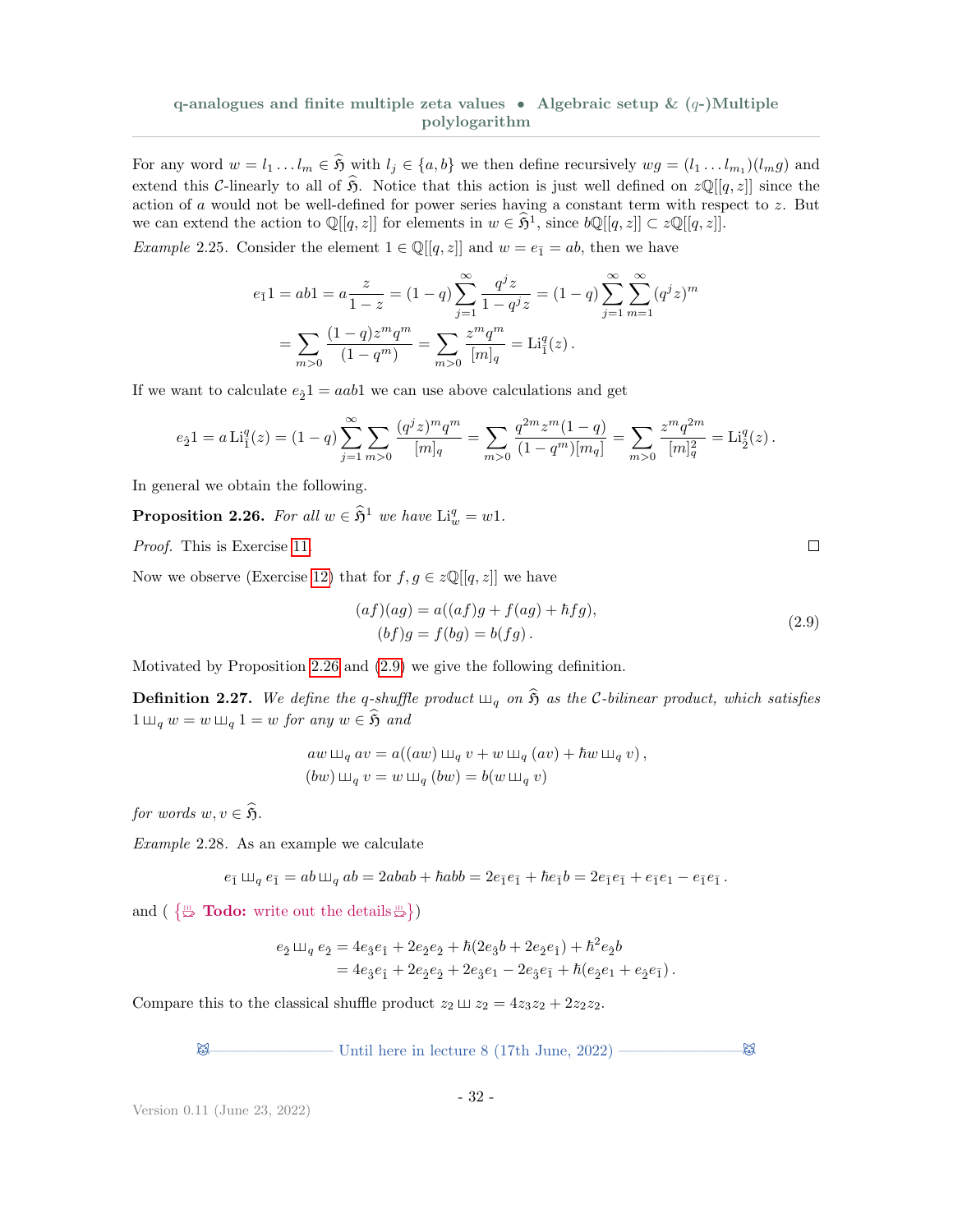**Proposition 2.29.** (i) The space  $\widehat{\mathfrak{H}}_{\mathfrak{m}_q} = (\widehat{\mathfrak{H}}, \mathfrak{m}_q)$  is a commutative C-algebra.

(*ii*) The spaces 
$$
\widehat{\mathfrak{H}}^1_{\sqcup_q} = (\widehat{\mathfrak{H}}^1, \sqcup_q)
$$
 and  $\widehat{\mathfrak{H}}^0_{\sqcup_q} = (\widehat{\mathfrak{H}}^0, \sqcup_q)$  are subalgebras of  $\widehat{\mathfrak{H}}_{\sqcup_q}$ .

Proof. The proofs are similar to the case of quasi-shuffle products.

Remark 2.30. In general one can check that  $\Box_q$  can be seen as the q-analogue of the shuffle product  $\Box$ , since the  $q \to 1$  in our algebraic setup corresponds to setting  $\hbar = 0$ . More precisely consider the following projection

 $\Box$ 

$$
\tilde{\mathfrak{H}}^1:=\mathbb{Q}[\hbar]\langle e_{\bar{1}},e_1,e_2,\dots\rangle\quad\underset{\hbar=0}{\longrightarrow}\quad\mathbb{Q}+\mathbb{Q}\langle a,ab\rangle ab\quad\underset{\substack{ab\mapsto y\\ a\mapsto x}}{\longrightarrow}\quad\mathfrak{H}^1=\mathbb{Q}+\mathbb{Q}\langle x,y\rangle y=\mathbb{Q}\langle z_1,z_2,\dots\rangle\,.
$$

The space  $\tilde{\mathfrak{H}}^1 \subset \hat{\mathfrak{H}}^1$  is closed under  $\Box_q$  and the above map gives an algebra homomorphism from  $\tilde{\mathfrak{H}}^1_{\Box_q}$ to  $\mathfrak{H}^1_{\perp\!\!\perp}$ , which can be checked directly by the definition of  $\perp\!\!\!\perp_q$  after setting  $\hbar = 0$  and observing that in this case  $e_{\hat{k}} = e_{\bar{k}} = e_k = a^k b$ .

**Proposition 2.31.** The maps  $\text{Li}^q : \hat{\mathfrak{H}}_{\text{Ll}_q}^1 \to \mathbb{Q}[[q, z]]$  and  $\zeta_q : \hat{\mathfrak{H}}_{\text{Ll}_q}^0 \to \mathbb{Q}[[q]]$  are C-algebra homomorphisms.

*Proof.* To show that Li<sub>q</sub> is an C-algebra homomorphism we need to check that for  $w, v \in \hat{\mathfrak{H}}^1$  we have  $\text{Li}^q(w) \text{Li}_q(v) = \text{Li}^q(w \mu_q v)$ . This can be done similar as in Proposition [2.11,](#page-23-3) i.e. by induction on  $\ell(w) + \ell(v)$  together with Proposition [2.26](#page-31-0) and [\(2.9\)](#page-31-1). The second statement follows by taking the limit  $z \rightarrow 1$ .  $\Box$ 

As an analogue of the finite double shuffle relations we obtain the following.

**Corollary 2.32.** For  $w, v \in \widehat{\mathfrak{H}}^0$  we have

$$
\zeta_q(w \sqcup_{q} v - w *_q v) = 0.
$$

*Examples* 2.33. (i) For  $w = v = e_{\bar{1}}$  we get

$$
e_{\bar{1}} \Box q e_{\bar{1}} - e_{\bar{1}} *_{q} e_{\bar{1}} = 2e_{\bar{1}}e_{\bar{1}} + \hbar \underbrace{e_{\bar{1}}b}_{abb} - \left( 2e_{\bar{1}}e_{\bar{1}} + \underbrace{e_{2} - \hbar e_{\bar{1}}}_{aab} \right) = \hbar abb - aab = e_{\bar{1}}e_{1} - e_{\bar{1}}e_{\bar{1}} - e_{2} + \hbar e_{\bar{1}},
$$

which gives the relation

$$
0 = (1-q)\zeta_q(abb) - \zeta_q(aab) = \zeta_q(\bar{1}, 1) - \zeta_q(\bar{1}, \bar{1}) - \zeta_q(2) + (1-q)\zeta_q(\bar{1}).
$$

- (ii) Exercise [13:](#page-35-6)  $w = e_{\bar{1}}$ ,  $v = e_{\hat{2}}$ .
- (iii) For  $w = v = e_2 = aab$  we get

$$
e_2\boxplus_q e_2-e_2*_q e_2=4e_3e_1+2e_2e_2+2e_3e_1-2e_3e_1+\hbar(e_2e_1+e_2e_1)-(2e_2e_2+e_4)\;.
$$

For some  $w, v \in \hat{\mathfrak{H}}^0$  (but not all!) the limit  $q \to 1$  of the individual terms in  $\zeta_q(w \sqcup_q v - w *_q v)$ , exist. Notice that the relations among  $\zeta$  obtained from this are more than just the finite double shuffle relations in Proposition [2.13.](#page-23-2) In particular, we obtain the relation  $\zeta(3) = \zeta(2, 1)$ .

It turns out that the relations in Corollary [2.34](#page-33-3) do not give all C-linear relations among  $\zeta_q$ . It was first observed in [\[Tak\]](#page-36-13), that there is another family of linear relations among  $\zeta_q$ , called the resummation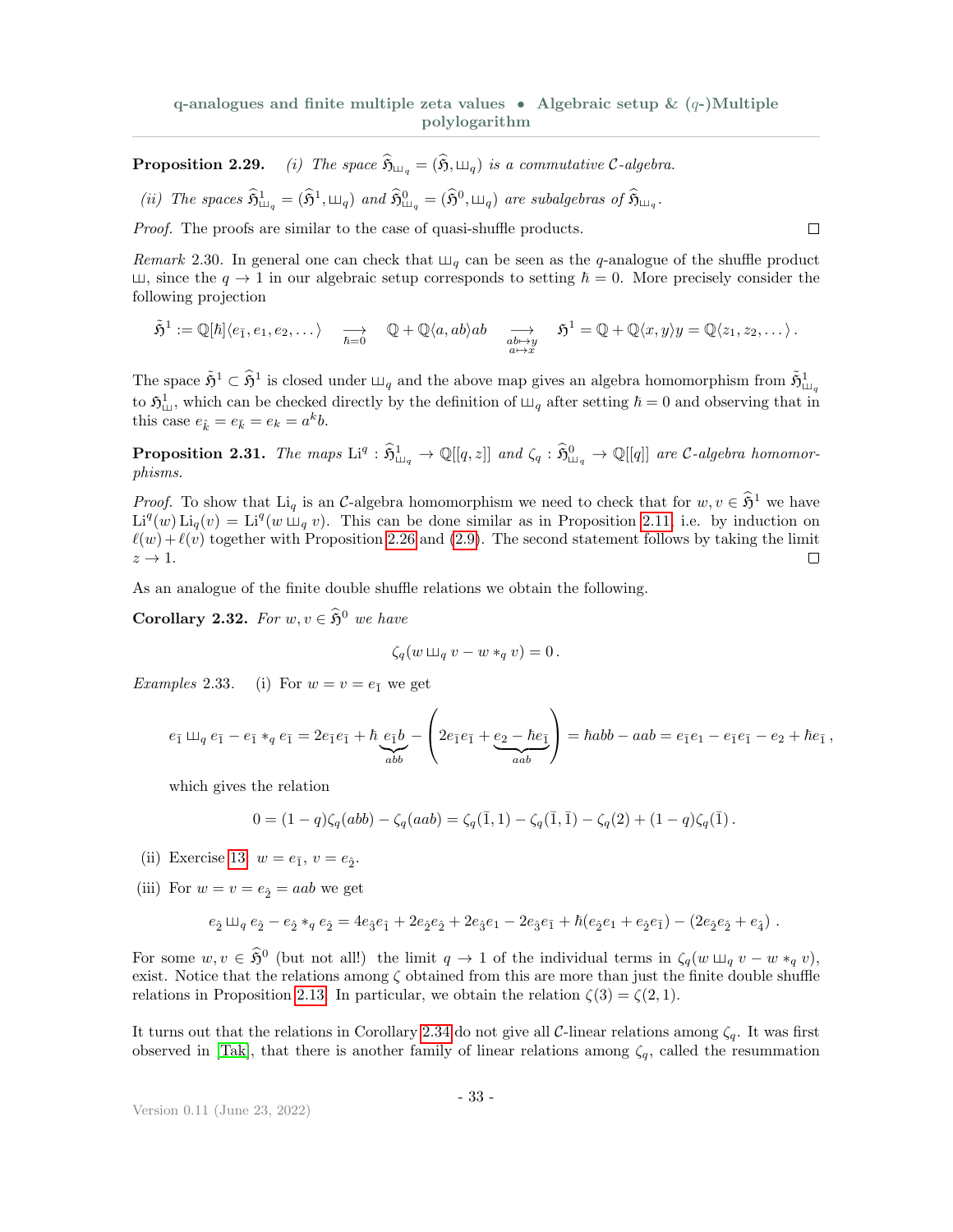duality. The same family of linear relations was also discussed for other  $q$ -analogues, e.g. in [\[B4\]](#page-35-7) these are called partition relations and in [\[Bri\]](#page-36-14) the name SZ-duality is used. In fact, from an algebraic point of view, these dualities are similar defined as for multiple zeta values. Example [2.33](#page-0-0) (i) shows that  $\hbarabb - aab \in \ker \zeta_q$ . In general, we define the anti-automorphism  $\sigma : \widehat{\mathfrak{H}} \to \widehat{\mathfrak{H}}$  by  $\sigma(1) = 1, \sigma(a) = \hbar b$ and  $\sigma(b) = \hbar^{-1}a$ , e.g.  $\sigma(aab) = \hbarabb$ . With this we have the following:

<span id="page-33-3"></span>**Proposition 2.34.** For all  $w \in \hat{\mathfrak{H}}^0$  we have

$$
\zeta_q(w) = \zeta_q(\sigma(w)).
$$

Proof. This is a consequence of Theorem 4 in [\[Tak\]](#page-36-13).

Even though the definition of  $\sigma$  and  $\tau$  are quite similar, the relations obtained are essentially different. Finally we mention the following conjecture, which can be seen as the  $q$ -analogue version of Conjecture [2.21,](#page-28-2) which was first indirectly mentioned in [\[Tak\]](#page-36-13) and then later verified for higher weights by the lecturer.

**Conjecture 2.35.** All C-linear relations among  $\zeta_q$  can be obtained by combining Corollary [2.34](#page-33-3) and Proposition [2.34.](#page-33-3)

# <span id="page-33-0"></span>§3 Finite & symmetric multiple zeta values

# <span id="page-33-1"></span> $§4$  q-analogues of multiple zeta values

<span id="page-33-2"></span>§5 Q-multiple zeta values

 $\Box$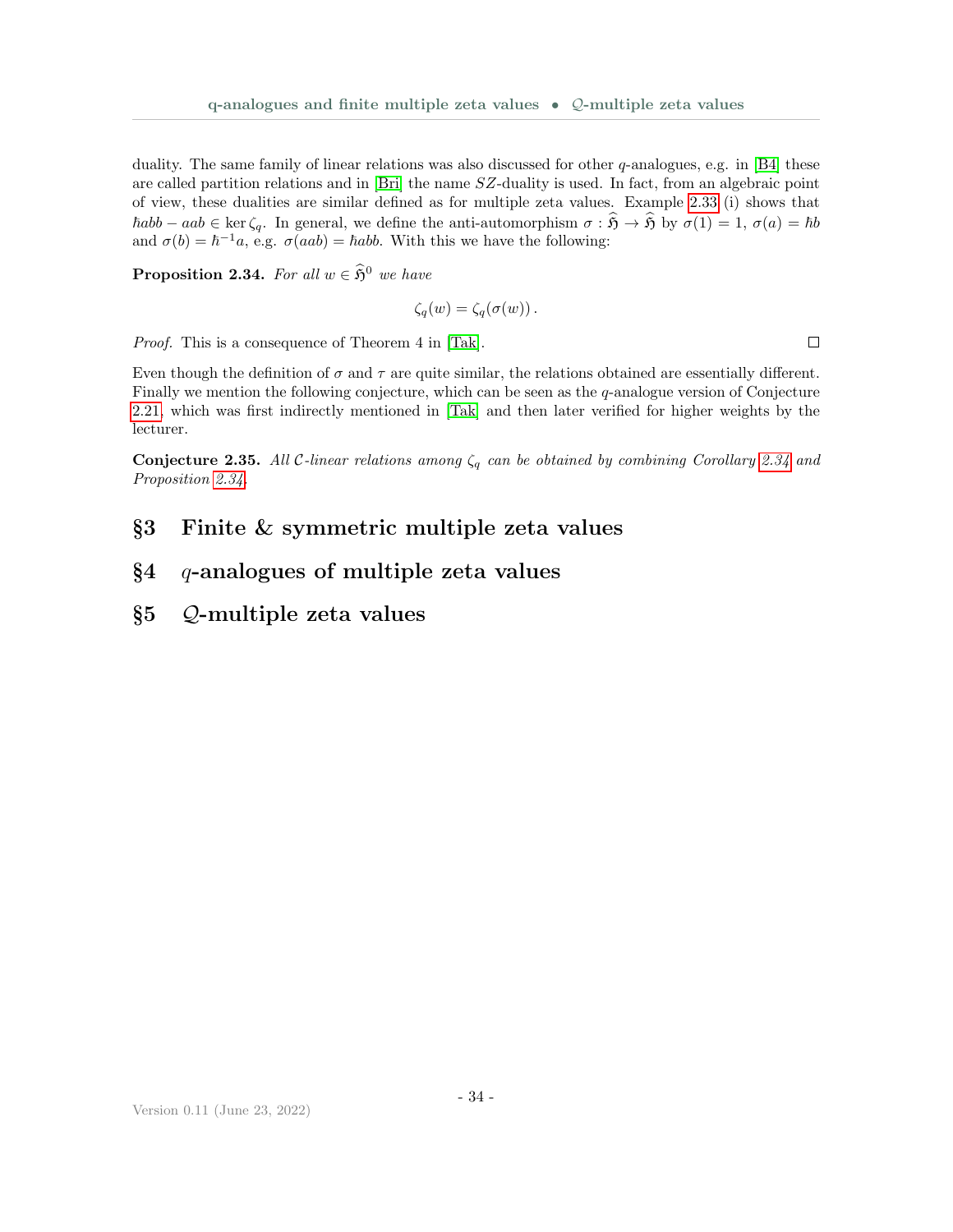# q-analogues and finite multiple zeta values Exercises

Topics in Mathematical Science III (Nagoya University, Spring 2022)

**Exercise 1.** Use the finite double shuffle relations to show  $\zeta(6) = 6\zeta(3,3) - 3\zeta(4,2)$ .

Exercise 2. Find a formula for the number of indices and admissible indices of a given weight (and depth), i.e. for  $r, k \geq 0$  find explicit expressions for the following four integers

q-analogues and finite multiple zeta values  
\n**Exercises**  
\nTopic in Mathematical Science III (Nagoya University, Spring 2022)  
\n**Exercise 1.** Use the finite double shuffle relations to show 
$$
\zeta(6) = 6\zeta(3,3) - 3\zeta(4,2)
$$
.  
\n**Exercise 2.** Find a formula for the number of indices and admissible indices of a given weight (and depth), i.e. for  $r, k \ge 0$  find explicit expressions for the following four integers  
\n
$$
I_k = \sum_{r\ge 0} I_{k,r}, \qquad I_{k,r} = |\{\mathbf{k} \in \mathbb{Z}_{\ge 1}^r \mid \text{wt}(\mathbf{k}) = k\}|,
$$
\n
$$
I_k^0 = \sum_{r\ge 0} I_{k,r}^0, \qquad I_{k,r}^0 = |\{\mathbf{k} \in \mathbb{Z}_{\ge 1}^r \mid \text{wt}(\mathbf{k}) = k, \mathbf{k} \text{ is admissible}\}.
$$
\n**Exercise 3.**  
\n(i) Show that Conjecture 1.13 together with Proposition 1.12 would imply that all multiple zeta

.

#### Exercise 3.

- (i) Show that Conjecture [1.13](#page-6-0) together with Proposition [1.12](#page-6-1) would imply that all multiple zeta values (except for  $\zeta(\emptyset) = 1$ ) are transcendental.
- (ii) Show that Conjecture [1.17](#page-7-4) (Hoffman) would imply Conjecture [1.15](#page-7-1) (Zagier).

<span id="page-34-0"></span>**Exercise 4.** Show that for any  $k_1, \ldots, k_r \in \mathbb{Z}$  we have  $\zeta_{\mathcal{A}}(k_1, \ldots, k_r) \in \mathcal{Z}^{\mathcal{A}}$ , i.e. show that you can write  $\zeta_{\mathcal{A}}(k_1,\ldots,k_r)$  as a linear combination of finite multiple zeta values with positive entries.

<span id="page-34-1"></span>**Exercise 5.** Show that for all  $m \ge 1$  and  $k_1, \ldots, k_r \ge 1$  we have

$$
S_m(k_1,\ldots,k_r) = \sum_{j=0}^r (-1)^{k_1+\cdots+k_j} H_m(k_j,k_{j-1},\ldots,k_1) H_m(k_{j+1},\ldots,k_r),
$$

where  $S_m$  is defined by [\(1.11\)](#page-11-3) and  $H_m$  by [\(1.18\)](#page-16-3).

<span id="page-34-2"></span>**Exercise 6.** Let  $\zeta_p$  be primitive p-th root of unity and consider the ideal  $\mathfrak{p} = (1 - \zeta_p)$  of  $\mathbb{Z}[\zeta_p]$ .

- (i) Show that p is prime.
- (ii) Show that  $\mathbb{Z}[\zeta_p]/\mathfrak{p} \cong \mathbb{Z}/p\mathbb{Z}$ .

#### <span id="page-34-3"></span>Exercise 7.

(i) Prove Proposition 1.38, i.e. show that for all  $n, k \geq 1$  we have

$$
H_{n-1}(k; e^{\frac{2\pi i}{n}}) = -\frac{b_k(n)}{k!} \left( n(1 - e^{\frac{2\pi i}{n}}) \right)^k.
$$

(ii) Show that  $b_k(n) n^k \in \mathbb{Q}[n]$ .

Exercise version 1 (June 23, 2022)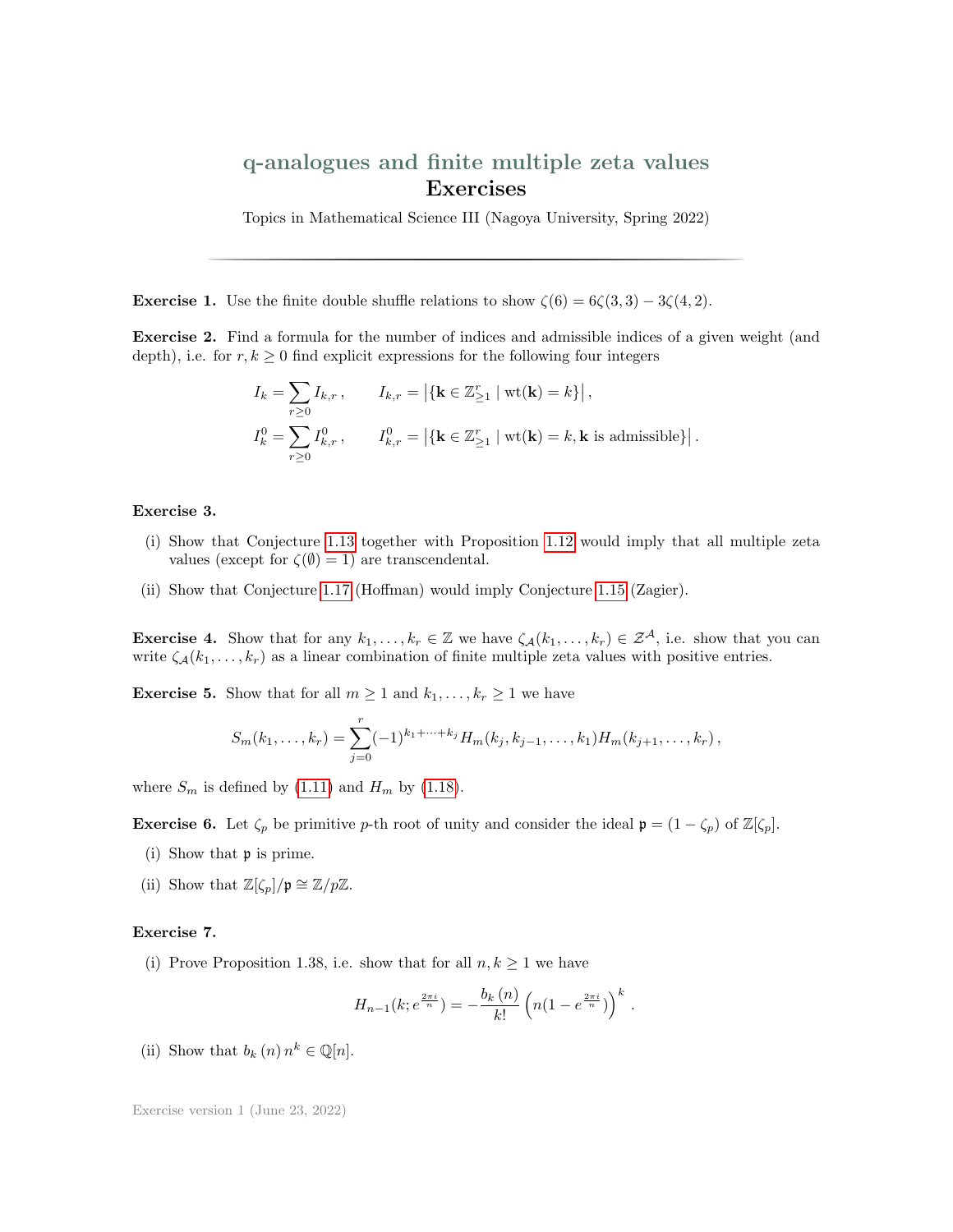(iii) Use (i) to give another proof of  $\zeta_{\mathcal{A}}(k) = 0$  and  $\zeta_{\mathcal{S}}(k) = 0$  by using Theorem 1.36 and 1.37.

<span id="page-35-2"></span>**Exercise 8.** Show that the quasi-shuffle product  $*_\diamond$  defined in Definition [2.1](#page-18-4) is associative.

#### Exercise 9.

(i) Show that for any  $k \geq 1$  and  $m \geq 1$  we have

$$
1+\sum_{n=1}^{\infty}H_m(\overbrace{k,\ldots,k}^n)X^n=\exp\left(\sum_{n=1}^{\infty}(-1)^{n-1}H_m(nk)\frac{X^n}{n}\right).
$$

(ii) Prove that for  $k \ge 1$  we have  $\zeta_{\mathcal{A}}(k,\ldots,k) = 0$  and  $\zeta(2k,\ldots,2k) \in \mathbb{Q}[\pi^2]$ .

<span id="page-35-3"></span>**Exercise 10.** Show that  $\mathfrak{H}^1_* = \mathfrak{H}^0_*[z_1].$ 

<span id="page-35-4"></span>**Exercise 11.** Prove Proposition [2.26,](#page-31-0) i.e. show that for any  $w \in \hat{\mathfrak{H}}^1$  we have  $\text{Li}_w^q = w1$ .

<span id="page-35-5"></span>**Exercise 12.** Show that for  $f, g \in z\mathbb{Q}[[q, z]]$  we have

$$
(af)(ag) = a((af)g + f(ag) + \hbar fg),
$$
  

$$
(bf)g = f(bg) = b(fg).
$$

#### <span id="page-35-6"></span>Exercise 13.

- (i) Determine  $\zeta_q(e_{\bar{1}} \sqcup_q e_{\hat{2}} e_{\bar{1}} *_q e_{\hat{2}})$  and consider the limit  $q \to 1$  if possible.
- (ii) Calculate  $\sigma(\sigma(e_{\hat{2}}) *_{q} \sigma(e_{\hat{2}}))$  and compare it with  $e_{\hat{2}} \sqcup_{q} e_{\hat{2}}$ .

# References

- [AK] T. Arakawa, M. Kaneko, Introduction to multiple zeta values, Lecture notes (Japanese). (available at [http://www2.math.kyushu-u.ac.jp/~mkaneko/papers/MZV\\_LectureNotes.pdf](http://www2.math.kyushu-u.ac.jp/~mkaneko/papers/MZV_LectureNotes.pdf))
- <span id="page-35-7"></span>[B4] H. Bachmann: The algebra of bi-brackets and regularized multiple Eisenstein series, J. Number Theory 200, 2019, 260–294.
- <span id="page-35-0"></span>[B6] H. Bachmann: *Multiple zeta values and modular forms*, Lecture notes (Ver. 5.4), Nagoya University 2020. Available online at <https://www.henrikbachmann.com/mzv2020.html>.
- <span id="page-35-1"></span>[BTT] H. Bachmann, K. Tasaka, Y. Takeyama: Cyclotomic analogues of finite multiple zeta values, Compositio Math., 154 (12), 2018, 2701–2721.
- [BTT2] H. Bachmann, K. Tasaka, Y. Takeyama: Special values of finite multiple harmonic q-series at roots of unity, Algebraic Combinatorics, Resurgence, Moulds and Applications (CARMA), Volume 2, IRMA Lectures in Mathematics and Theoretical Physics 32., 2020, 1–18.